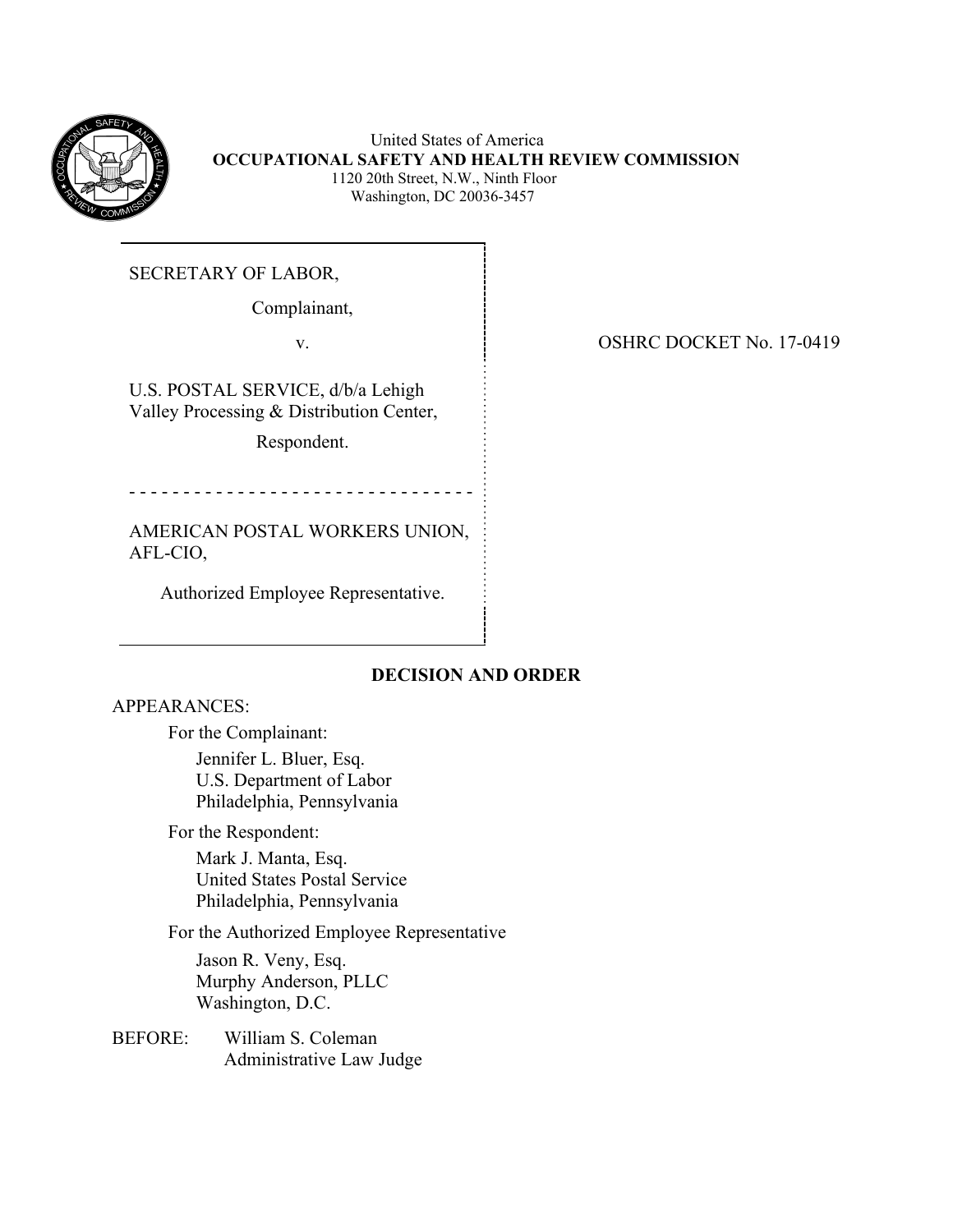#### **I. INTRODUCTION**

The United States Postal Service (USPS) operates a mail processing facility in Lehigh Valley, Pennsylvania, called the "Lehigh Valley Processing & Distribution Center" (Center). A sprawling multi-component machine called an APPS (standing for "Automated Package Processing System") occupies about 75% of the Center's floorspace. (T. 25).

On October 15, 2016, one of the many conveyor belts on the APPS broke and required repair. Employees doing the repairs were trained and experienced in controlling hazardous energy during such repairs by applying USPS's APPS-specific procedures for the control of hazardous energy.

The APPS is configured with multiple energy isolating devices (EIDs) that control electricity. USPS instructed employees performing the repair to lock out an EID that de-energized only the conveyor lane on which the broken conveyor belt was located. Doing this made it possible for all other components of the APPS to run and to process mail while repair work was ongoing.

Under optimal circumstances the repair would have been completed in about six to twelve hours, but the repair was not completed until five days after the breakdown. (T. 96, 227, 247, 549). The repair effort was slowed mainly because of problems in getting necessary parts. But also complicating the repair effort was the resistance of some maintenance employees to management's instruction to lock out an EID that enabled the APPS to continue to process mail during the repair. Those employees had expressed the view that USPS's APPS-specific energy control procedures specified locking out a different EID—one that would have effectively rendered the APPS nonoperational during repair work. Management decided otherwise, and so the repair was completed by locking out the EID that management had directed.

After the repair was completed, someone complained to the Occupational Safety and Health Administration (OSHA) about management's instruction on the EID to lock out during the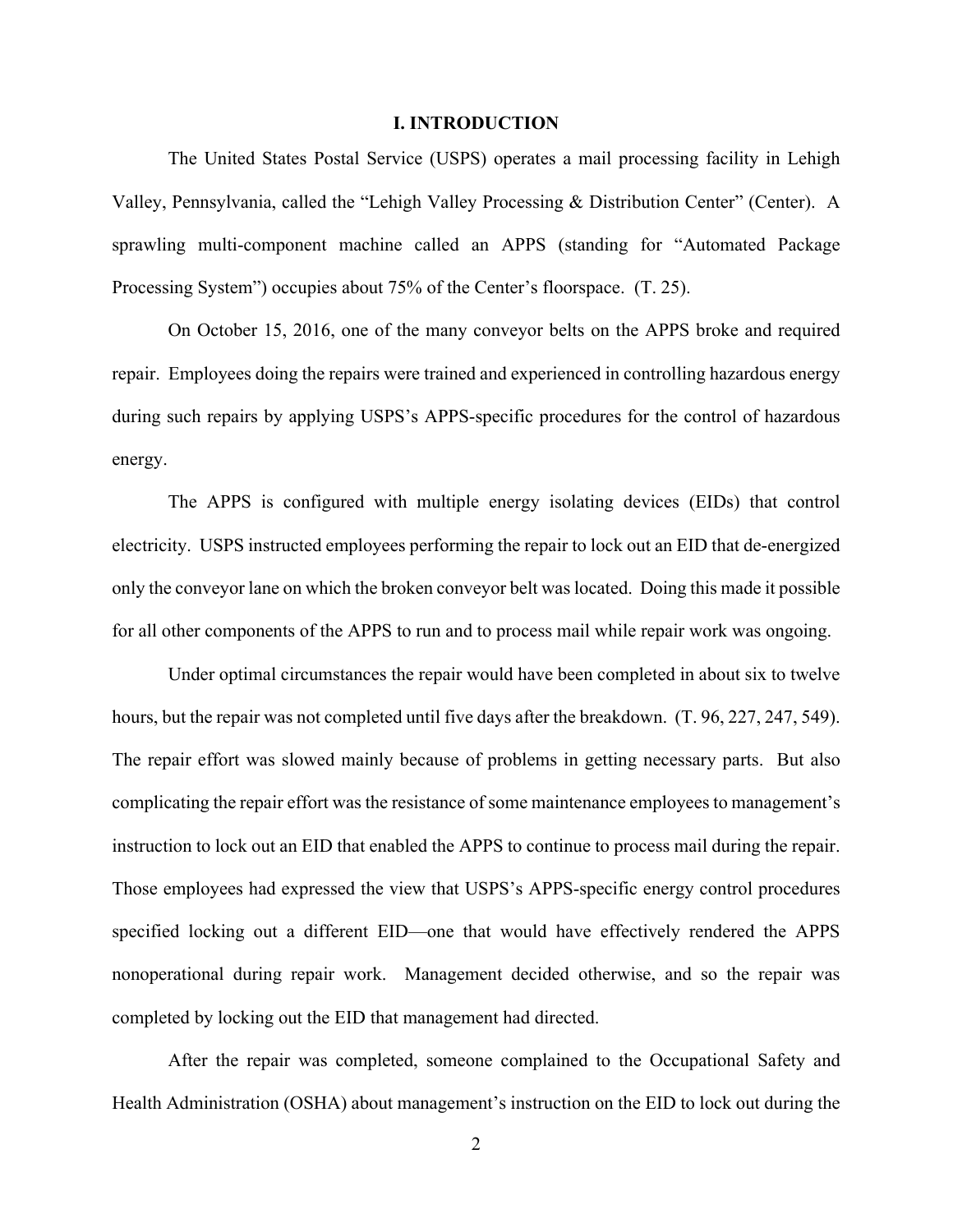repair. OSHA then conducted an inspection and investigation that resulted in OSHA issuing to USPS a one-item citation alleging that during the repair USPS had violated OSHA's "control of hazardous energy (lockout/tagout)" (LOTO) standard, codified at 29 C.F.R. § 1910.147. The citation characterized the LOTO violation as having been "willful" and proposed a penalty of \$99,630.

The gist of the alleged LOTO violation is that USPS instructed employees to lock out an EID other than the EID that the APPS-specific LOTO procedures specified to be locked out for the repair of the broken conveyor belt.

USPS timely contested the citation and proposed penalty, bringing the matter before the independent Occupational Safety and Health Review Commission (Commission) under section 10(c) of the Occupational Safety and Health Act of 1970, 29 U.S.C. §§ 651–678 (Act). The Secretary of Labor (Secretary) thereafter filed his complaint pursuant to Commission Rule 34(a) in which he realleged the citation and the proposed penalty as originally issued. 29 C.F.R. § 2200.34(a). In addition to characterizing the violation as "willful" within the meaning of section 17(a) of the Act, the complaint alleged further that the violation was also "serious" within the meaning of section 17(k), in that there was a substantial probability that death or serious physical harm could have resulted from the violative conditions or practices. 29 U.S.C. §§ 666(a) & (k). (Complaint  $\P$  6).

The American Postal Workers Union, AFL-CIO (APWU), elected party status in the Commission proceedings as an Authorized Employee Representative pursuant to Commission Rule 20(a). 29 C.F.R. § 2200.20(a) (2017). By order of the Commission's Chief Judge dated June 16, 2017, APWU's party status in this proceeding was formally recognized.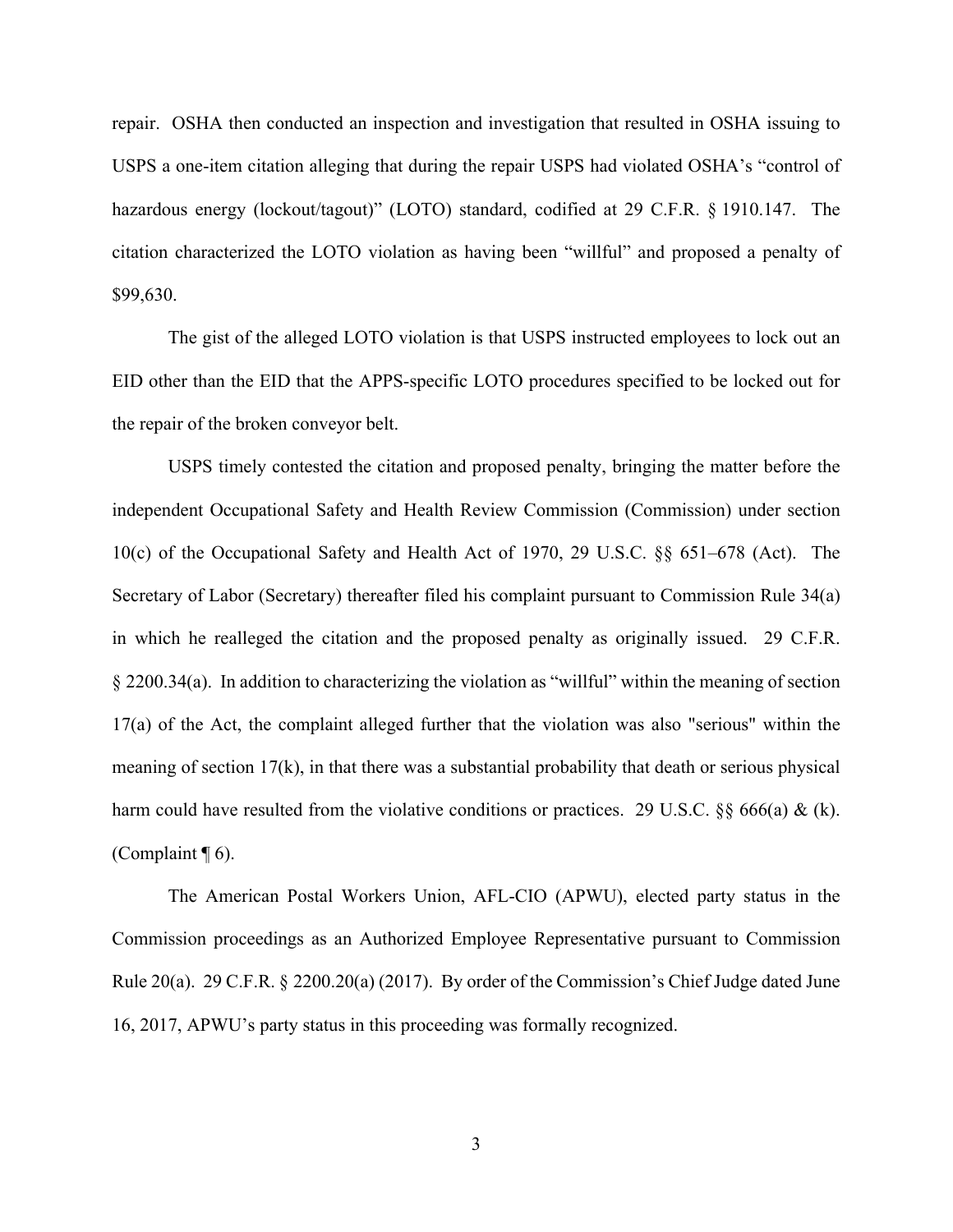The matter was thereafter assigned to the undersigned administrative law judge, and an evidentiary hearing was conducted in Allentown, Pennsylvania, on June 5 & 6, 2018. Post-hearing briefing was completed on October 19, 2018. (APWU opted not to file a post hearing brief.)

The principal issues presented, and the decisions thereon, are as follows:

• Did the Secretary prove by a preponderance of the evidence that USPS instructed employees to lock out an EID other than the EID that the APPS-specific LOTO procedures instructed to be locked out, in violation of § 1910.147(d)(2)?

*Decision:* Yes.

• Did the Secretary prove by a preponderance of the evidence that the violation was willful?

*Decision*: No.

• Did the Secretary prove by a preponderance of the evidence that the established violative condition created a substantial probability that death or serious physical harm could result, so that the violation was "serious" within the meaning of section  $17(k)$  of the Act?

*Decision*: No.

 What is the appropriate penalty for the proven other-than-serious violation of the LOTO standard?

*Decision*: The maximum allowable penalty is assessed.

For the reasons described below, a penalty of \$12,675 is assessed for the proven other-than-serious violation of 29 C.F.R. § 1910.147(d)(2).

# **II. FINDINGS OF FACT**

Except where the following findings indicate the absence or insufficiency of evidence to prove a matter of fact, the following facts were established by at least a preponderance of the evidence: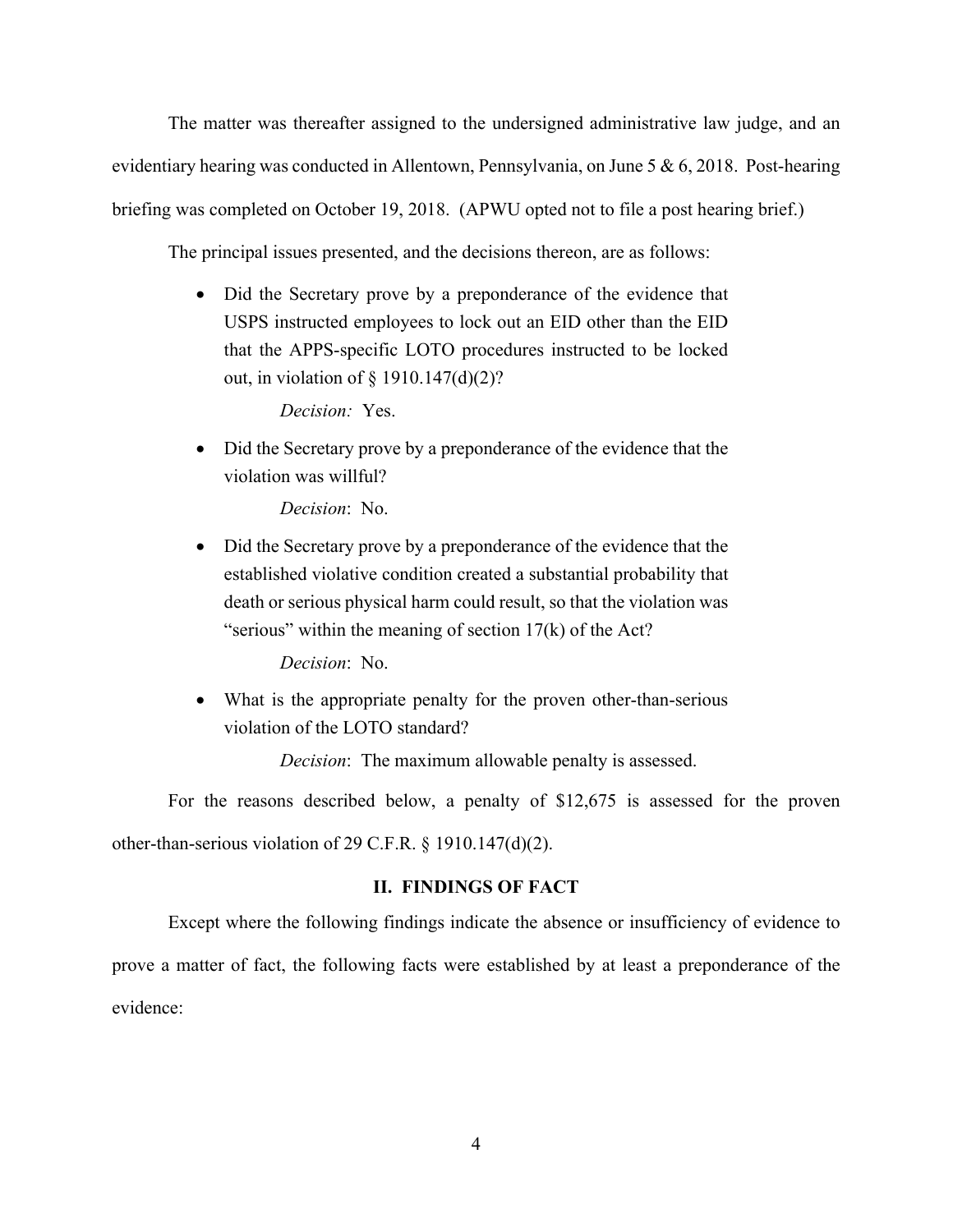1. The United States Postal Service (USPS) employs employees in processing U.S. Mail at its Lehigh Valley Processing & Distribution Center (Center) located in Lehigh Valley, Pennsylvania.

# *Automated Package Processing System (APPS)*<sup>1</sup>

2. The Center is outfitted with an Automated Package Processing System (APPS) for processing and sorting mail. The APPS at the Center is one of 74 such machines that USPS operates throughout the nation. (Ex. R-30 at 1).

3. The APPS unloads mail items (letters, magazines, and parcels) onto an input conveyor, organizes the items into a single layer on a conveyor (a process called "singulating"), photographs each item, and sorts each item. (*Id.*).

4. Some of the 74 APPS that USPS operates nationally are "dual-sided," but the APPS at the Center is single-sided. (Ex. R-30 at 1–2). Dual-sided APPS machine are capable of processing mail when one side is shut down. (Ex. C-10 at 16; Ex. R-30 at 35).

# *The Three Subsystems of an APPS Machine*

5. APPS machines have three subsystems, each of which is modular and scalable to meet a particular facility's capacity needs and floor configuration. (Ex. R-30 at 1 & 3). Those three subsystems are: (a) the Feed, Singulation and Distribution Subsystem (FSD Subsystem), (b) the Induction Subsystem (IND Subsystem), and (c) the Sorter Subsystem. (The broken belt that was repaired in October 2016 was located in the IND Subsystem.) The illustration of the APPS on

<sup>&</sup>lt;sup>1</sup> The following glossary of certain acronyms used in this decision is provided for reference:

<sup>•</sup> IND-MCC: Main Control Cabinet for Induction Subsystem

<sup>•</sup> IND-DCC-3: Distributed Control Cabinet for induction lane no. 3

<sup>•</sup> Belt I-3-2: Belt no. 2 of induction lane no. 3

<sup>•</sup> MPE: Mail Processing Equipment mechanic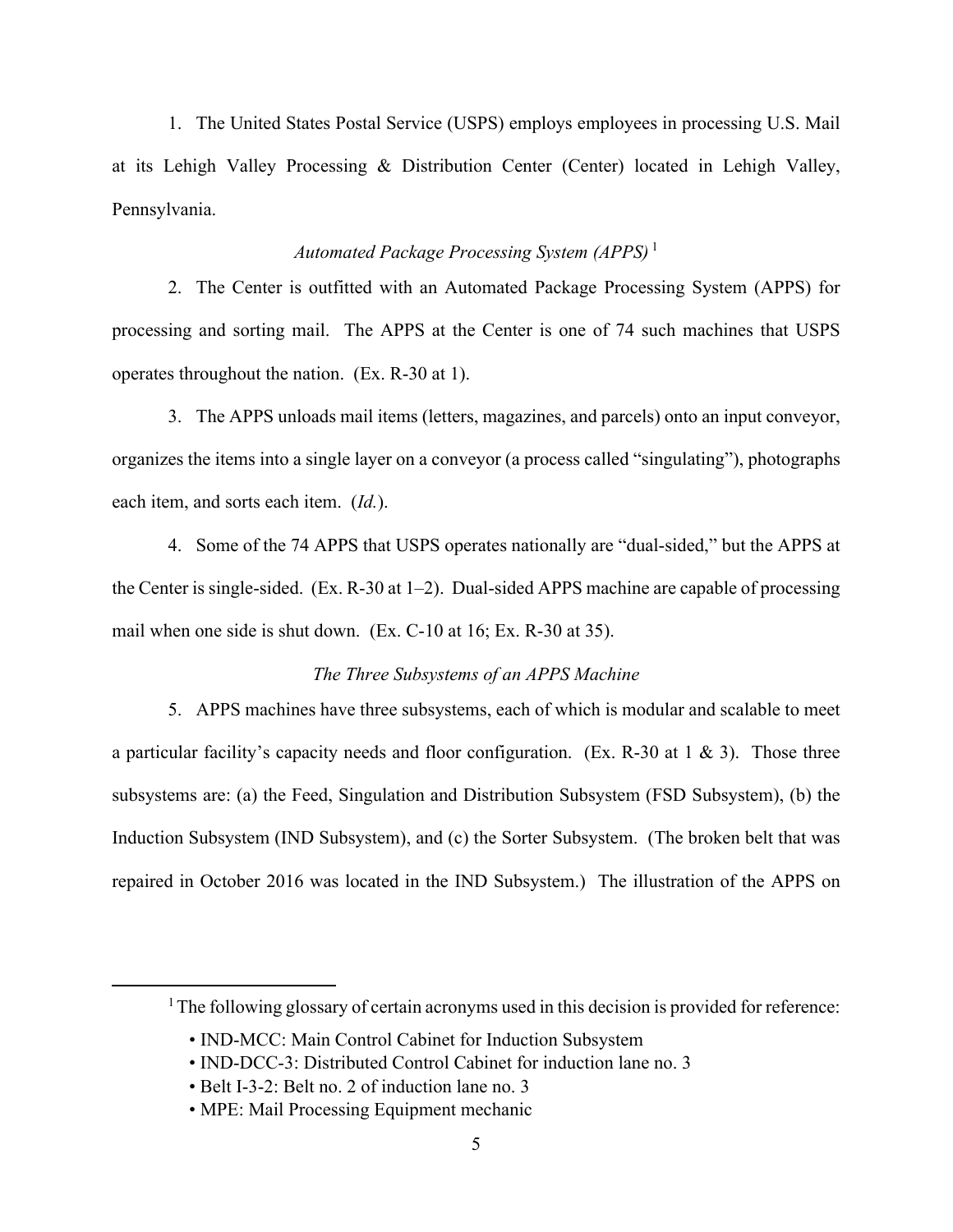page 2 of Exhibit R-30 (labelled Figure 2) is a complete depiction of all three subsystems of a single-sided APPS machine such as the one at the Center.

6. *Feed, Singulation and Distribution Subsystem (FSD Subsystem)*. The FSD Subsystem consists of belts and roller conveyors that are arrayed in a series to (1) unload mail onto the receiving conveyor, (2) "singulate" and weigh individual mail items, (3) capture a photographic image of each item, and (4) transfer each item to the IND Subsystem. When any conveyor in the FSD Subsystem becomes inoperable, the entire FSD Subsystem is rendered inoperable. For a single-sided APPS such as the APPS at the Center, if the FSD Subsystem were to be inoperable, the APPS would not be capable of processing mail. (Ex. R-30 at 2-3, 34).

7. *Induction Subsystem (IND Subsystem)*. A diagram of the IND Subsystem that also reflects its relation to the two other subsystems is in footnote  $2<sup>2</sup>$ 

a. The sole components of the IND Subsystem are four induction lanes (sometimes called "induct lanes")—three "automated" induction lanes and one "semi-automated" induction lane. The induction lanes convey mail items from the FSD Subsystem to the Sorter Subsystem. A

<sup>&</sup>lt;sup>2</sup> The diagram below (Ex. R-30 at 8) reflects a bird's-eye view of the induction area and its spatial relation to the shoe sorter (which is part of the FSD Subsystem) and the sorter train (which is part of the Sorter Subsystem). The large arrows superimposed on the shoe sorter and the sorter train indicate the direction that mail items flow.

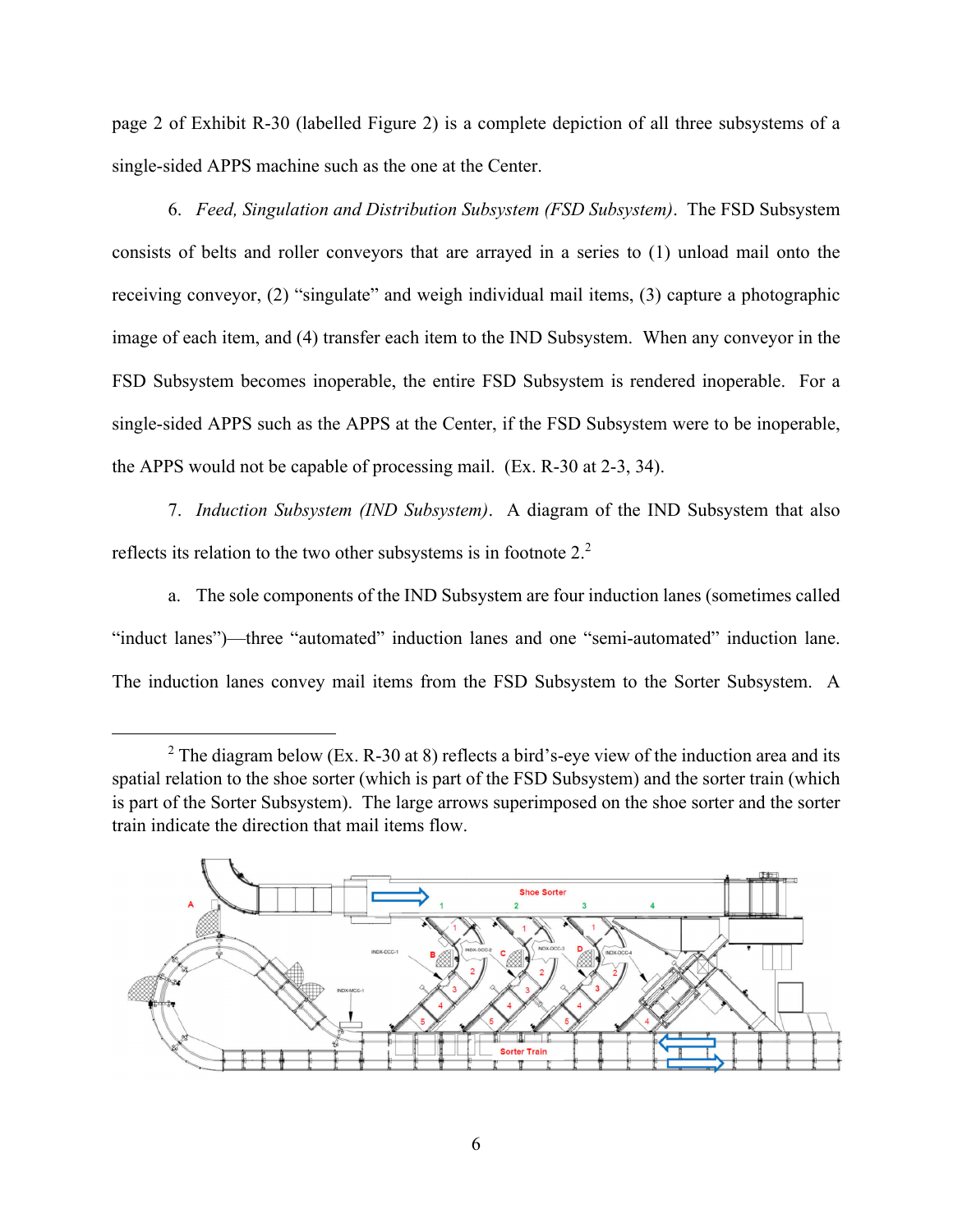conveyor known as the "shoe sorter" (a conveyor in the FSD Subsystem) transfers mail items onto the induction lanes, which in turn transfer the items to the "sorter train" (a conveyor in the Sorter Subsystem).

b. The three automated induction lanes are arranged adjacent and parallel to one another. (Ex. R-30 at 8). Each automated induction lane consists of five conveyor belts, numbered 1 through 5 in the order of mail flow. The top surface of the conveyor belts is elevated about 66 inches (5.5 feet) above floor level. (T. 48, 551).

c. Belt number 2 of an automated induction lane is curved to make a ninety-degree turn and is described in a maintenance manual as the "induction curve conveyor." (Ex. C-46 at 1). Belt 2 on induction lane 3 is the belt that broke and required repair at the Center in October 2016 (identified hereafter as conveyor belt "I-3-2" for "induction lane 3, belt 2").

d. Belt number 1 of an automated induction lane is immediately adjacent to the shoe sorter (a conveyor in the FSD Subsystem), and Belt 5 is immediately adjacent to the sorter train (a conveyor in the Sorter Subsystem). (Ex. C-1; Ex. R-30 at 8). Belts 1 and 5 are described as "45 degree" conveyor belts because that is the angle at which each meets the conveyors of the adjoining subsystems. Belts 1 and 5 are also sometimes referred to as the "outside" belts because they bookend the "inside" belts (belts 2, 3 and 4) and adjoin conveyor belts located in the other two subsystems.

8. *Sorter Subsystem*. The main components of the Sorter Subsystem are (1) a conveyor called the sorter train, and (2) multiple output chutes. The sorter train conveys mail items to various output chutes, which discharge the items into a variety of container types for subsequent delivery. (Ex. R-30 at 2).

#### *IND Subsystem's Interlocked Maintenance Access Gates*

9. Employees needing to work on an induction lane can only get to it by opening and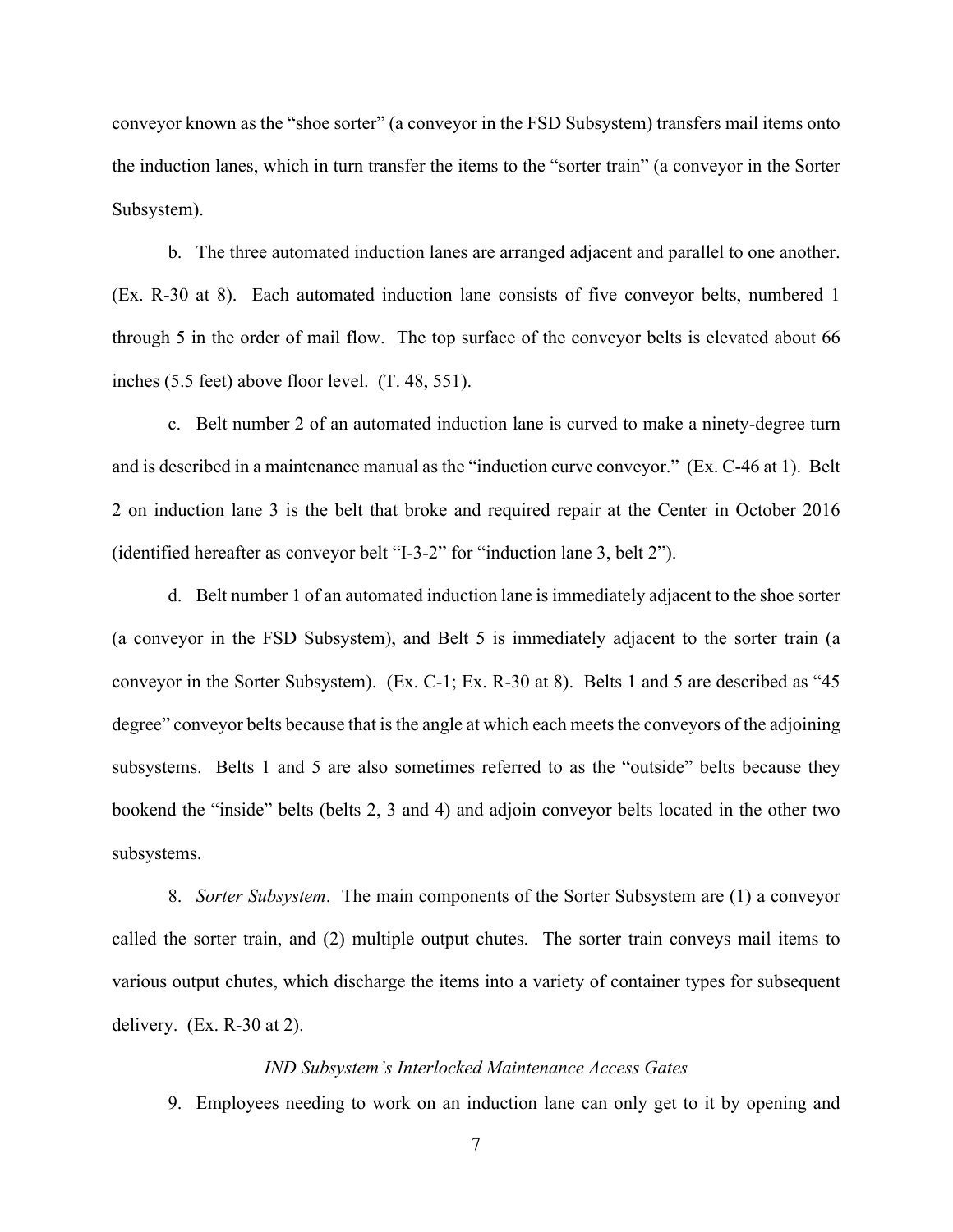passing through one or more interlocked "Maintenance Access Gates" ("access gates" or "gates"). (Ex. R-30 at 9). In the diagram in footnote 2 *supra*, the four access gates are designated with the letters A, B, C and D. (Ex. R-30 at 9). The cross-hatched quarter circles in the diagram reflect the swing radius of each gate. (T. 53-54, 463). The region between gate A and induction lane 4 is known as the "induction area" and is regarded as a "maintenance only" area to be accessed only by highly trained maintenance employees who are known as Mail Processing Equipment mechanics (MPEs). (Ex. R-30 at 9; T. 24, 52).

10. When an access gate is opened while the IND Subsystem is operating, an interlock feature will cause all the conveyor belts on the induction lane that is immediately beyond the gate to stop. (Ex. R-30 at 9). This interlock feature prevents employees from making inadvertent contact with an induction lane's moving belts. (*See id.*, noting that the interlock feature "would prevent an inattentive employee from wandering up to the conveyor and reaching on top of the lane where moving belts are present").

11. Each access gate is about four feet high. (*See* Ex. C-8; T. 56-57, 59). Before opening a gate, an MPE is supposed to depress a white-colored button that is located near the gate entrance. Depressing the white button causes the induction lane that is beyond the gate to clear itself of any mail items on that induction lane and then to bring all the conveyor belts of that induction lane to a halt. So, for example, depressing the white button at the entrance to gate A will cause all mail items on induction lane 1 to be moved off the lane's five conveyor belts and then all five belts would come to a halt. Opening gates B, C and D have the same effect on the belts in induction lanes 2, 3 and 4 respectively. (Ex. R-30 at 9). When an induction lane is cleared of mail and its belts come to a standstill, the white-colored button then illuminates, which signals to the MPE that it is then permissible to open the gate and pass through. Typically, after an MPE passes through a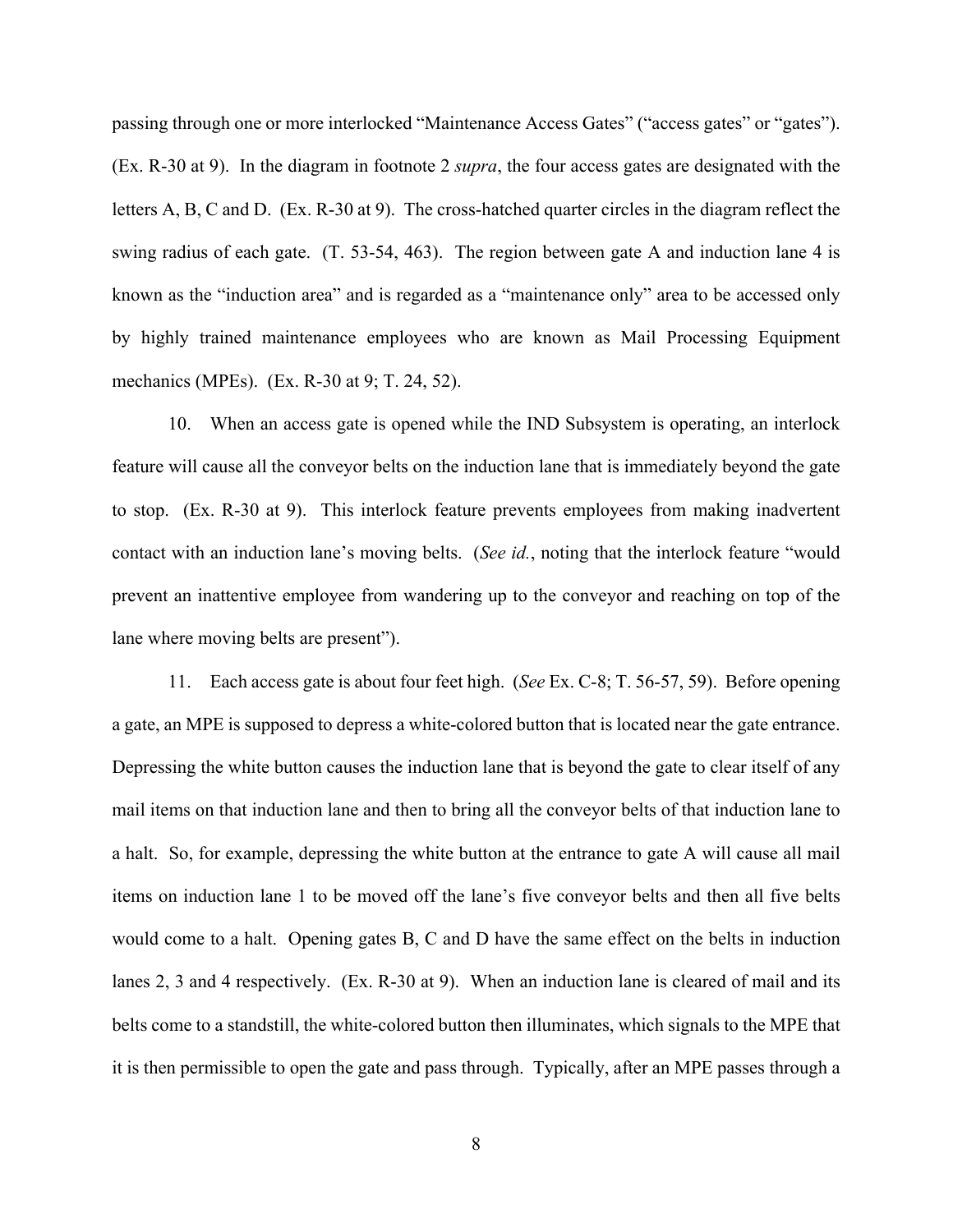gate, the gate is kept open, and the induction lane beyond it remains at a standstill for so long as the MPE remains on the opposite side of the gate entrance. (T. 112-13, 116-17, 277-79).

12. An induction lane that has been brought to a standstill in the manner described in the preceding paragraph can be returned to operation by an MPE closing the gate and then depressing a green-colored "reset" button that is located on the same switchbox as the white-colored button for that gate. Depressing the reset button after the gate is closed causes the conveyor belts on the induction lane associated with that button to resume processing mail.

13. The interlock feature for the gates can be bypassed by an MPE passing through a gate, closing the gate behind her, then reaching back over the top of the now closed gate (through an opening between the top of the gate and the underside of the elevated induction lane belt 2), and then depressing the reset button. This method of bypassing the interlock is depicted in the photograph at Exhibit C-9. (T. 231). Bypassing the interlock in this manner will cause the conveyor belts for the induction lane on the exit side of the closed gate to resume operating and processing mail. So, for example, depressing the reset buttons associated with gates A and B after those gates have been closed behind an MPE who has passed through those gates will cause the conveyor belts of induction lanes 1 and 2 to resume processing mail. (T. 259).

14. To rebuild belt I-3-2, MPEs had to pass through gates A, B, and C to get to induction lane 3. For induction lanes 1 and 2 to process mail while MPEs rebuilt belt I-3-2, the MPEs had to close gates A and B behind them and then bypass the interlock feature by pressing the reset button while standing on the opposite side of the closed gate and reaching over the top of closed gate in the manner depicted in Exhibit C-9. (T. 81-82, 109-12, 116-17, 120, 257-59, 277-79). MPEs are generally prohibited from bypassing the interlock feature in this manner. (T. 116-17, 136, 230-32, 255, 502, 601; Ex. R-30 at 11-12). USPS's voluminous maintenance manual for the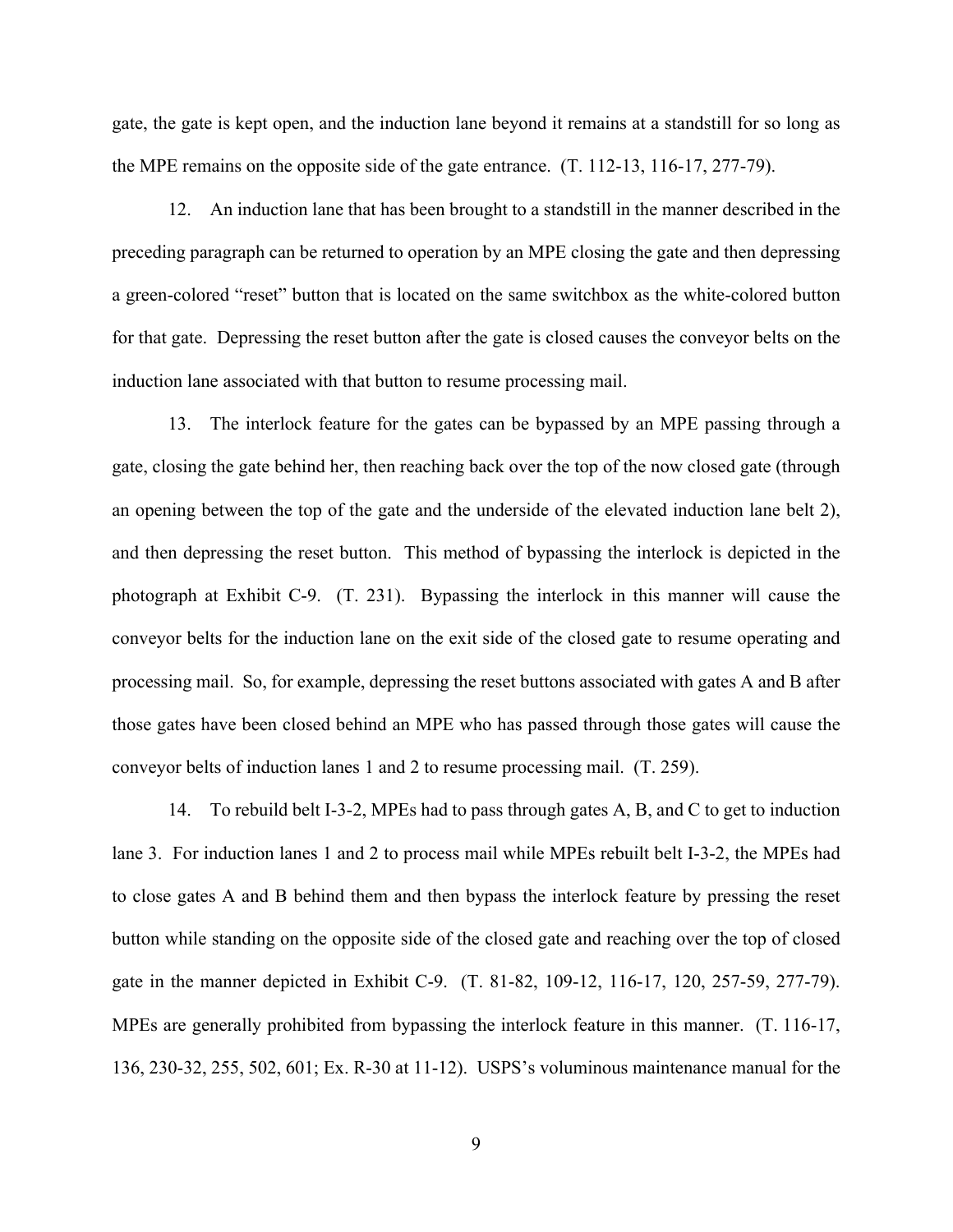APPS (MS-202, *see infra* ¶ 32), instructs MPEs that the reset button "should not be pressed until maintenance personnel leaves that area and closes the access [gate]," and that when the reset button is pressed "all personnel should be clear of the area." (Ex. R-30 at 12).

15. In the repair and rebuild of belt I-3-2, the MPEs did their work while positioned on the floor area that is between induction lanes 2 and 3 as depicted in the diagram in footnote 2. In that space, the distance between the inner radius of curved belt I-3-2 and the outer radius of curved belt I-2-2 is about three feet. (T. 478). The distance from belt I-3-2 to the shoe sorter is about 3.5 feet, and the distance from belt I-3-2 to the sorter train is about 4.5 feet. (T. 551).

*Control of Electricity to the APPS and its Subsystems* 

16. The APPS receives power via a single 480-volt (AC) power drop to the Sorter Main Control Cabinet ("SMCC"). (T. 36-37, 39; Ex. C-10 at 6; Ex. R-30 at 3).

17. The SMCC is the main power source for the entire APPS and distributes electricity to each of its three subsystems. If power is shut off at the SMCC, the entire APPS is de-energized. (T. 36-37; Ex. C-10 at 1, 5).

18. The SMCC is outfitted with an energy isolating device (EID) that is capable of being locked out. When in the off position, this EID de-energizes all three subsystems of the APPS. (Ex. C-10 at 8). The Center's APPS cannot process mail when the SMCC is de-energized.

19. The SMCC delivers electricity to the FSD Subsystem by delivering it to the FSD System's Main Control Cabinet (FSD-MCC). The FSD-MCC is outfitted with an EID that is capable of being locked out. When in the off position, this EID de-energizes the entire FSD Subsystem. The Center's APPS cannot process mail with the FSD Subsystem de-energized. (Ex. C-10 at 16).

20. The SMCC delivers electricity to the IND Subsystem by delivering it to the IND System's Main Control Cabinet (IND-MCC). The IND-MCC is outfitted with an EID that is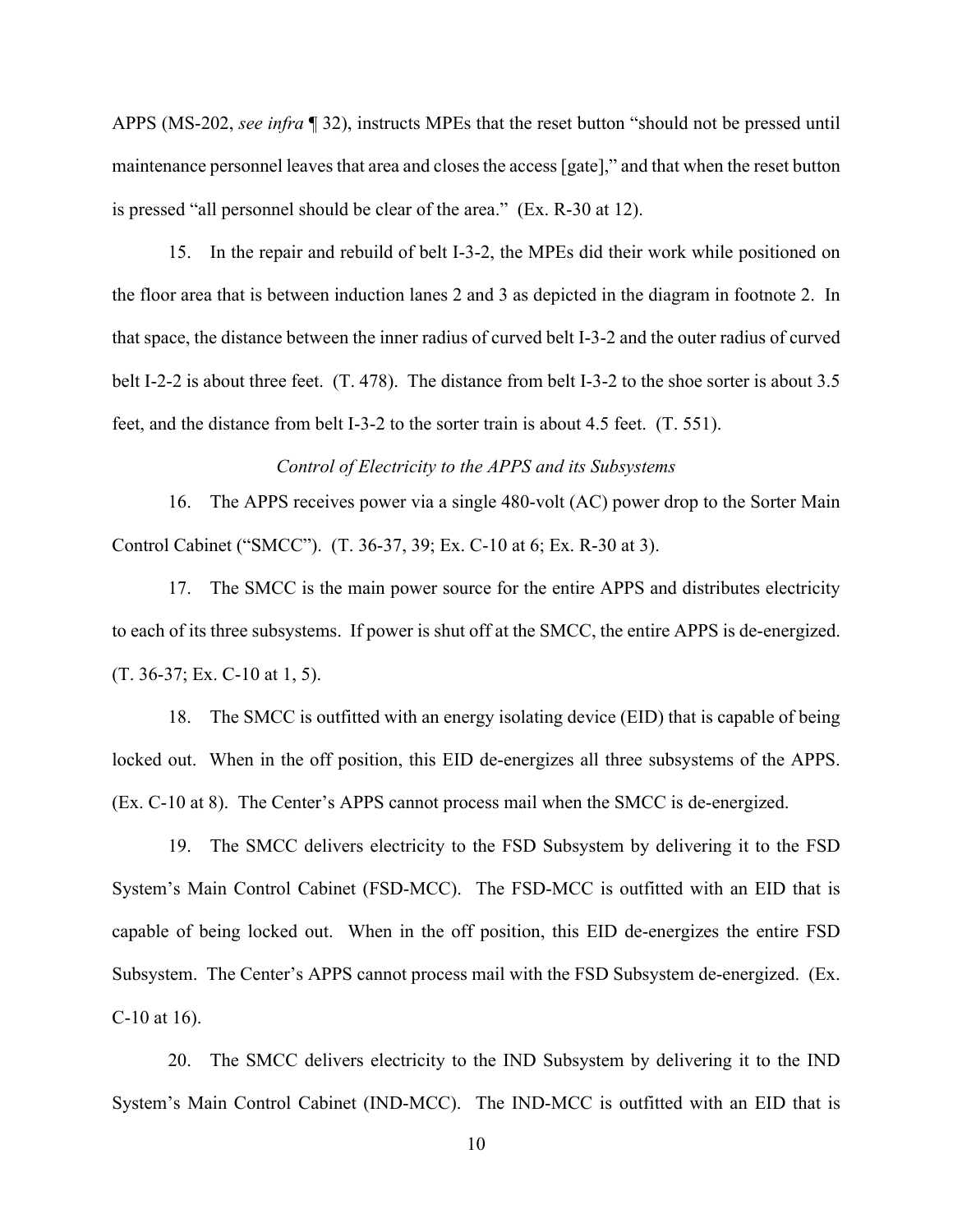capable of being locked out. When in the off position, this EID de-energizes the entire IND Subsystem. When electricity to the IND-MCC is disconnected, the entire IND Subsystem is deenergized. The Center's APPS cannot process mail with the IND Subsystem de-energized. (Tr. 40; Ex. C-10 at 34).

21. Unlike the FSD Subsystem and the IND Subsystem, the Sorter Subsystem does not have a dedicated Main Control Cabinet. Rather, the SMCC delivers electricity directly to the Sorter Subsystem.

22. Both the FSD-MCC and the IND-MCC distribute the 480 volts AC of power received from the SMCC to their respective subsystem components by delivering the electricity to multiple Distributed Control Cabinets (DCCs) within their respective subsystems.

23. The FSD-MCC delivers 480 volts AC to eight FSD Distributed Control Cabinets (FSD-DCCs) that are identified as FSD-DCC-1 through FSD-DCC-8. (Ex. C-10 at 16; Ex. R-30 at 7). Each of the eight FSD-DCCs distributes power to a specific group of conveyors in the FSD Subsystem. Consequently, some adjacent conveyor belts in the FSD Subsystem receive power through different FSD-DCCs. (Ex. C-10 at 16; Ex. R-30 at 7, 34). Each FSD-DCC is equipped with an EID that is capable of being locked out and that when in the off position de-energizes the component of the FSD Subsystem to which that particular FSD-DCC supplies electricity. (Ex. R-30 at 7).

24. The IND-MCC delivers the 480 volts AC that it receives from the SMCC to four Induction Distributed Control Cabinets (IND-DCCs) that are identified as IND-DCC-1 through IND-DCC-4. (Ex. C-10 at 34). Each induction lane has a dedicated DCC, which is located underneath belt 3 of each induction lane as indicated in the diagram in footnote 2. Induction lane 1 receives power through IND-DCC-1, induction lane 2 receives power though IND-DCC-2, and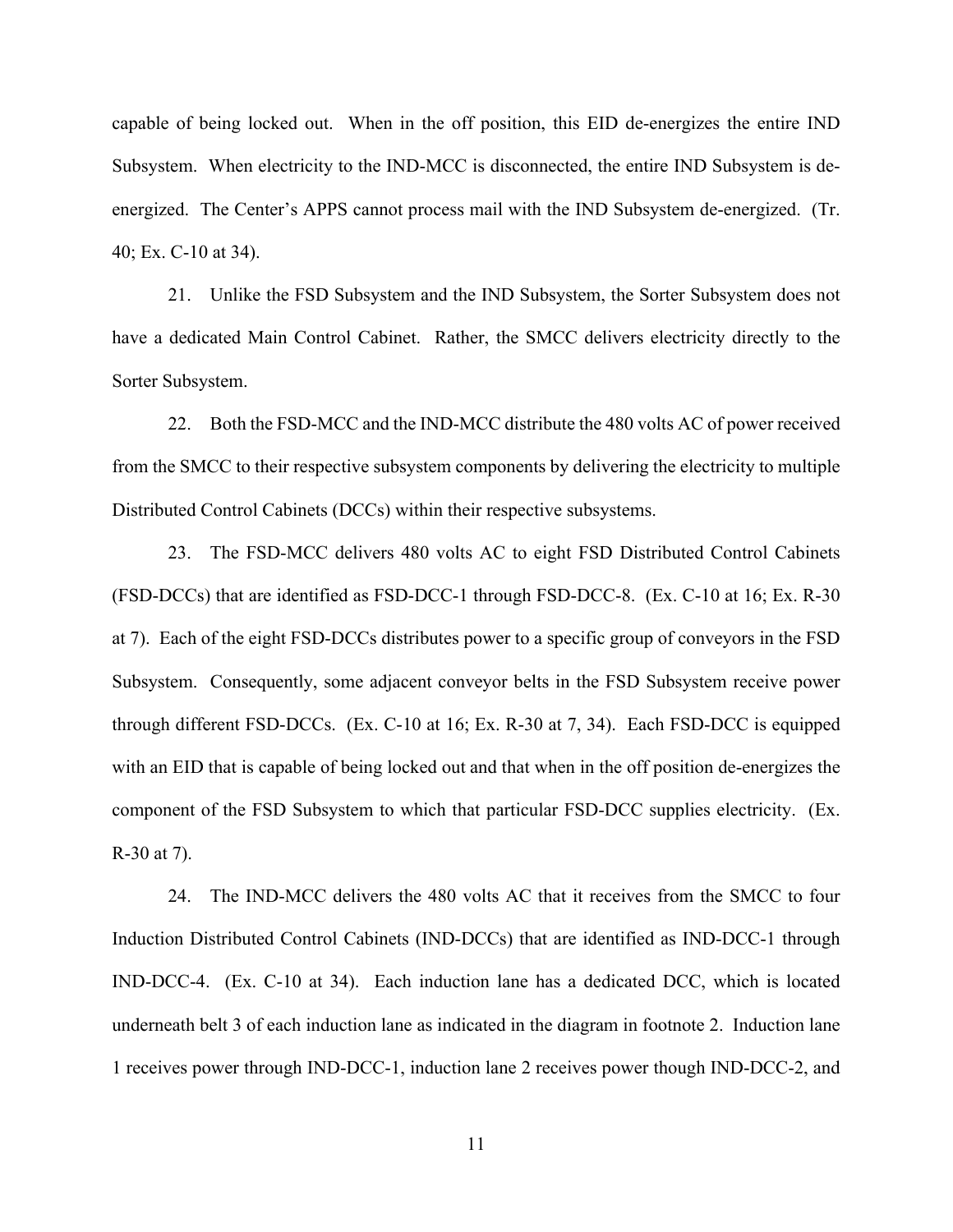so forth. (Ex. C-1; Ex. R-30 at 3-4; T. 36-37, 40, 66-67, 75). Each IND-DCC is equipped with an EID that is capable of being locked out. When the EID for an induction lane's IND-DCC is in the off position, 480 volts AC remains at the top of the IND-DCC enclosure but is removed from the induction lane itself (except for a residual 24 volts, which is deemed a non-hazardous level under USPS's hazardous energy control procedure). (T. 62-64; Ex. C-10 at 2). When the EID for an automated induction lane's IND-DCC is in the off position, electricity cannot be distributed to any of the five motors that drive the lane's five conveyor belts (each of the five belts being driven by a separate motor). (Ex. R-30 at 3-4, 14). Consequently, when an induction lane's IND-DCC is de-energized, all five belts in that induction lane are de-energized. (Ex. R-30 at 7-8; T. 512).

25. When an induction lane's IND-DCC is de-energized, other induction lanes that are not de-energized at their respective IND-DCCs can continue to process mail. (Ex. R-30).

## *Hazardous Energy Control Procedures (LOTO)*

26. USPS has developed a written APPS-specific hazardous energy control procedure that applies to every APPS that it operates in the field. This written procedure is in the form of a USPS "Maintenance Management Order" (MMO) that was prepared and issued by USPS's headquarters for Maintenance Operations located in Norman, Oklahoma. The APPS-specific energy control procedure that was in effect in October 2016 is titled "Equipment Specific Energy Control Procedure: Automated Package Processing System — Single and Dual (APPS)," dated June 22, 2015 and designated "MMO-037-15." There had been prior iterations of the APPS-specific energy control procedure that bore different MMO designations. (T. 139, 490-91).

27. USPS developed MMO-037-15, as well as its prior iterations, to meet the requirements of OSHA's LOTO standard. (Ex. C-10 at 1).

28. MMOs like MMO-037-15 contain mandatory instructions that all of USPS's MPEs are required to follow. (Ex. C-10; T. 171-72, 123-24, 216, 235).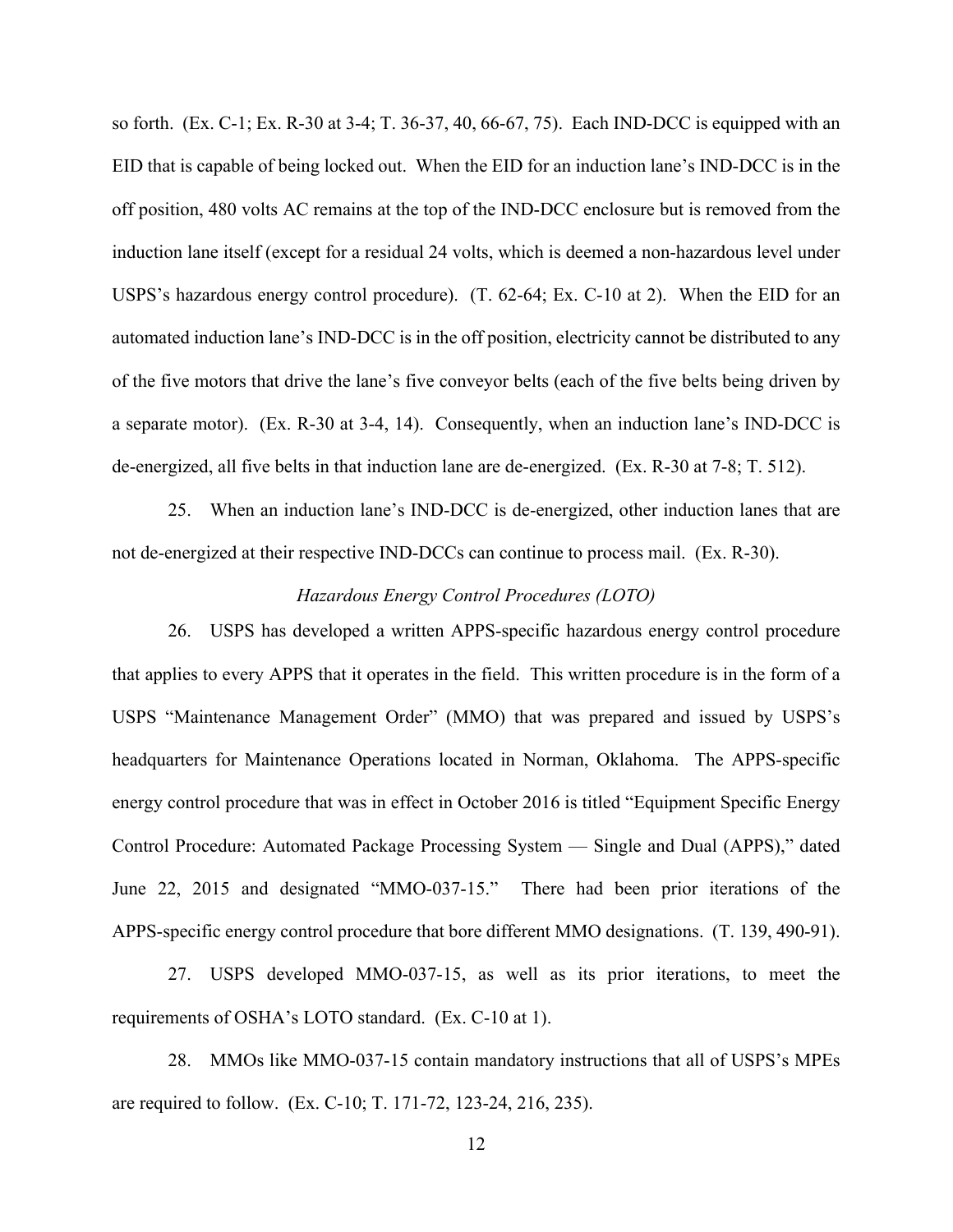29. MMO-037-15 has a total of 57 pages (some intentionally blank). The first three pages set forth basic provisions, with the third page being the signature page for the USPS official who approved the MMO. The remaining 54 pages of the MMO are made up of eight "attachments," each of which pertains to discrete components and functions of an APPS. (Ex. C-10 at 3).

30. Section 1.0 of the MMO declares its "General Principle" to be as follows:

Under OSHA's Standard on Control of Hazardous Energy (Lockout/Tagout), 29 CFR 1910.147, before service or maintenance is performed on machines or equipment, the machines or equipment must be turned off, disconnected from all energy sources, and then have an energy isolating device, lock, and identification tag applied, unless an exception exists as identified in Section 3.0 Exceptions to Lockout.

The United States Postal Service requires the application of a locking device and personal identification tag for each technician working on the machine or equipment.

The discussion below explains when this general principle is to be implemented with equipment in Postal facilities.

(Ex. C-10 at 1). Immediately following this statement of "general principle," section 2.0 of the

MMO states its applicability to servicing and maintenance operations, providing in its entirety as

follows:

Equipment must be locked out for all maintenance or servicing activities any time the unexpected startup, application of power or release of stored energy could injure someone or could damage the equipment. This includes all preventive, corrective, breakdowns, or maintenance activities occurring during the run-tour; work such as cleaning, lubricating, and component replacement is included. In addition, employees must also lockout as required by maintenance documentation, local policy, or supervisor direction.

The MMO's section 3.0 is captioned "Exceptions to Lockout." This section includes the following

paragraph (bold typeface in original):

# **Some machines have modular assemblies that are designed for separate subassembly de-energization and isolation, to enable**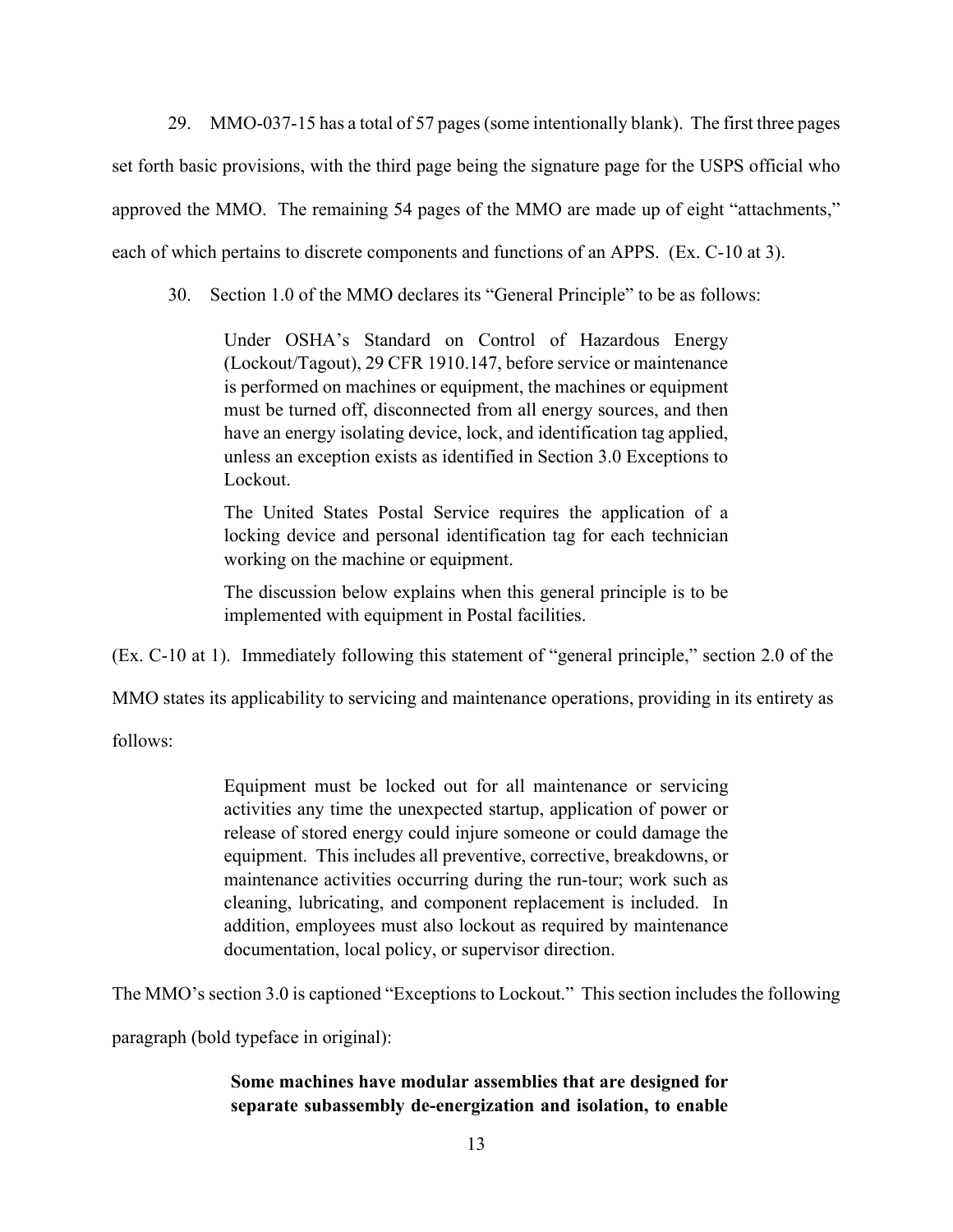**performance of service or maintenance activities.** Provided there is no exposure to injury from unexpected startup, application of power, or release of stored energy, portions of the machine, such as, the ink jet printer and computer may remain powered to prevent clogs and loss of run data respectively.

31. Attachments one through five of the MMO address hazardous energy control procedures. (T. 369; Ex. C-10 at 1). Attachment 1 addresses the procedure for de-energization of the entire APPS machine, which occurs at the SMCC. (Ex. C-10 at 3, 5-14). Attachments 2, 4 and 5 each address the procedure for de-energization of each of the three subsystems. (T. 369, 460). (T. 369; Ex. C-10 at 3, 15-24, 33-48). Attachment 3 addresses procedures for deenergization of the DCC for the unloader (which is part of the FSD Subsystem and receives electricity directly from the FSD-MCC). (Ex. C-10 at 25-32; Ex. R-30 at 34-35). Attachment 3 is the only attachment that is dedicated to describing energy control procedures solely for one of the DCCs. (Ex. C-10 at 3, 25-32; T. 491). (Attachments 6, 7, and 8 are supporting documents that are not pertinent to the issues presented here. [T. 369; Ex. C-10 at 3, 49, 51, and 53].)

32. MPEs, in addition to relying on MMO-037-15 for LOTO procedures, rely also on USPS's maintenance manual for the APPS, which is titled "Maintenance Series Handbook MS-202" (MS-202). (T. 123, 149, 155-56, 238-39, 296-98). MS-202 is in six volumes and is thousands of pages long. (T. 157, 314). Its table of contents contains roughly 3000 separate headings. (Ex. C-42).

33. The energy control procedures set forth in attachments 1 through 5 of MMO-037-15 contain multiple references to MS-202. (Ex. C-10 at 8, 9, 10, 12, 20, 28, 43, 44). For example, in detailing the shutdown procedure for the entire APPS by de-energizing the SMCC, Attachment 2 of MMO-037-15 states: "For detailed steps to properly shut down the APPS system refer to MS-202, Volume A, Section 3.5." (Ex. C-10 at 8).

14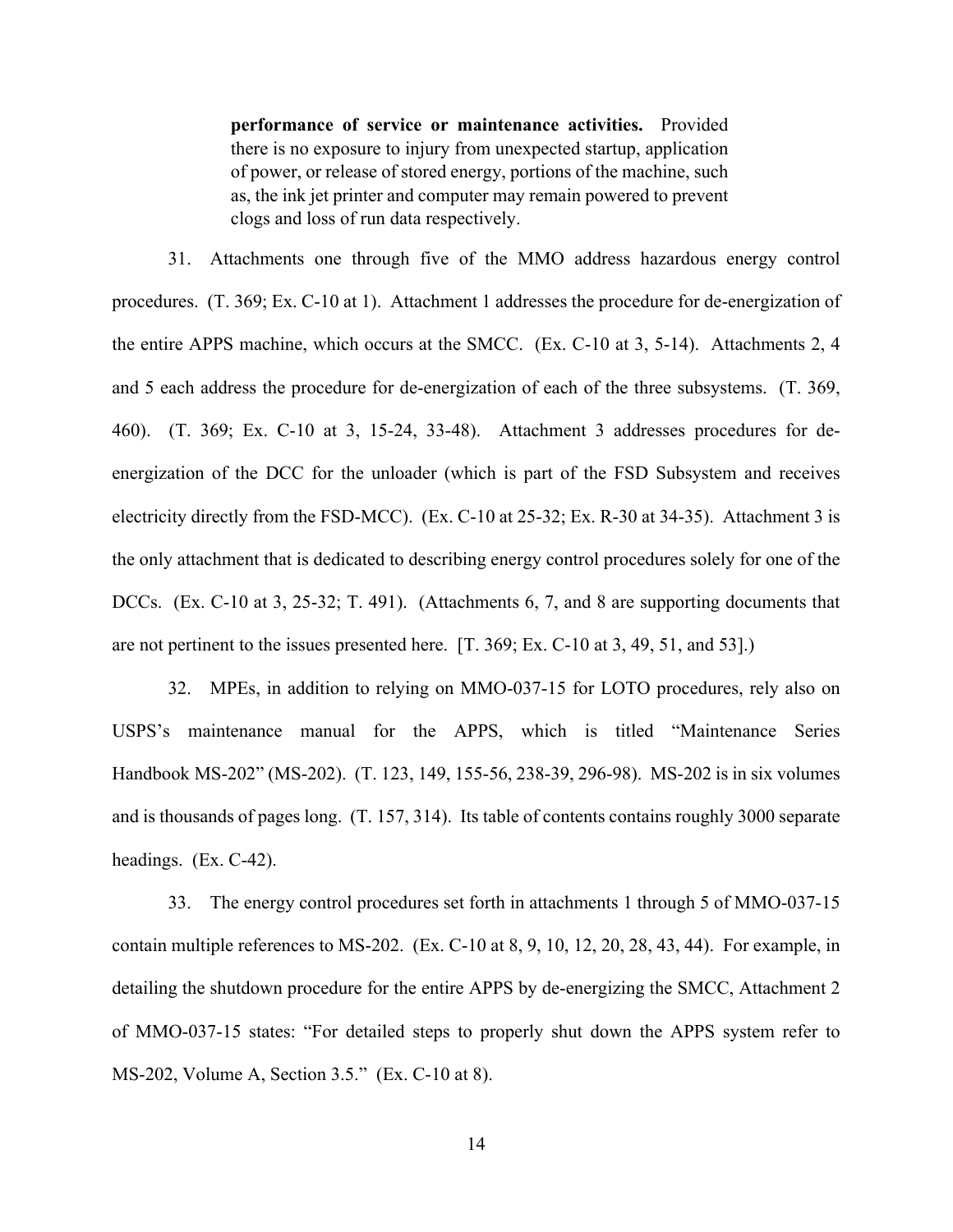34. MS-202 contains specific instructions regarding how to repair or replace particular parts, as well as listing the parts needed for the repair, and sometimes it identifies which EID to lock out before performing a particular repair or maintenance activity. (T. 155-56, 238-39; e.g., Ex. C-45 [sec. 5.8.6.1, ¶1]; Ex. C-46 [sec. 5.8.12.1, ¶1]; Ex. R-30 at 26 [sec. 4.9.1.2, ¶1], at 30-31 [sec. 4.9.3.5.4, ¶¶10 & 21], at 32 [sec. 5.8.5.5, ¶1], at 33 [sec. 5.8.5.6, ¶1]).

35. MS-202 contains specific instructions on performing some of the tasks that had to be done to rebuild belt I-3-2. MS-202 identifies the IND-MCC to be locked out for some those tasks, such as the removal of certain guards, removal of the wheel and shaft, and removal of the pressure rollers. (T. 165-72, 238-43, 296-98; Ex. C-45 at 1; Ex. C-46 at 1-2, 12, 25; Ex. R-30 at 23-24, 30- 31). MS-202 generally does not set forth specific procedural steps for de-energizing and locking out an EID. But MS-202 sets forth the following "Warning" immediately before it identifies a particular EID to be locked out:

### **WARNING**

# **Refer to local lockout procedures to properly shutdown and lockout this machine before performing the following task.**

(Ex. R-30 at 21, 23, 24, 26, 29–33; Ex. C-45 at 1 & 3; Ex. C-46 at 3, 6, 7, 9, 12, 14, 17, 19, 22, 24, 25).

36. The Center had no local procedures that augmented the lockout procedures set forth in MMO-037-15 or MS-202. (T. 150, 156, 171, 503-04). The Center's management had not developed or trained MPEs on any formal local LOTO procedure specifying the lock out of an IND-DCC for the repair of an automated induction lane's "inside" belt (belts 2, 3 or 4). (*Id.*).

37. MS-202 describes some minor service and maintenance activities, such as photo-eye alignment, that are completed by locking out an IND-DCC. (T. 142-43, 288-89, 301, 595-98; Ex. R-30 at 26).

15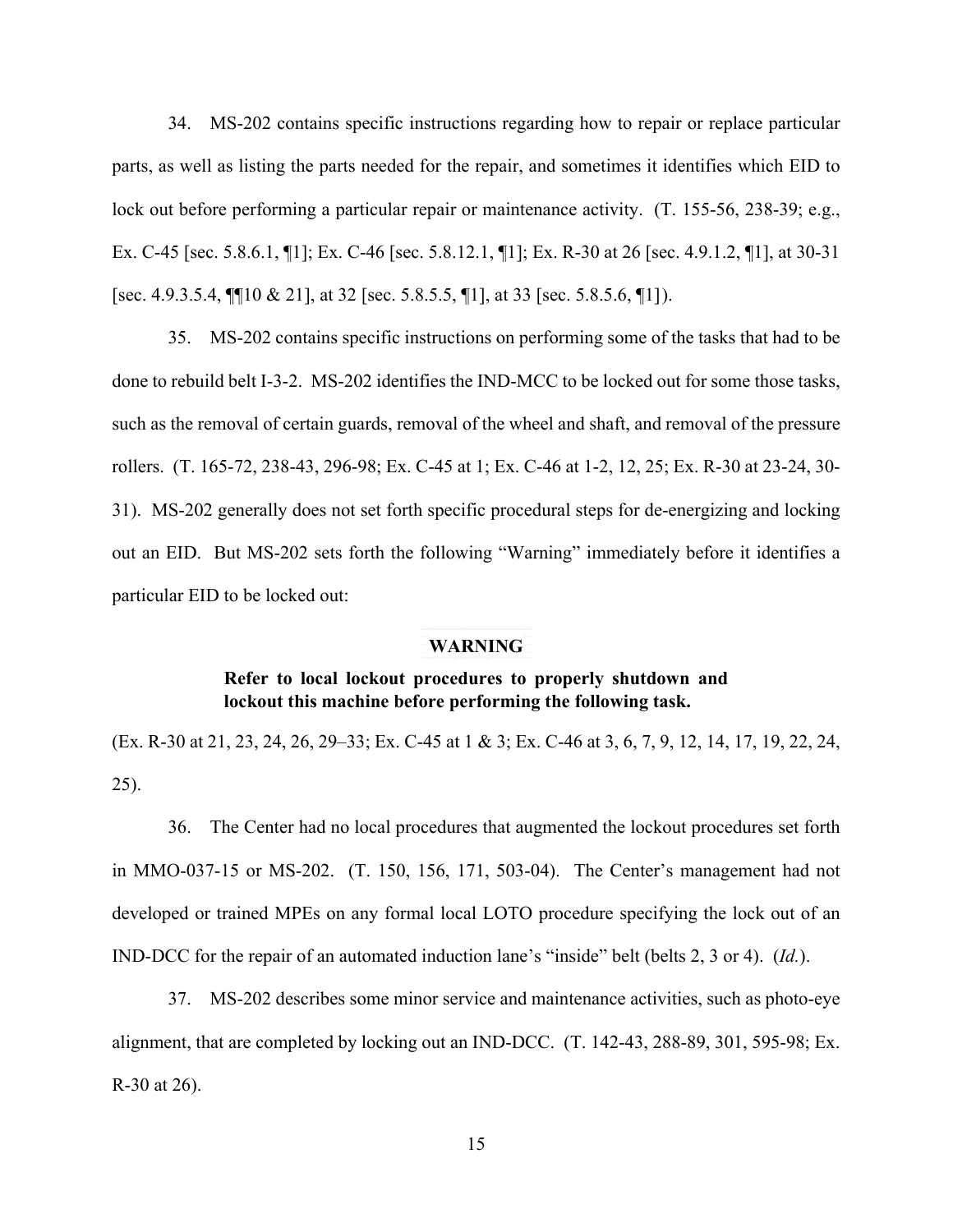38. MMO-037-15, as augmented by MS-202, sets forth the complete approved APPS-specific LOTO procedures that applied to the Center's APPS in October 2016. (T. 123, 138-39, 294-99, 309-312, 335-36, 350-51, 503-04).

39. Attachment 4 to MMO-037-15 is titled "Isolation of the Induction Main Control Cabinet – IND-MCC-X." (Ex. C-10 at 33). (The "X" designation pertains only to dual-sided APPS machines—the "X" is a placeholder for the number "1" or "2" to reflect one of the two sides.) Attachment 4 is the only attachment that addresses de-energization of the IND Subsystem or any components of that subsystem, including each induction lane's dedicated IND-DCC. (T. 138-140, 152-53, 236, 310-12). Attachment 4 does not contain any specific LOTO procedures directed to any of the four IND-DCCs. (T. 295, 310-12, 501; Ex. C-10). The introductory and prefatory paragraphs of Attachment 4 provide as follows (formatting and bold typeface in original):

The following procedure has been developed specifically for locking out the Induction Main Control Cabinet – IND-MCC-X when performing corrective or preventive maintenance. Each facility will use this procedure. …

# **WARNING**

**Failure to comply with lockout procedure may result in injury or death to personnel and/or damage to equipment.** 

# **NOTE**

Employees must adhere to the policies of the Electrical Work Program (EWP), which includes Energy Control Procedures (ECP). Failure to properly observe ECP will result in appropriate action.

# [ \* \* \* \* \* ]

MACHINES OR EQUIPMENT UTILIZING THIS PROCEDURE:

# **APPS Induction Main Control Cabinet – IND-MCC-X**

[End Page 1, and Begin Page 2 of Attachment 4]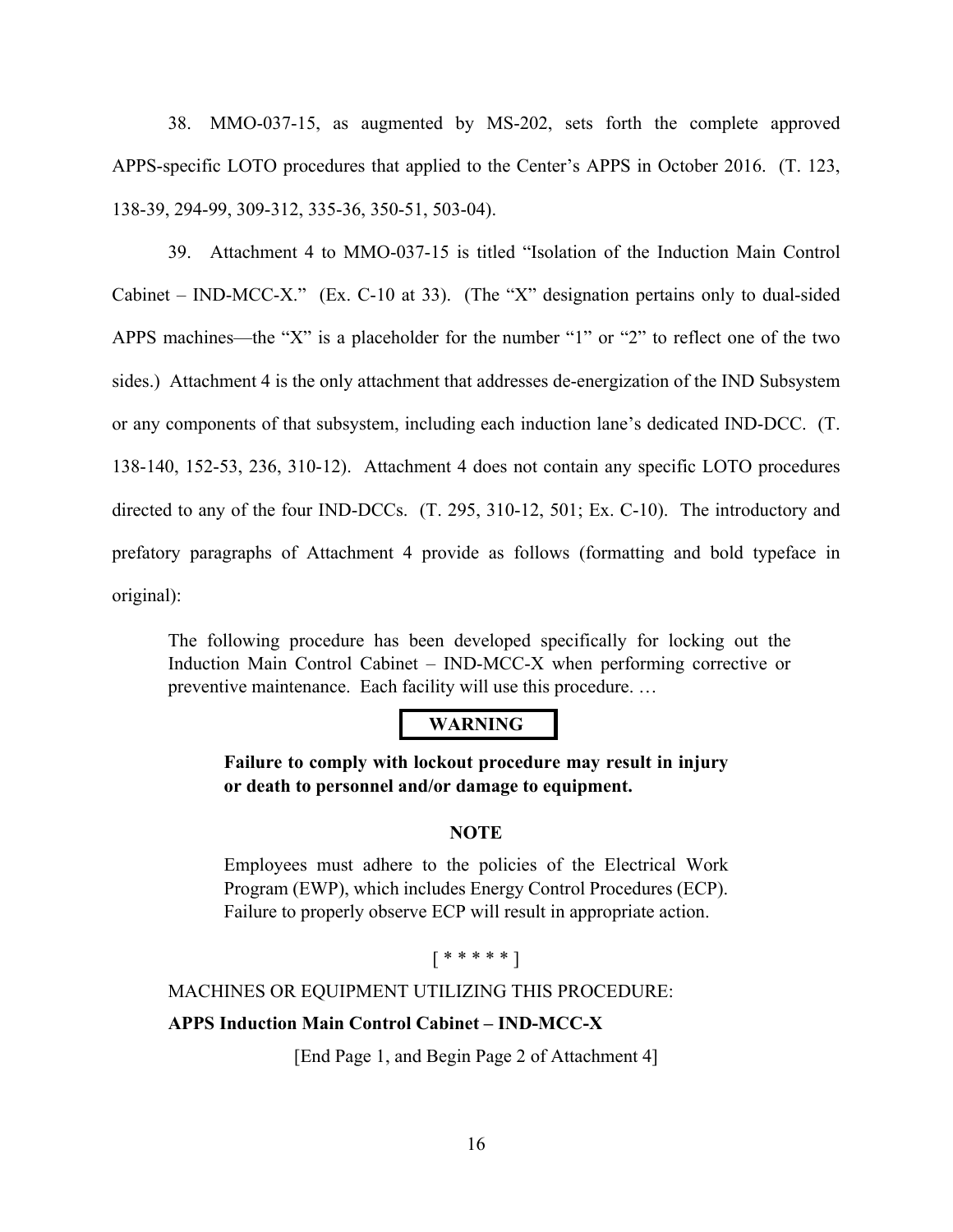**The APPS is designed with multiple maintenance accessible disconnect switches to facilitate certain limited repairs without locking out the entire APPS machine.** There are numerous disconnect switches located on Distributed Control Cabinets (DCCs) in the Feed and Induction sections of the APPS. It is not recommended to isolate power at the DCCs because there are belts in close proximity to each other that are controlled by separate DCC enclosures. This would necessitate the use of multiple locks to prevent motion of adjacent belts or assemblies. It is recommended that the Main Control Cabinet (MCC) enclosures be used as isolation points for conveyor repairs. The Induct Main Control Cabinet (IND-MCC-X) for Induction repairs and the Feed, Singulation & Distribution Main Control Cabinet (FSD-MCC-X) for FSD repairs for each side of the APPS. [*sic*] 3

# **NOTE**

Isolation of an IND-MCC-X will prevent the ability to process mail on that side of an APPS. The opposite side of a Dual Sided APPS can only process mail if a Single Sided sort plan has been written for the opposite side of the APPS.

The IND-MCC-X supplies 480 VAC to all IND-DCC-X enclosures (IND-DCC-X 1 through 4) for that side of the machine. Opening the disconnect on this enclosure will remove 480 VAC from the conveyors of the Induction section of the machine, preventing motion of all conveyors in the Induction section in order to facilitate belt, bearing, or roller replacement.

# **WARNING**

**Repairs may not be performed on the 45 degree induction conveyor belts adjacent to the Shoe Sorter unless the FSD section has also been isolated to prevent belt motion. Repairs to the 45 degree belt adjacent to the cross belt Sorter may only be performed while the entire APPS is locked out.**

After stating one additional "warning" and one additional "caution" not relevant to the issues here,

Attachment 4 has a paragraph captioned "Purpose" that states in its entirety as follows: "To prevent

 $3$  The "sic" connotes the final sentence being a sentence fragment. It may be that the final two sentences of this paragraph were intended to be written as a single sentence, with a colon instead of a period at the end of the first sentence, in the following manner: "It is recommended that the Main Control Cabinet (MCC) enclosures be used as isolation points for conveyor repairs: the Induct Main Control Cabinet (IND-MCC-X) for Induction repairs and the Feed, Singulation & Distribution Main Control Cabinet (FSD-MCC-X) for FSD repairs for each side of the APPS." (*See* Thompson testimony at T. 513-14).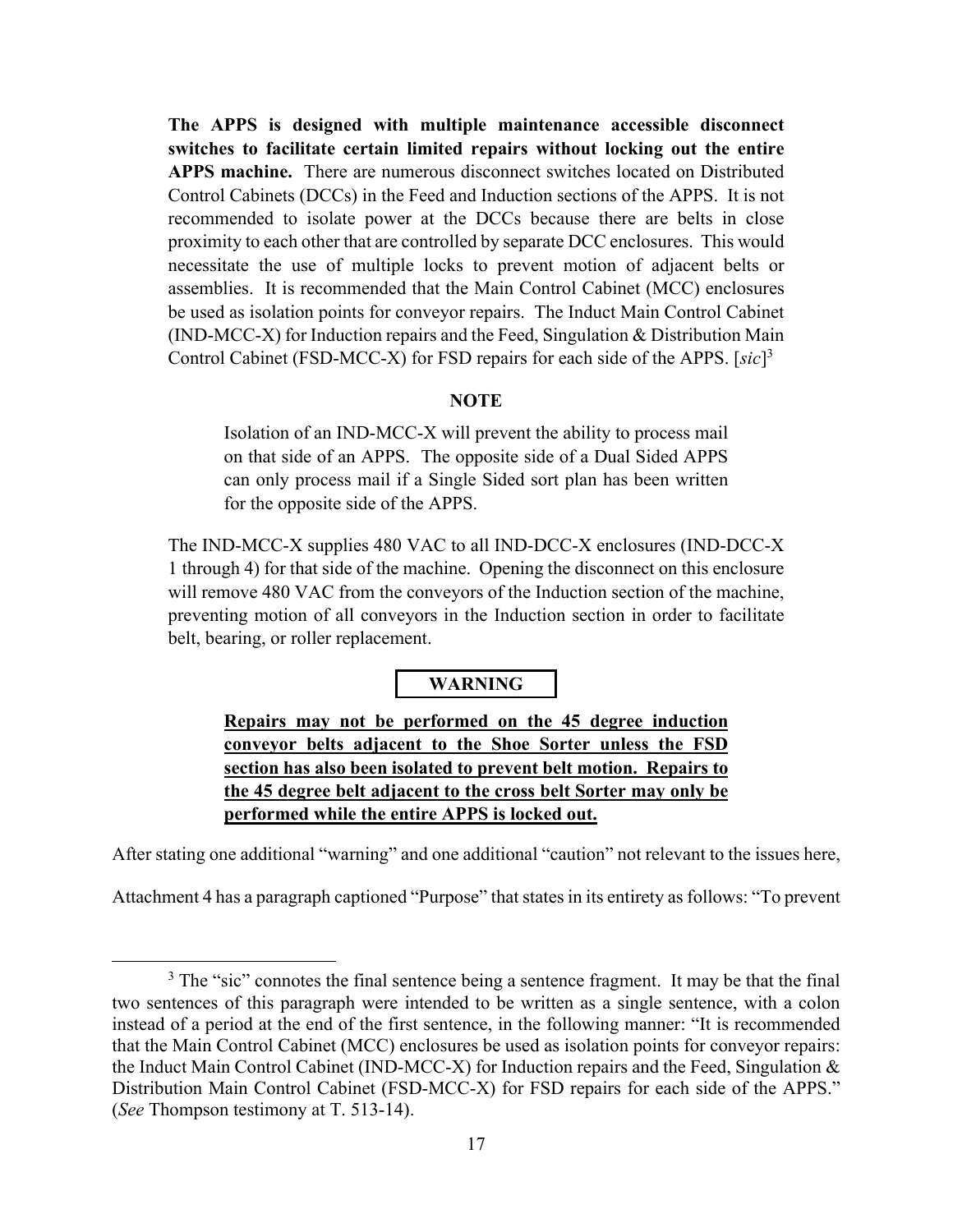mechanical motion of conveyors within the Induct system and remove the potential hazard of 480 VAC at conveyor drive motors in order to facilitate repairs or replacement without powering down the entire APPS."

## *Training and Historical Application of APPS LOTO Procedures*

40. MPEs attend an approximate five-week training course on the repair and maintenance of the APPS, which is conducted at USPS's national training center in Norman, Oklahoma. (T. 181). MPEs are trained that for major service and maintenance of any induction lane belts, the IND-MCC should be de-energized. (T. 143, 224-25, 233, 239-40, 289-91, 294-95, 592-93 310- 12, 600).

41. Prior to the rebuild of belt I-3-2 in October 2016, none of the MPEs at the Center had been trained to lock out only the IND-DCC for the repair of an "inside" belt on an automated induction lane. MPEs understood MS-037-15 to specify that the IND-MCC be locked out for conveyor repairs and for belt, bearing, and roller replacement (all of which had to be done to repair belt I-3-2). (T. 118, 144, 225, 233, 239-240, 289-91, 294-95, 310-12).

42. Prior to the rebuild of belt I-3-2, MPEs at the Center had not locked out an IND-DCC to control hazardous energy during the repair of an induction lane's "inside" belts. (T. 225, 296).

43. In October 2016, the maintenance supervisors for at least two of the three shifts had not received formal training on the APPS, and they generally deferred to the knowledge and experience of the MPEs they supervised in implementing the LOTO procedures for the APPS. (T. 330, 340, 347, 354-55).

44. The Center's maintenance manager (Kevin Pfanders), who at one time had been employed as an MPE, recognized that it was not normal operating procedure for MPEs to work on an induction lane while other induction lanes were running except for "minor, typical repairs that we perform every day" such as adjusting a photo cell and "adjusting things like that." (T. 562-63).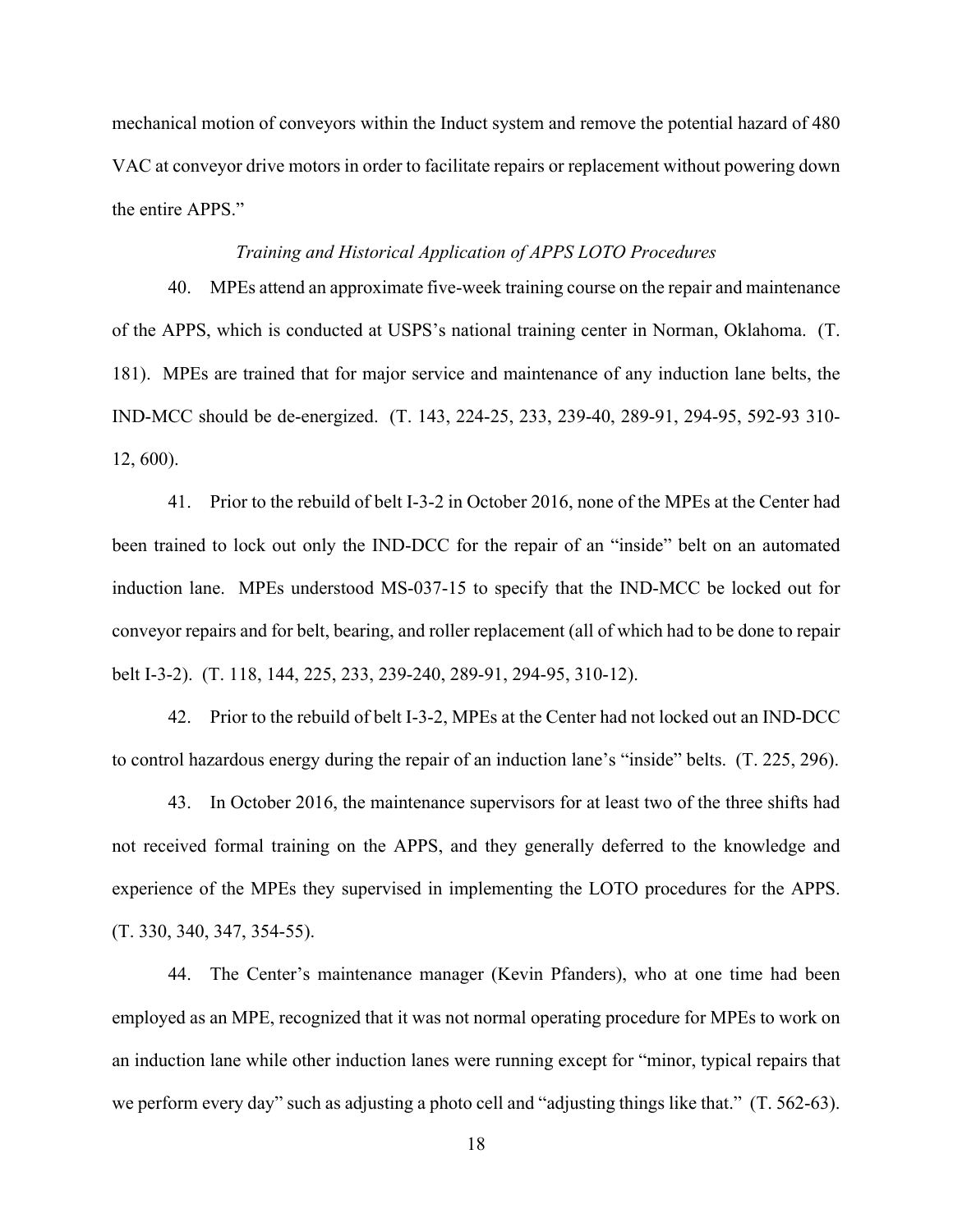## *Belt I-3-2 Breakdown and Repair*

45. Belt I-3-2 broke at about 4:00 p.m. on Saturday, October 15, 2016. The break occurred during the work shift known as "Tour 3," whose hours are from about 2:00 p.m. to 10:30 p.m. The repair required a substantial mechanical rebuild of the entire mechanism, which entailed rebuilding the rollers, bearings, drive shaft, wheel and pulleys that powered the broken belt. (T. 93, 96-98, 118-19, 144, 147, 227, 290-91, 350; Ex. C-16; Ex. R-31 at Bates 332). Some tasks in performing the rebuild required that three MPEs be working hands-on at the same time in the floor space between induction lanes 2 and 3. (T. 100). The MPEs regarded the rebuild to be a "big job." (T. 147, 227, 290-91, 350). Operating the APPS without induction lane 3 in service reduced the APPS's production volume between 25% to 33%. (T. 333-34).

46. From the time that belt I-3-2 broke to the time that the repair was completed, the APPS was powered down completely during the following preventive maintenance periods, (known as "PM windows"): from 2:30 a.m. to 10:30 a.m. (8 hours) on Sunday, October 16; from 1:00 a.m. to 8:15 a.m. (7.25 hours) on Monday, October 17; from 3:45 a.m. to 7:30 a.m. (3.75 hours) on Tuesday, October 18; from 3:45 a.m. to 9:15 a.m. (5.5 hours) on Wednesday, October 19; and beginning at 3:15 a.m. on Thursday, October 20, which is the day the repair was completed. (Ex. R-10; T. 552-54). (No evidence was presented on the time of day on October 20 that the repair was completed or when the APPS resumed operating with all induction lanes operable.)

47. Upon being informed on the evening of Saturday, October 15, that belt I-3-2 required repair, the Center's acting plant manager, Jeffrey Hotchkiss, directed that the repair be completed when the APPS would be shut down during a regularly scheduled 8-hour PM window from 2:30 a.m. to 10:30 a.m. on Sunday, October 16. (T. 419-22, 555; Ex. R-13 at Bates 332; Ex. C-16). The repair was not completed during that PM window on Sunday morning, however, because of replacement part problems. (T. 129, 202, 550). The parts problem persisted beyond Sunday, and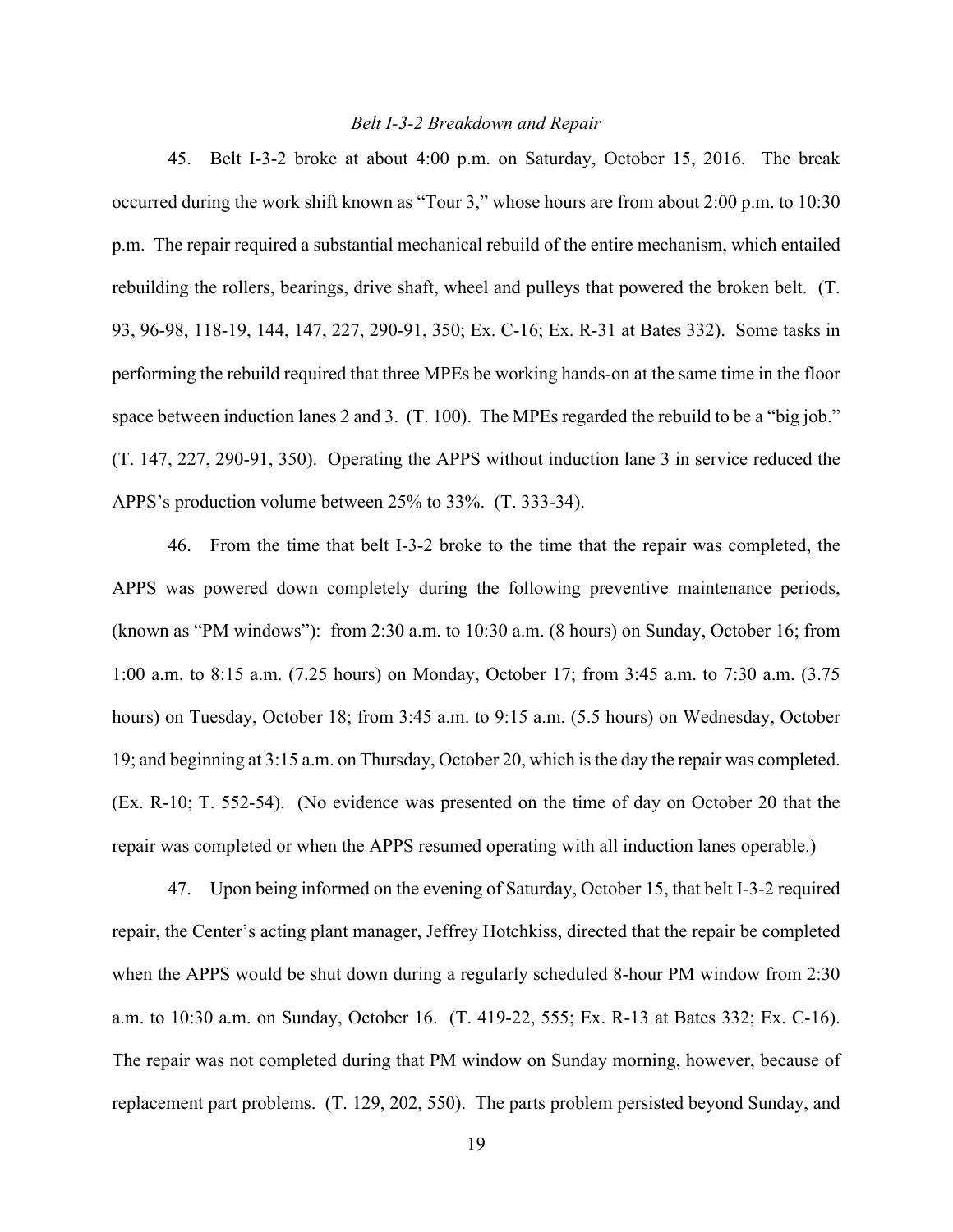the repair remained incomplete through the 7.25-hour PM window on Monday morning and the 3.75-hour PM window on Tuesday morning. (T. 549-50).

48. Soon after the conveyor broke on Saturday, October 15, induction lane 3 was de-energized and locked out at the IND-DCC-3, and two or three Tour 3 MPEs began to strip it down as the other induction lanes continued to operate and the APPS continued to run and process mail. (T. 342-43, 555, 561). The supervisor of maintenance operations for Tour 3 did not perceive this approach to have been contrary to the APPS-specific LOTO procedures, although she does not regard herself as expert on those procedures. (T. 330-31, 338-40). None of the Tour 3 MPEs doing the work voiced any objection or concern about working on induction lane 3 while the other induction lanes continued to process mail. (T. 342-43, 555). (The record does not indicate who on Tour 3 decided to lock out the IND-DCC-3 or how that decision was made.)

49. Around 10:00 p.m. on October 15, Tour 1 MPEs began to arrive for their shift (hours about 10:30 p.m. to 6:30 a.m.). (T. 131, 564). One of the Tour 1 MPEs, Mr. Christopher Day, told his supervisor (Mr. Kevin Kibodeaux, the Supervisor of Maintenance Operations for Tour 1) that he believed it was inappropriate to work on an induction lane while the APPS was running. (T. 569).

50. By an email sent at 10:39 p.m. on Saturday October 15, Mr. Kibodeaux informed the Center's maintenance manager, Kevin Pfanders, that Mr. Day believed "that working on an induct station while the machine is running is an OSHA violation." (T. 560, 567). Pfanders later instructed Kibodeaux to complete the rebuild during the 8-hour PM window on Sunday morning, October 16. (T. 555-56, 569-70).

51. From 2:30 a.m. on Sunday, October 16, through 7:30 a.m. on Tuesday, October 18, (a total of 53 hours) no repair work on belt I-3-2 was done outside the PM windows or otherwise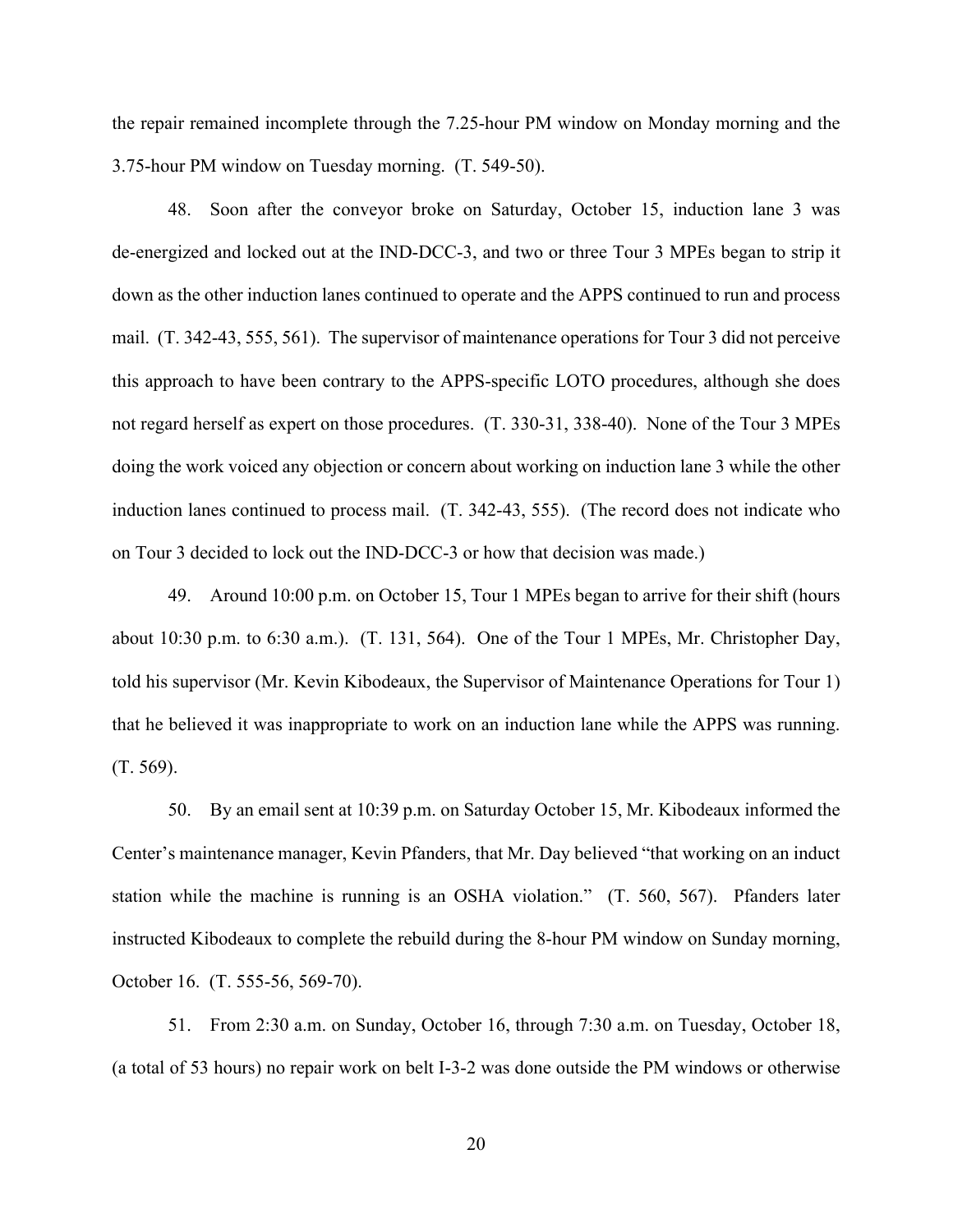when the APPS was running. (T. 578-79).

52. The rebuild of belt I-3-2 remained unfinished when the day shift (Tour 2) MPEs started to work on Tuesday, October 18, at around 7:30 a.m. The Center's maintenance manager (Pfanders) instructed the Supervisor of Maintenance Operations for Tour 2, Joe Basso, to direct MPEs on Tour 2 to perform the rebuild with only the IND-DCC-3 locked out and with the APPS continuing to process mail. (T. 292-93).

53. Mr. Ron Jacobs, Jr., has worked as an MPE for USPS for over 20 years and is employed at the Center on the day shift. (T. 221-22). Mr. Wayne Greenzweig has worked as an MPE for USPS for over 10 years and is also employed at the Center on the day shift. (T. 284-85). At the start of Jacobs' and Greenzweig's workday on Tuesday, October 18, their supervisor (Joe Basso) directed them to work on the rebuild of the belt I-3-2 with only induction lane 3 locked out (at the IND-DCC-3) and with the APPS continuing to operate and process mail. (T. 228, 291-92). Both Jacobs and Greenzweig told Basso that they believed repairing belt I-3-2 after locking out only the IND-DCC-3 was contrary to procedures. (T. 229, 291-95). Basso then informed them that if they refused to work on the repair as directed, then he would have to "send them home" as he had been instructed to do by his supervisor, the Center's maintenance manager (Pfanders). (T. 229, 292). To be "sent home" means the employee would not receive pay for that day and could be subject to disciplinary action. (T. 229). Jacobs complied with the order and he spent the day working directly on belt I-3-2 with only the IND-DCC-3 locked out and while the APPS continued to operate and process mail. (T. 229, 243). Greenzweig requested permission to work in an alternative location where he believed a hazard did not exist, and his request was granted. (T. 293).

54. After deciding to comply with his supervisor's order, MPE Jacobs spoke by telephone that same day with the MPE Christopher Day, who also serves as an officer in the Lehigh Valley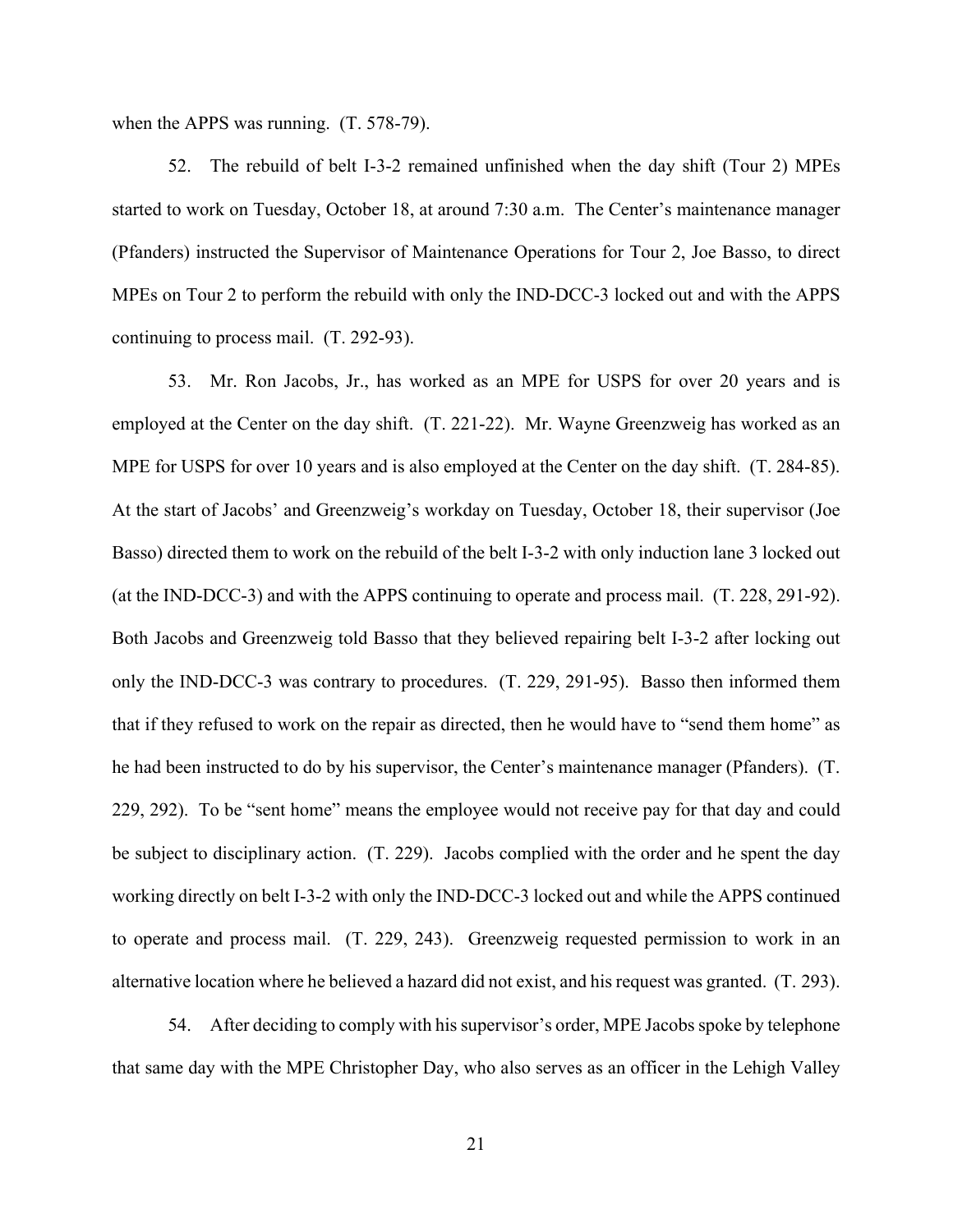Area Local of the APWU. Jacobs told Day about Basso's order to repair belt I-3-2 with only the IND-DCC-3 locked out. (T. 120-22, 245).

55. After speaking with Jacobs, Day telephoned the Center's maintenance manager, Kevin Pfanders, and told Pfanders of Jacobs' concerns and expressed the view that established procedures required that the IND-MCC be locked out during the rebuild of belt I-3-2. (T. 177, 208). Day asked Pfanders "to stop the project immediately," but Pfanders told Day that he would not do so. (T. 126).

56. At some point, the record does not indicate when or how, the acting plant manager, Mr. Jeffrey Hotchkiss, became aware that some MPEs were concerned that repairing belt I-3-2 by locking out IND-DCC-3 while the APPS continued to run violated the APPS-specific LOTO procedure. (T. 423-25). On Tuesday, October 18 (the same day that Day and Pfanders spoke by phone), Hotchkiss sought guidance on the issue by speaking on the telephone with Mr. Michael Thompson. Mr. Thompson is a Maintenance Management Specialist based at USPS's Maintenance Technical Support Center (MTSC) in Norman, Oklahoma. Hotchkiss contacted Thompson because he regarded Thompson to be USPS's foremost authority on the APPS, and Thompson had assisted him before. Hotchkiss had confidence in Thompson's knowledge and expertise on the APPS, testifying that when "it comes to an APPS problem or issue" "there's nothing that I do without talking to" Thompson. (T. 424-25).

57. After Hotchkiss described the situation and his objective of having the APPS continue to process mail while belt I-3-2 was being repaired, Thompson advised Hotchkiss that it was safe to lock out the IND-DCC-3 during the rebuild of belt I-3-2 and for the APPS to continue to process mail while repairs were done. (T. 425-26; Ex. R-30 at 18-19).

58. When Thompson advised Hotchkiss, Thompson did not make any independent

22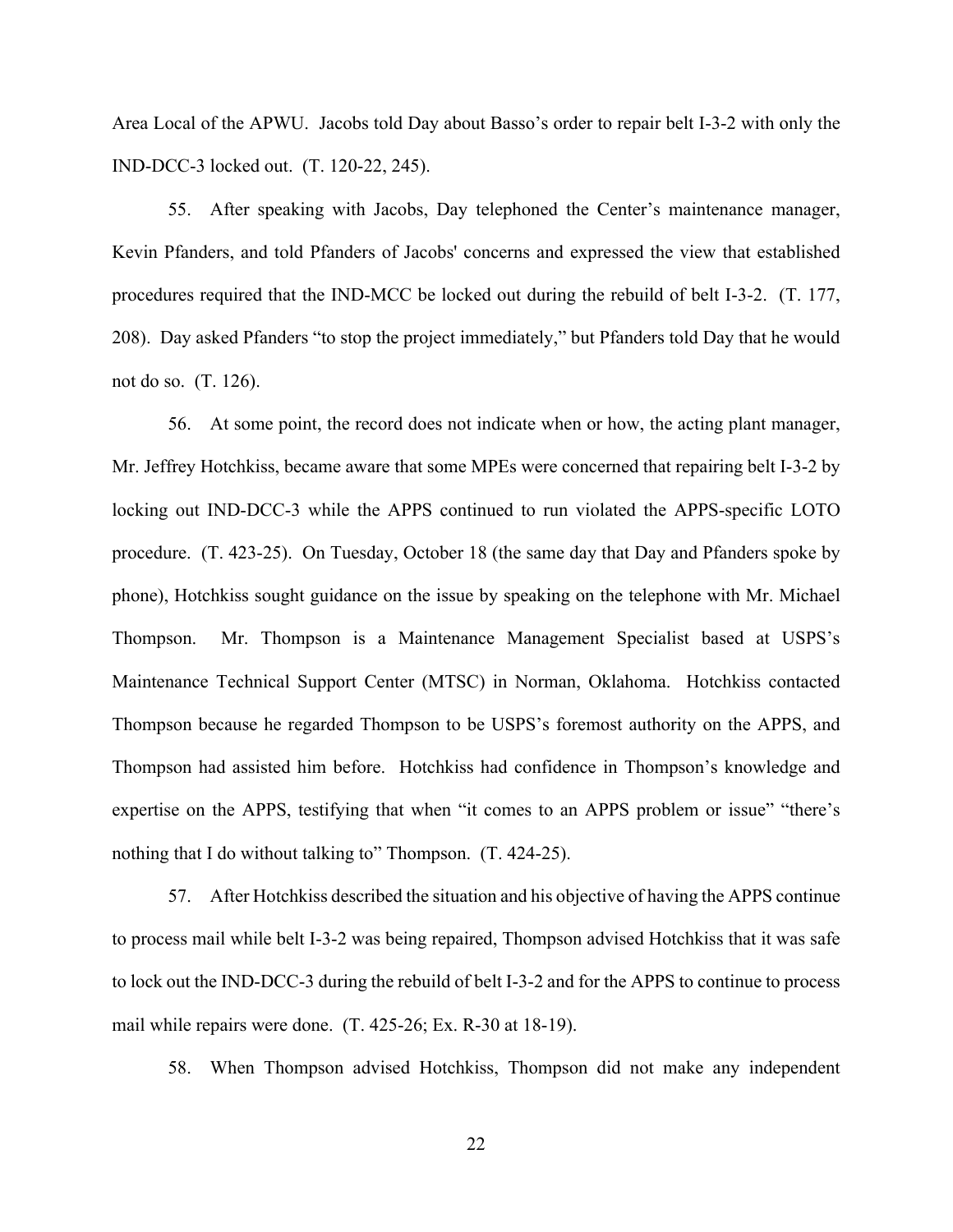determination that locking out the IND-DCC-3 for the repair conformed to MMO-037-15. (T. 505). Rather, Thompson voiced a technical conclusion that MPEs working on belt I-3-2 with only the IND-DCC-3 locked out and the APPS continuing to process mail would not be exposed to any hazardous energy or any struck-by or caught-in hazards by virtue of the APPS continuing to process mail. (T. 505). Thompson did not make any determination or inquiry into whether doing so would conform with established procedures in MMO-037-15. As Thompson stated in a formal report that he prepared for the hearing in this Commission proceeding, he "did not find issue with local policy allowing for this repair using the method described." (Ex. R-30 at 19).

59. In the course of his telephone conversation with Hotchkiss, Thompson made no determination that the regulatory exception to the requirement of 29 C.F.R.  $\S$  1910.147(c)(4)(i) that LOTO procedures be in written form applied to the procedure that Hotchkiss sought his views on—locking out only the IND-DCC-3 for the repair of belt I-3-2.

60. After his telephone conversation with Thompson, Hotchkiss told his staff that it was permissible for the APPS to continue to process mail during the repair of belt I-3-2, and he directed that the repairs proceed in that manner. (T. 427). Hotchkiss's directive is documented in an email that he sent at 5:00 p.m. on Tuesday, October 18, to three officials at the Center: the Maintenance Manager (Pfanders), the Manager of Maintenance Operations (Lori Myers [T. 346]), and the Safety Specialist (Denise Edmonds [T. 539]). The email stated in part: "Team, I've reached out to Mike Thompson of MTSC for the APPS induct question. We have followed the proper procedures to allow work on the induct line with the machine running. The induct line is completely powered off which complies with EWP." (Ex. R. 13 at Bates 365). ("EWP" stands for Electrical Work Plan. [*See* Ex. C-10 at 5].)

61. Hotchkiss had not been trained on the APPS, had never done maintenance work, and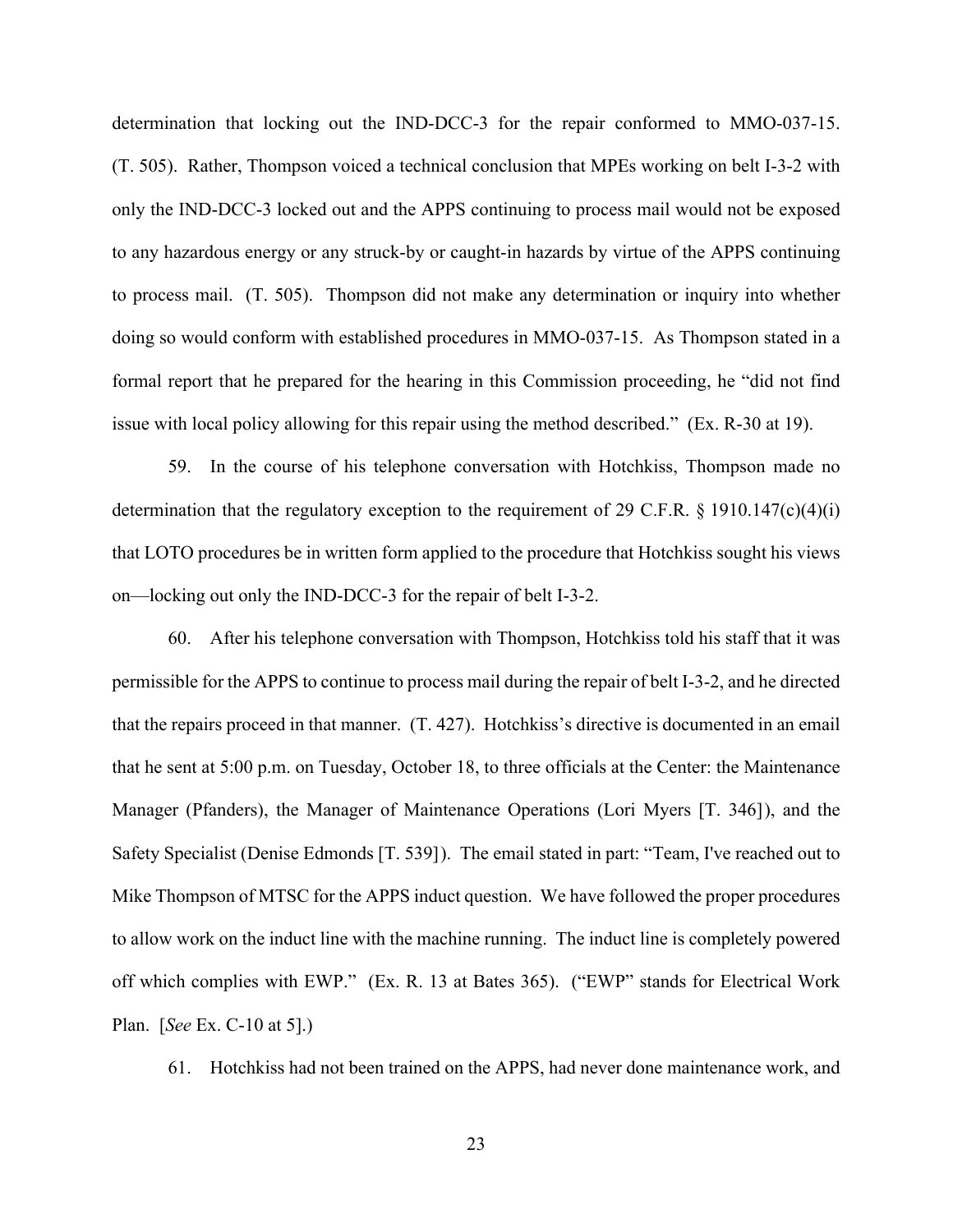did not regard himself to be a "maintenance person." (T. 430-31). Hotchkiss trusted Thompson, whom he believed was "the one person in the country that knows [the APPS] better than anybody," to give him accurate guidance on the question he posed to Thompson. (T. 430). Hotchkiss relied on Thompson's guidance in instructing his staff to rebuild belt I-3-2 while the APPS was running with only the IND-DCC-3 locked out. (T. 425-26). Beyond his telephone consultation with Thompson, Hotchkiss did not conduct (or direct his staff to conduct) any independent inquiry whether the procedure conformed to the requirements of the established APPS-specific LOTO procedures (T. 425-26), and he never personally reviewed MMO-037-15. (T. 434-35).

62. When MPE Day arrived to work at around 10:30 p.m. on Tuesday, October 18, his supervisor (Kevin Kibodeaux) directed him to participate in the rebuild of Belt I-3-2 with only the IND-DCC-3 locked out and the APPS continuing to process mail. Day refused. He told Kibodeaux that he believed procedures required that the IND-MCC be locked out during the rebuild of belt I-3-2. (T. 132-35, 216). Kibodeaux informed Day that he had been instructed to "send home" any MPEs who refused to do the rebuild as directed. (T. 133-34). Day then asked and was permitted to confer with a shop steward before deciding whether to comply with the directive.

63. While Day was conferring with the shop steward, Kibodeaux reported to the acting plant manager (Hotchkiss) that Day still had safety concerns performing the rebuild with the APPS operating. Hotchkiss responded by an email sent at 12:04 a.m. on Wednesday, October 19, that he had "already checked at the highest levels through [MTSC]," but he instructed Kibodeaux not to "force anyone to work in what they may think is an unsafe environment," although at the same time he directed Kibodeaux to "[m]ake sure [the APPS] is up and running" by 07:30 a.m. (Ex. R-22; T. 429-30).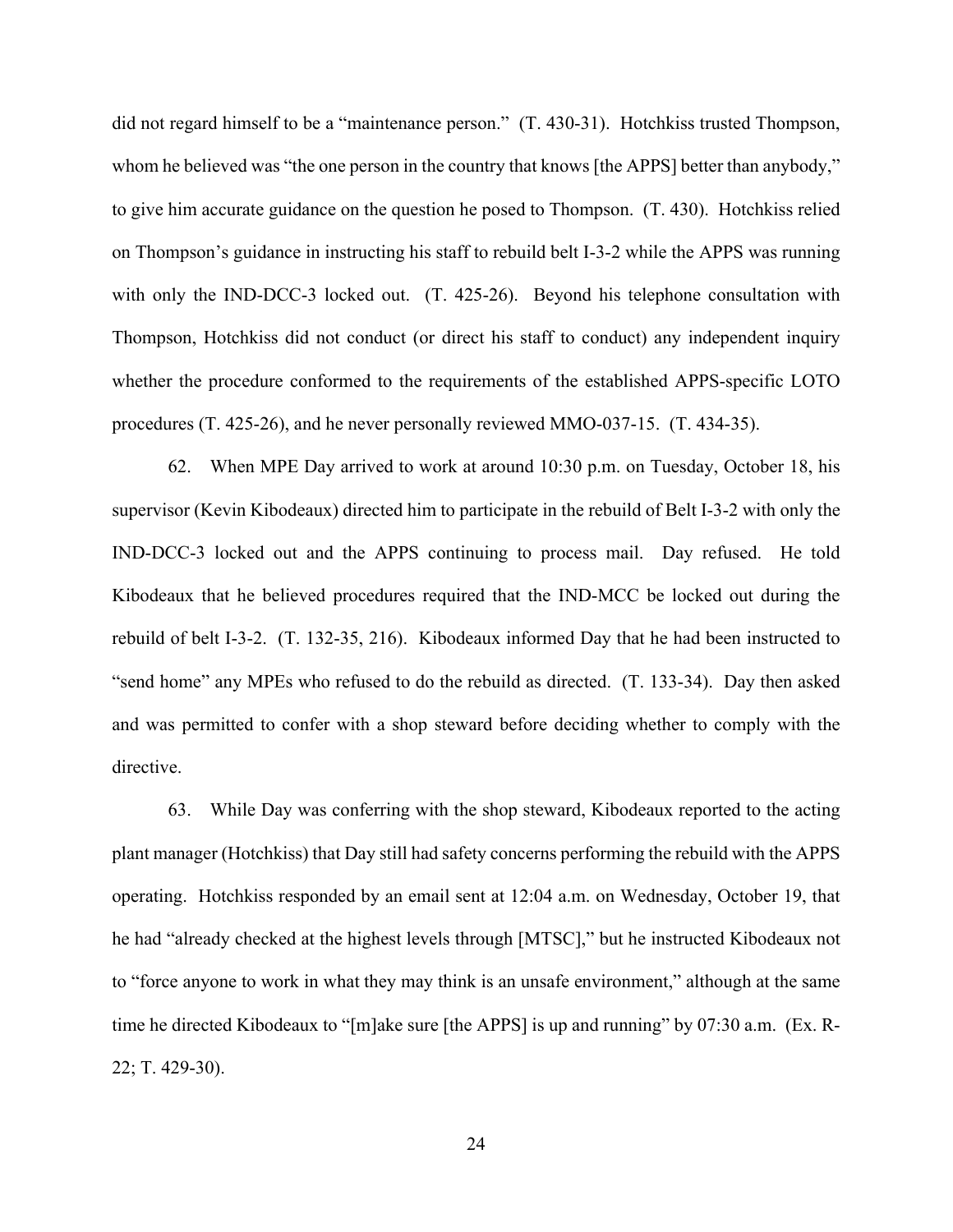64. After Day finished meeting with the shop steward, the shop steward met with Kibodeaux, and then MPE Day again met with Kibodeaux to reaffirm that he did not feel safe doing the rebuild with the APPS continuing to operate. (T. 135). Kibodeaux then informed Day that he would allow Day to opt out of working on the rebuild while the APPS continued to process mail, and Day opted out as permitted. (T. 135, 178).

65. None of the MPEs working on Tour 1 in the early morning of Wednesday, October 19, 2020, performed the rebuild while the APPS was processing mail. (T. 137). The repairs were not completed by 7:30 a.m. on October 19 as the acting plant manager Hotchkiss had directed Thibodeaux to accomplish just hours before.

66. The rebuild was completed on Thursday, October 20, though the record does not disclose the time of day the rebuild was complete. Mr. Day was one of the MPEs involved in replacing the motor for belt I-3-2 during Tour 1 on October 20, but he did this work during a PM window when the APPS was not operating. (T. 134; Ex. R-10 at 3).

#### **III. DISCUSSION**

The Secretary alleges a single willful/serious violation of the LOTO standard, specifically § 1910.147(d)(2), which requires that in executing LOTO procedures the "machine or equipment shall be turned off or shut down using the procedures established for the machine or equipment." Section 1910.147(d)(1)–(2) is set forth below in full (subparagraph  $(d)(1)$  provided for context):

> (d) *Application of control.* The established procedures for the application of energy control (the lockout or tagout procedures) shall cover the following elements and actions and shall be done in the following sequence:

> (1) *Preparation for shutdown.* Before an authorized or affected employee turns off a machine or equipment, the authorized employee shall have knowledge of the type and magnitude of the energy, the hazards of the energy to be controlled, and the method or means to control the energy.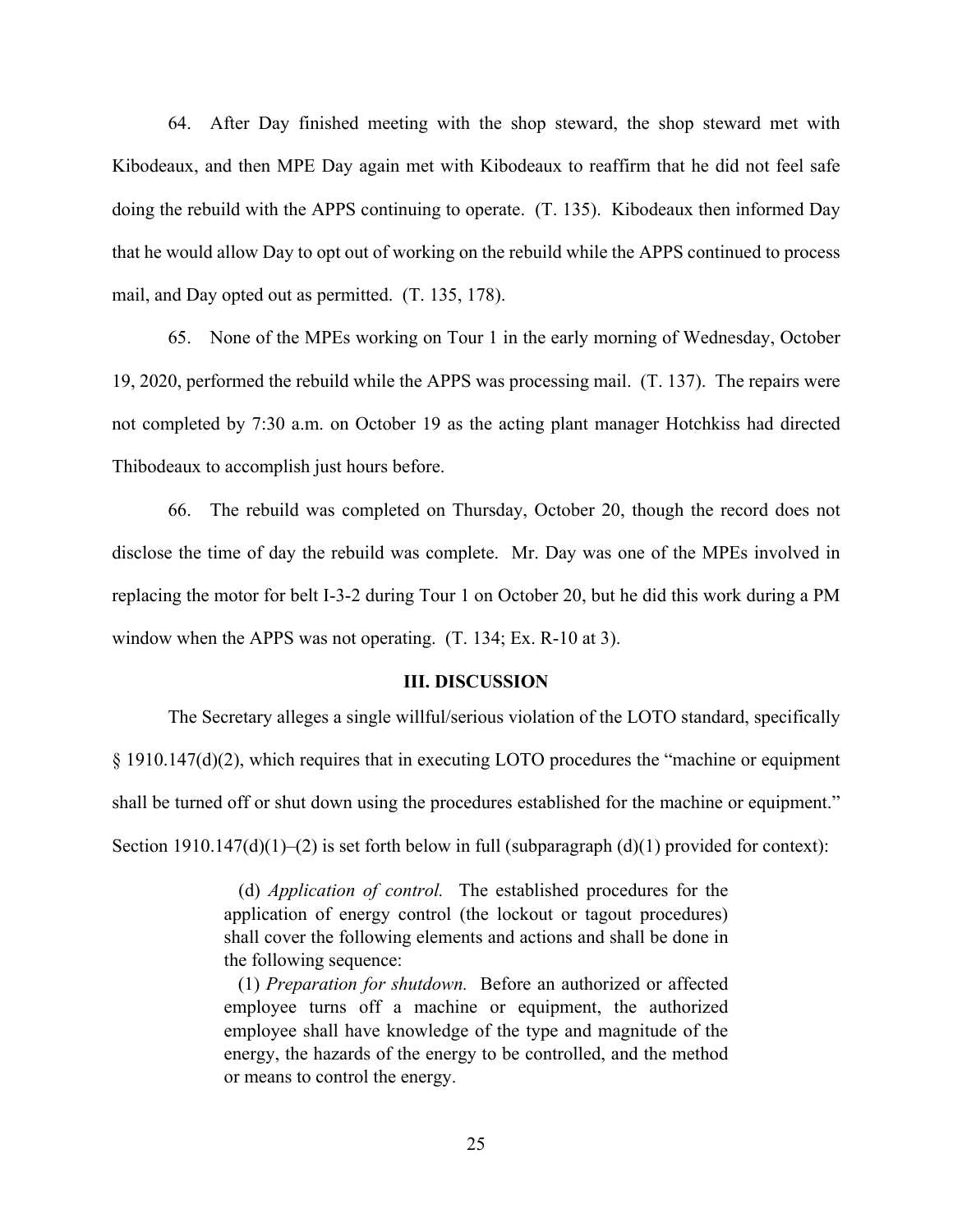(2) *Machine or equipment shutdown.* The machine or equipment shall be turned off or shut down using the procedures established for the machine or equipment. An orderly shutdown must be utilized to avoid any additional or increased hazard(s) to employees as a result of the equipment stoppage.

The citation alleges USPS violated the cited subparagraph  $(d)(2)$  in the following manner:

Employees are rebuilding an Automated Package Processing System, comprised of multiple machines with separate energy sources which have not been controlled. This continuing violation most recently occurred on or about October 18, 2016, when the previously developed hazardous energy control procedures were not applied to the complete machine assembly. The employer's ongoing responsibility is to ensure the adherence to the machine specific procedures to affect [sic] the necessary energy control for each system component.

To establish a violation of an OSHA standard, the Secretary must show by a preponderance

of the evidence that: (1) the cited standard applies; (2) there was noncompliance with its terms; (3)

employees were exposed to or had access to the violative conditions; and (4) the employer had

actual or constructive knowledge of those conditions. *Donahue Indus. Inc.,* 20 BNA OSHC 1346,

1348 (No. 99-0191, 2003); *Atl. Battery Co.*, 16 BNA OSHC 2131, 2138 (No. 90-1747, 1994).

# **A. "Standard Applies" Element.**

The LOTO standard's "Scope" provision,  $\S$  1910.147(a)(1)(i), provides that the "standard covers the servicing and maintenance of machines and equipment in which the unexpected energization or start up of the machines or equipment, or release of stored energy could cause injury to employees."

The LOTO standard's "Application" provision, § 1910.147(a)(2), provides in relevant part as follows:

> (2) *Application.* (i) This standard applies to the control of energy during servicing and/or maintenance of machines and equipment. (ii) Normal production operations are not covered by this standard (See subpart O of this part). Servicing and/or maintenance which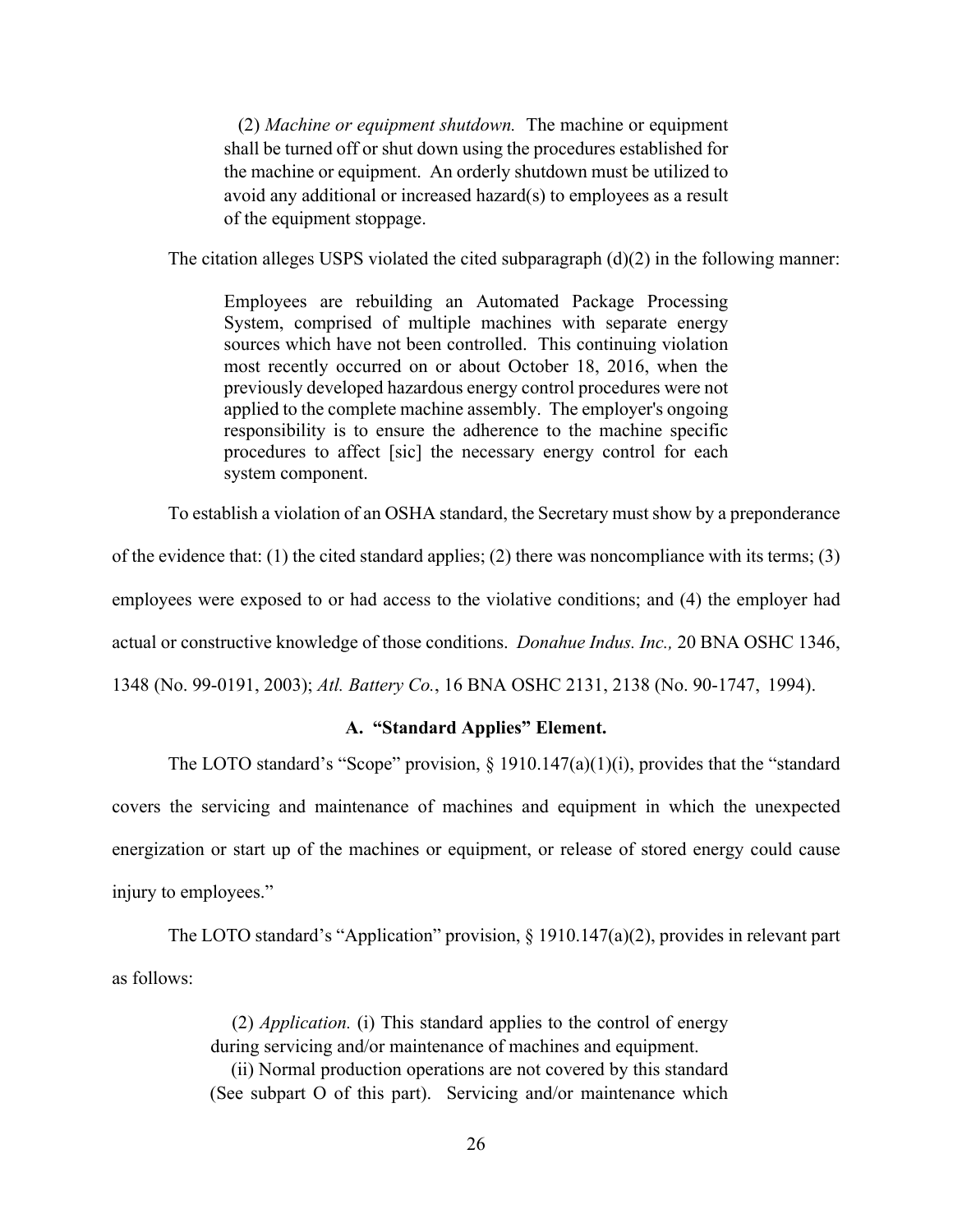takes place during normal production operations is covered by this standard only if:

(A) An employee is required to remove or bypass a guard or other safety device; or

(B) An employee is required to place any part of his or her body into an area on a machine or piece of equipment where work is actually performed upon the material being processed (point of operation) or where an associated danger zone exists during a machine operating cycle.

Two defined terms within the quoted "Scope" and "Application" provisions are "normal production operations" and "servicing and/or maintenance," which are defined in § 1910.147(b) as follows:

> *Normal production operations.* The utilization of a machine or equipment to perform its intended production function.

> *Servicing and/or maintenance*. Workplace activities such as constructing, installing, setting up, adjusting, inspecting, modifying, and maintaining and/or servicing machines or equipment. These activities include lubrication, cleaning or unjamming of machines or equipment and making adjustments or tool changes, where the employee may be exposed to the unexpected energization or startup of the equipment or release of hazardous energy.

USPS acknowledges that the MPEs repairing belt I-3-2 would be risk of injury from hazardous energy relating to the operation of induction lane 3. USPS acknowledges further that the control of that hazardous energy was necessary to protect the MPEs from injury during the repair. (Resp't Br. 11–13). USPS contends, however, that the MPEs repairing belt I-3-2 with induction lane 3 locked out<sup>4</sup> and the APPS continuing to process mail (i.e., continuing "normal production operations") were not working in an area "where an associated danger zone exists during a machine operating cycle" within the meaning of  $\S$  1910.147(a)(2)(ii)(B) quoted above.

<sup>&</sup>lt;sup>4</sup> References in this Discussion section to a component being "locked out" presupposes that the component had been de-energized and isolated from the energy source before being locked out. *See* § 1910.147(d)(2)–(4).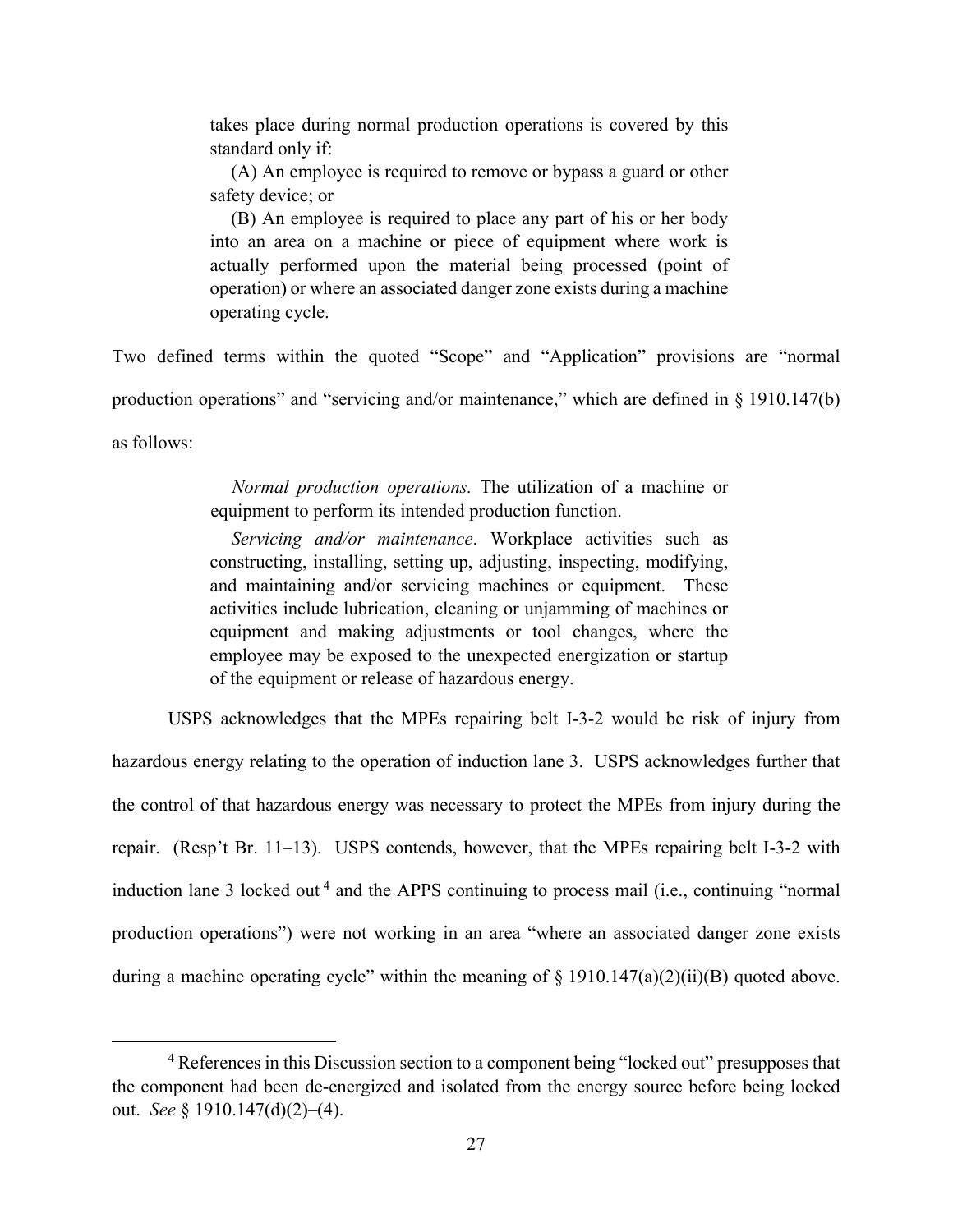USPS argues therefore that by operation of  $\S$  1910.147(a)(2)(ii)(B) the LOTO standard did not apply "to all of the other machines that make up the APPS" (such as the other three induction lanes, the sorter train, and the shoe sorter), which the USPS argues are all "separate" machines from induction lane 3. (Resp't Br. 11–13). This argument fails for at least the following reasons.

First, the APPS is a single machine for purposes of the applicability of the LOTO standard; it is not a collection of independent machines as USPS contends. This is because the three subsystems and the components of those subsystems "serve no other purpose besides the one they accomplish together when operating simultaneously." *Sec'y of Labor v. Action Elec. Co.*, 868 F.3d 1324, 1332 (11th Cir. 2017) (deferring to Secretary's informal interpretative guidance that "two pieces of equipment are part of one 'machine' if they do not function independently of one another or if both are sub-systems of a larger machine" [*id.* at 1330]).

The APPS is undoubtedly "one system" that serves no other purpose than to process mail items. Indeed, the APPS includes the word "system" is its very name—Automated Package Processing System. The single-sided APPS at the Center cannot process mail unless at least one of the four induction lanes in the IND Subsystem is operating. The fact that the APPS can continue to process mail with up to three of the four induction lanes shut down does not render the IND Subsystem, or its four induction lanes, independent machines for purposes of determining the LOTO standard's application. *Cf. Action Electric*, 868 F.3d at 1334-35 (noting that two components of a "cooling bed" machine cannot "perform useful work in isolation" so that those components "are not independent 'machines' but are rather sub-systems of the same" cooling bed machine).

Second, the argument is flawed because it melds the third element of the Secretary's burden of proof (employee access or exposure to a violative condition) into analysis for the first element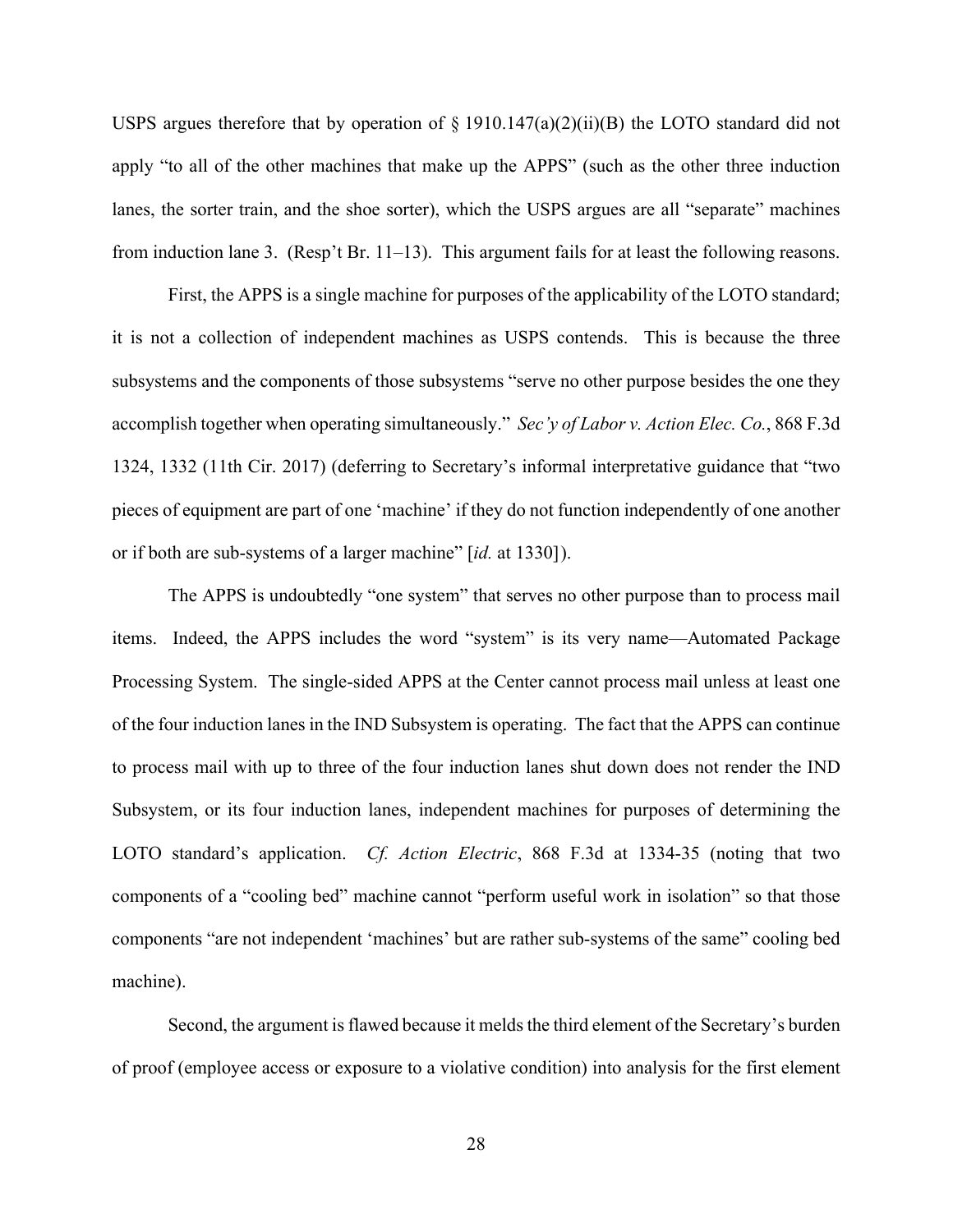(the "standard applies" element). It is true that establishing a risk of injury is an aspect of the "standard applies" element for an alleged LOTO violation. *See Otis Elevator Co. v. Sec'y of Labor*, 762 F.3d 116, 121 (D.C. Cir. 2014) (quoting § 1910.147(a)(1)(i) in observing that application of the LOTO standard requires a showing that the hazardous energy "could cause injury to employees"); *see also* Control of Hazardous Energy Sources (Lockout/Tagout), 54 Fed. Reg. 36644, 36666 (Sept. 1, 1989) (final rule, to be codified at 29 C.F.R. pt. 1910) ("If an energy source does not have the capability of causing injury to employees, it is not 'hazardous energy' within the scope of this standard"). But the uncontroverted evidence here established that the MPEs repairing belt I-3-2 could be injured by hazardous energy associated with the operation of induction lane 3, and this suffices to establish the "standard applies" element for the alleged LOTO violation.<sup>5</sup>

Third, USPS's argument fails by virtue of  $\S 1910.147(a)(2)(ii)(A)$ , quoted above, which provides that the LOTO standard applies to servicing activities conducted during normal production operations where an "employee is required to … bypass a guard or other safety device." The provision operates to make the LOTO standard applicable to the repair of belt I-3-2 while the APPS continued to process mail because the MPEs were required to bypass the interlocks for two access gates to enable induction lanes 1 and 2 to continue to operate while they repaired belt I-3-2. (See Findings of Fact ¶ 14).

#### **B. Non-compliance Element.**

# *1. Proof of a Hazard Resulting from the Violative Condition Not Required.*

The cited standard requires employers to control hazardous energy "using the procedures

 $5$  USPS's argument that no MPEs were endangered raises the issues of (1) whether any of the MPEs repairing belt I-3-2 had access or were exposed to the alleged violative condition, and (2) whether any MPEs were exposed to the risk of *serious* injury because of their access or exposure to the alleged violative condition. These matters are addressed *infra* in connection with discussion of the third element of the Secretary's burden of proof and in connection with whether the violation was "serious" as defined in section  $17(k)$  of the Act. 29 U.S.C. § 666(k).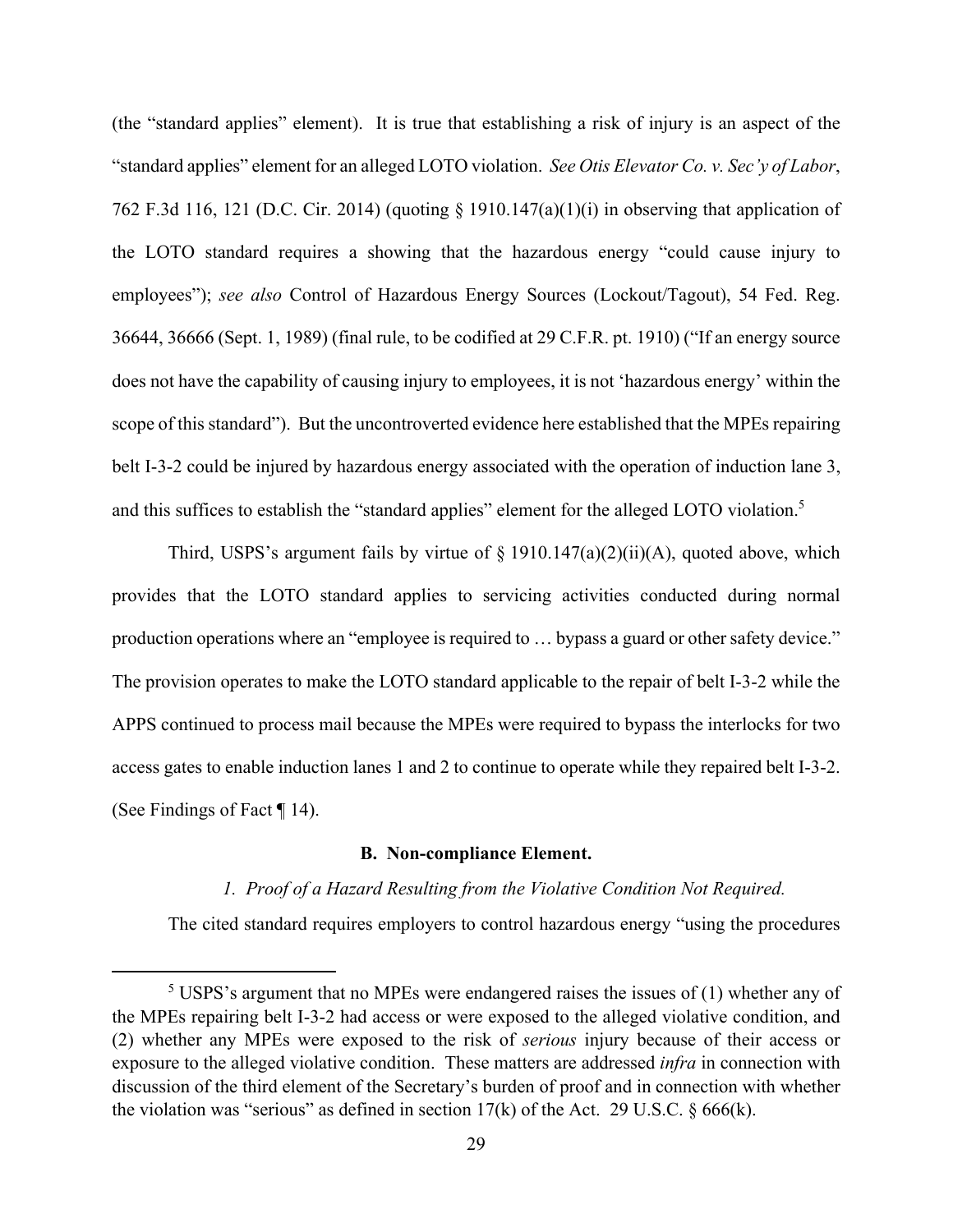established for the machine or equipment." § 1910.147(d)(2). The Secretary alleges USPS did not comply with this standard during the repair of belt I-3-2 in that "the previously developed hazardous energy control procedures were not applied to the complete machine assembly."

USPS's defense focuses in large part on its contention that the Secretary failed to prove that the MPEs repairing belt I-3-2 while the APPS continued to process mail were at risk of being injured by the running machine. USPS argues that the LOTO standard is a "performance" standard, so that the Secretary was obliged to "prove a hazard before an employer is found to have been in violation of such [a performance] standard," which USPS argues the Secretary failed to do. *See* Resp't Br. 13–14, citing *Thomas Indus. Coatings, Inc.*, 21 BNA OSHC 2283, 2287 (No. 97-1073, 2007).

The preamble to the LOTO standard aptly describes it as being "performance-oriented." *E.g.*, 54 Fed. Reg. at 36,645 & 36,656. The standard's "Scope" provision states that the "standard establishes minimum *performance requirements* for the control of such hazardous energy." § 1910.147(a)(1)(i) (emphasis added). For example, the provisions of the LOTO standard that prescribe the matters that an energy control procedure must address are certainly "performanceoriented." *See* § 1910.147(c)(4)(ii)(A)–(D); 54 Fed. Reg. at 36,656 ("The standard is written in performance-oriented language, providing considerable flexibility for employers to tailor their energy control programs and procedures to their particular circumstances and working conditions"); 54 Fed. Reg. at 36,684 ("The Final Rule is written in performance-based language that permits firms to develop lockout or tagout procedures that are most appropriate for their specific machines and equipment").

But not all provisions of the LOTO standard are performance-oriented. Rather, some provisions of the LOTO standard have attributes of a specification standard. *See Otis Elevator*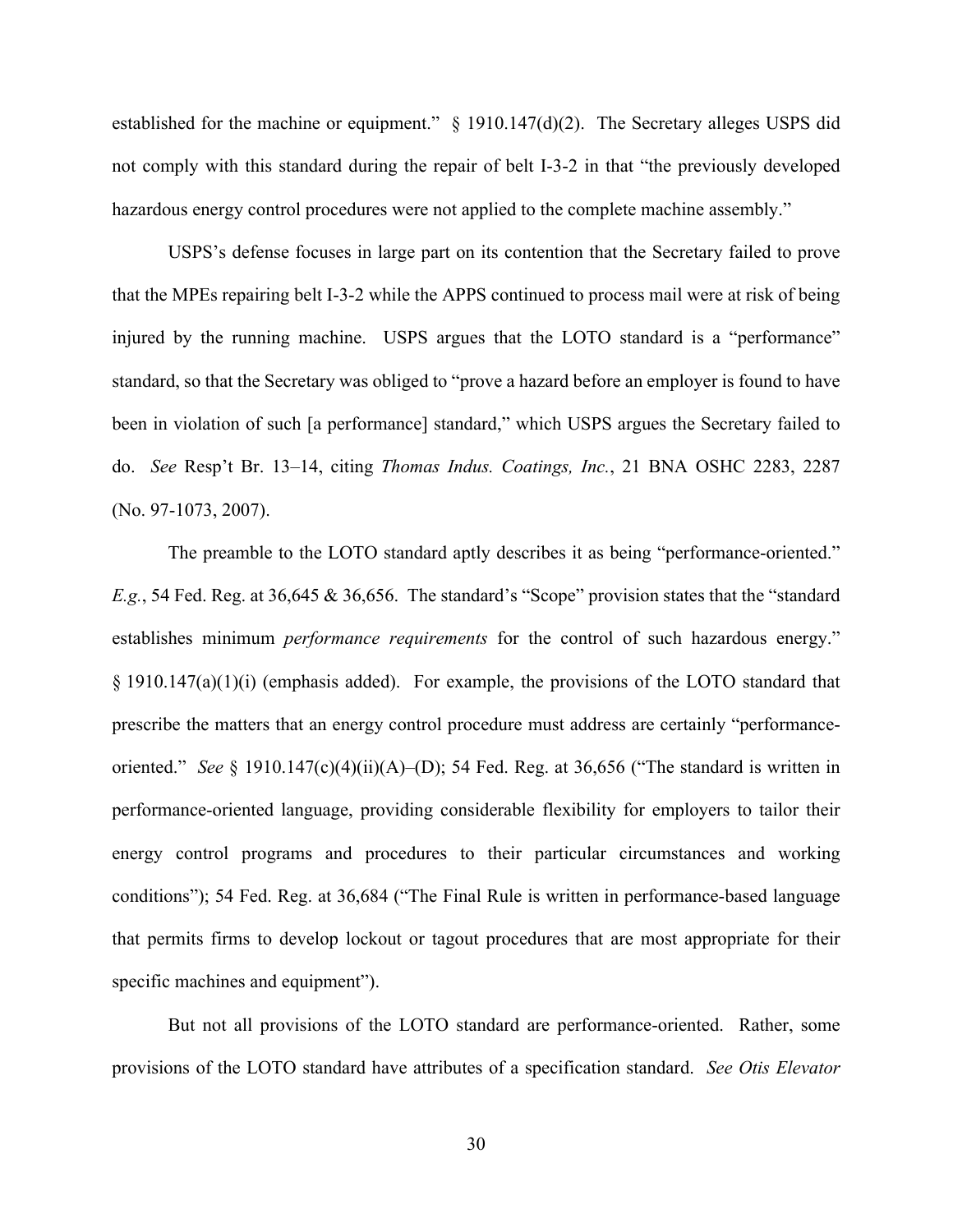*Co.*, 24 BNA OSHC 1081, 1085 (No. 09-1278, 2013) (determining that subparagraph (f)(2)(i) of the LOTO standard is a specification standard), *aff'd* 762 F.3d 116 (D.C. Cir. 2014); *Am. Iron & Steel Inst. v. OSHA*, 577 F.2d 825, 837 (3d Cir. 1978) (holding that the Act permits the Secretary to promulgate standards that possess both performance standard and specification standard attributes).

The cited standard here provides that a "machine or equipment shall be turned off or shut down using the procedures established for the machine or equipment."  $\S$  1910.147(d)(2). The word "shall" in this subparagraph connotes a requirement. *Maine Cmty. Health Options v. United States*, U.S. , 140 S. Ct. 1308, 1320 (2020). Section 1910.147(d)(2) does not impose any precondition to the application of the mandate that employers utilize the energy control procedures that the employer has established to meet the LOTO standard's requirements. That unconditional mandate renders the cited standard here,  $\S$  1910.147(d)(2), a specification standard. As with any specification standard, the Secretary was not required to prove an employer's failure to comply with the standard created an actual hazard under the circumstances then present. *E.g., Otis Elevator Co.*, 24 BNA OSHC at 1085; *see also Bunge Corp. v. Sec'y of Labor*, 638 F.2d 831, 834 (5th Cir. 1981) ("Unless the general standard incorporates a hazard as a violative element, the proscribed condition or practice is all that the Secretary must show; hazard is presumed and is relevant only to whether the violation constitutes a 'serious' one").

# *2. Established LOTO Procedures Not Followed.*

USPS argues that MMO-037-15 does not expressly prohibit locking out the IND-DCC for the repair of an induction lane's "inside" belts (belts 2, 3, or 4), and thus USPS's order that MPEs do so did not contravene its written procedures. (Resp't Br. 5-6; Resp't Reply Br. 1, n.1). This argument is rejected. The great weight of the evidence showed that USPS's established LOTO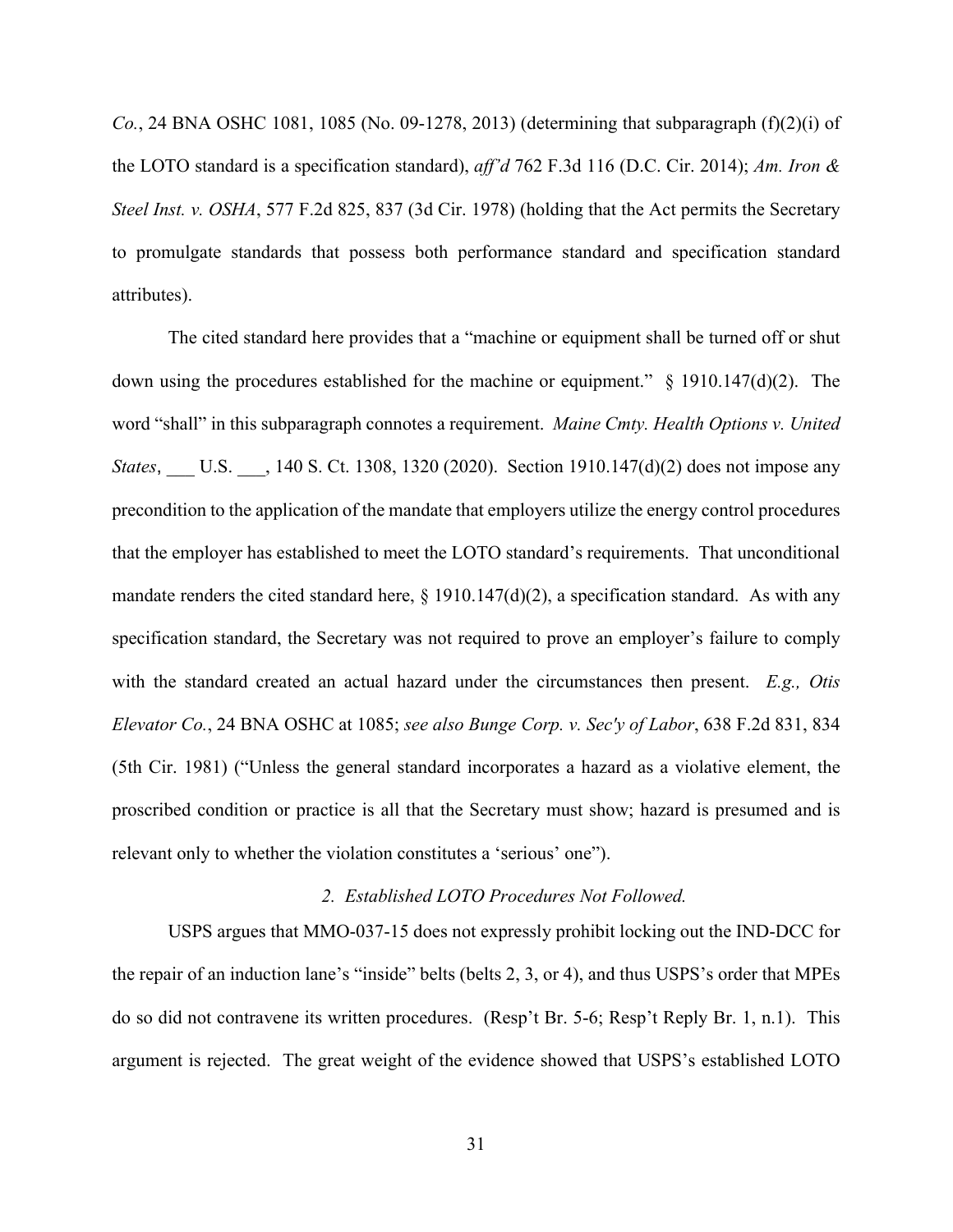procedures contained provisions identifying the IND-MCC to be locked out for the rebuild of any of an induction lane's "inside" belts.

The APPS-specific LOTO procedure (MMO-037-15) contains numerous references to the maintenance manual for the APPS (designated the MS-202), and MPEs rely on the MS-202 for instructions on what EID to lock out for performing certain repair and maintenance activities. (Findings of Fact ¶ 32). MPEs testified that provisions of the MS-202 instructed locking out components other than the IND-DCC for certain activities that had to be done as part of the rebuild of an induction lane belt. That testimony was not controverted and was corroborated by provisions in the MS-202. (See Findings of Fact ¶ 35).

MPEs also testified that they were trained to lock out the IND-DCC only for certain minor maintenance activities, such as adjustment of the photo-eye. That testimony was similarly corroborated by portions of the literally voluminous MS-202 and was similarly uncontroverted and persuasive. (Findings of Fact ¶¶ 37, 44). The Center's maintenance manager (Pfanders) also corroborated the MPEs' testimony on this point, acknowledging that it was not normal operating procedure for MPEs to work on an induction lane while other induction lanes run, except for making certain "minor, typical repairs that we perform every day." (T. 562-63).

USPS focuses on the "recommended/not recommended" language used in Attachment 4 to MMO-037-15—locking out the IND-MCC for "conveyor repairs" being "recommended," and locking out the IND-DCCs being "not recommended." (Findings of Fact ¶ 39). USPS argues that these stated "recommended/not recommended" LOTO practices were simply just that—mere recommendations—and did not proscribe locking out the IND-DCC-3 for the repair of belt I-3-2. (Resp't Br. 5-6). This argument ignores the fact that the MS-202 augmented the MMO-037-15, and effectively transformed the MMO's "recommendations" to an instruction to lock out the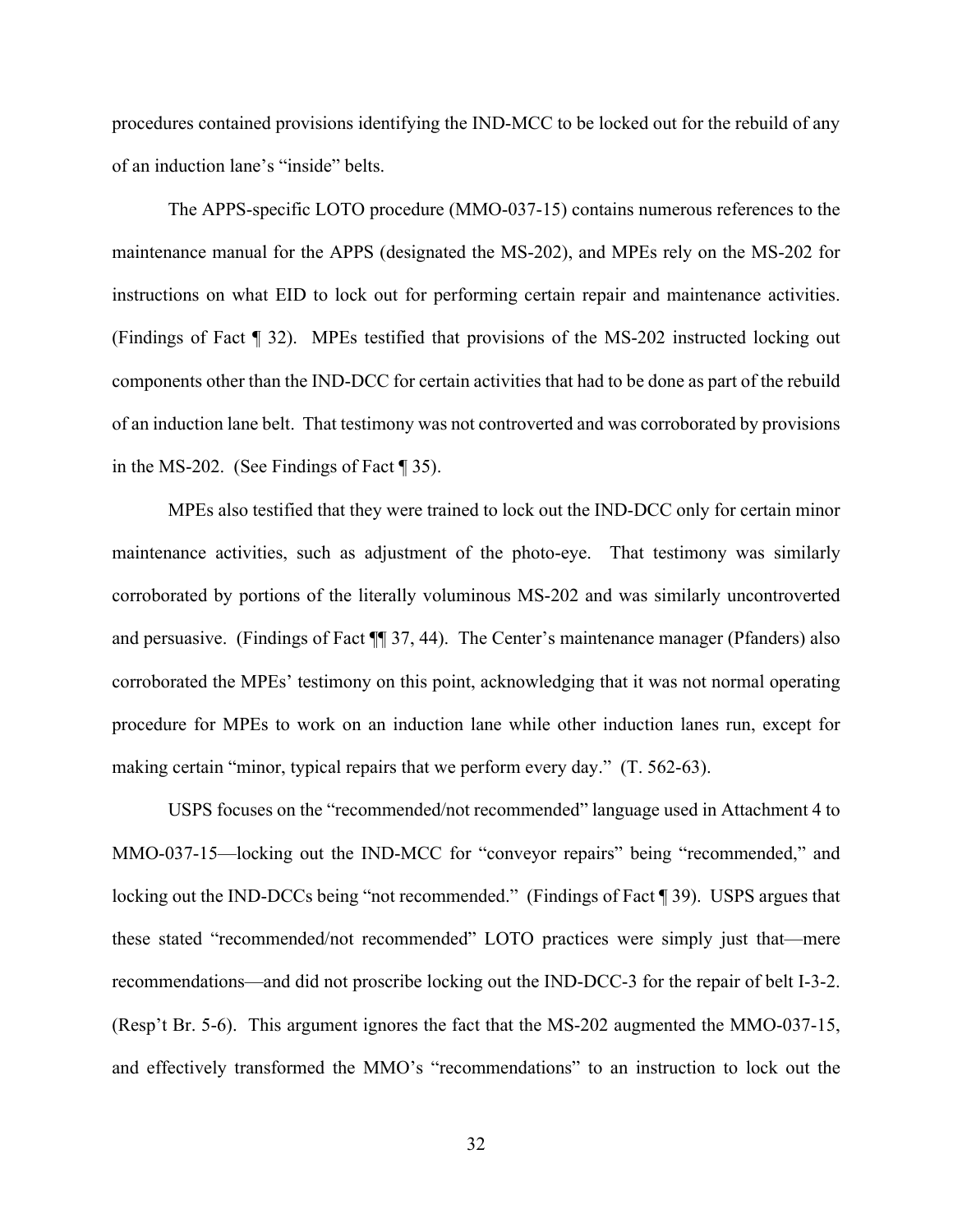IND-MCC for the rebuild of an "inside" induction lane belt like belt I-3-2. (See Findings of Fact ¶¶ 35, 38, 39). *Angelica Textile Servs., Inc.*, 2018 WL 3655794, \*2, 27 BNA OSHC 1246 (No. 08-1774, June 24, 2018) (involving written LOTO procedures that consisted of multiple documents), *vacated as moot, and instructing Commission to dismiss on remand*, 803 F. App'x 542 (2d Cir. 2020) (unpublished). This was confirmed by uncontroverted evidence that the Center's MPEs had never locked out an IND-DCC in connection with a major repair activity on an induction lane, and that the MPEs understood MMO-037-15 prohibited doing so. The practice of the MPEs, whose understanding and judgment on the application of energy control practices their supervisors generally deferred, is supported by the provisions of Attachment 4 that locking out the IND-MCC "will remove 480 VAC from the conveyors of the Induction section of the machine, preventing motion of all conveyors in the Induction section *in order to facilitate belt, bearing, or roller replacement*." (See Findings of Fact ¶ 39 [emphasis added]). In the rebuild of belt I-3-2, the belt, bearings, and rollers were rebuilt or replaced, as contemplated by the quoted provision in Attachment 4. (See Findings of Fact ¶ 41). The historical practice of the MPEs not to lock out the IND-DCC for major work on an induction lane is further bolstered by the provisions of MS-202 that instruct MPEs not to bypass the interlock feature of the access gates, which they were required to do in order to enable induction lanes 1 and 2 to process mail while they worked on induction lane 3. (*See* Findings of Fact ¶ 14).

Moreover, the indecisive "recommended/not recommended" language used in Attachment 4 is laden with ambiguity and is poorly suited to meet the LOTO standard's requirement that written procedures be set forth "clearly and specifically." § 1910.147(c)(4)(ii). Instructing that a certain energy control procedure is "not recommended," without further explication, could reasonably be interpreted to convey to the MPEs the subtextual meaning that "this may be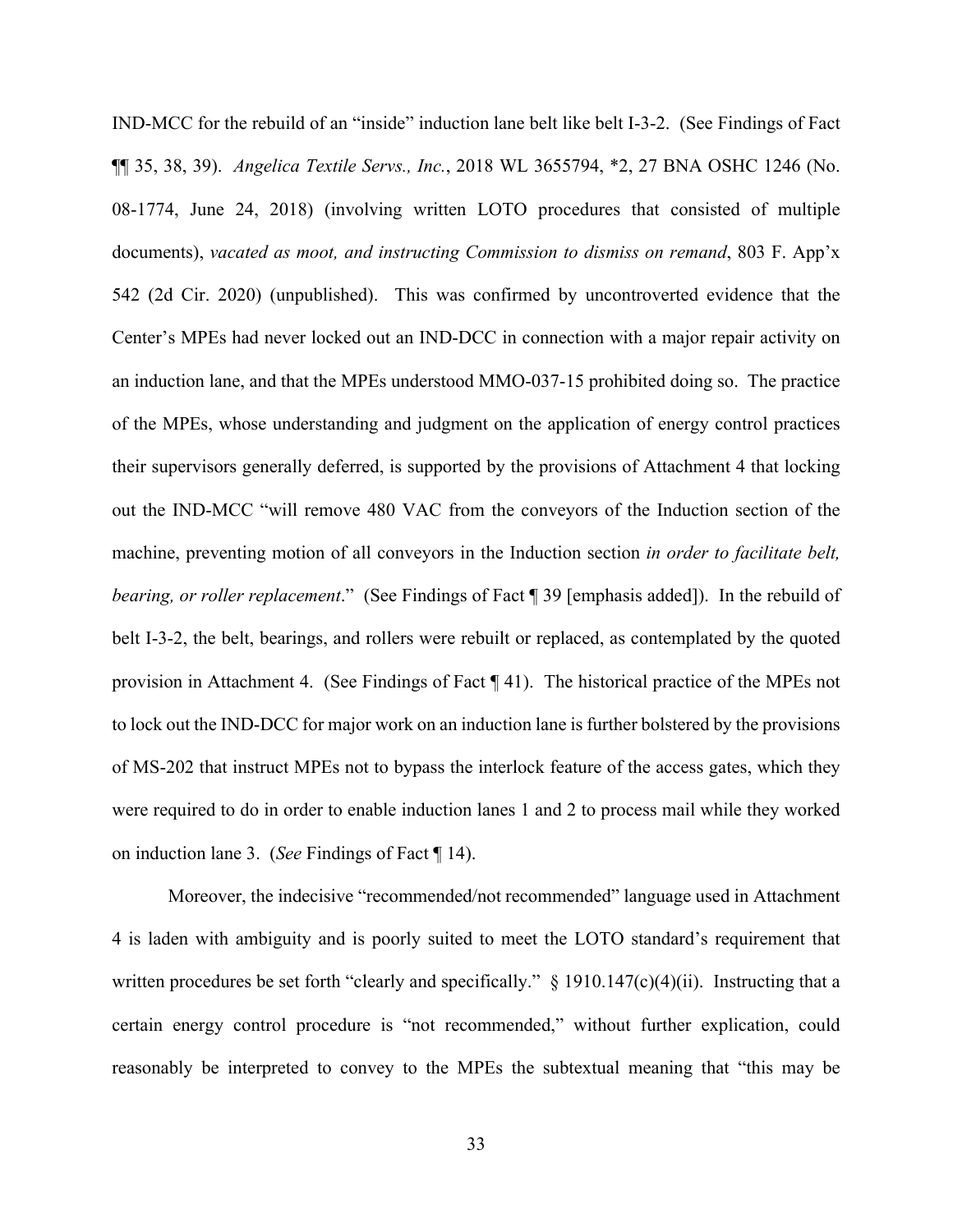dangerous." Similarly, instructing that a certain energy control procedure is "recommended," without further explication, can reasonably be interpreted to mean that "this procedure is safer" and ought to be utilized instead of the procedure that is expressly "not recommended."

Lastly, as the Secretary argues, the only logical reading of Attachment 4 is that it mandates locking out the IND-MCC for "conveyor repairs" and "belt, bearing, and roller replacement" of an induction lane's inside belts. This is because if such activities may be accomplished by locking out the IND-DCC instead of the IND-MCC, then the procedure described in Attachment 4 for locking out the IND-MCC for those activities would never have occasion to be used. Such a construction would render those provisions of Attachment 4 superfluous, having no operative effect. (Sec'y Reply Br. 11).

## *3. No Evidence USPS Had Unwritten Established LOTO Procedures.*

USPS acknowledges that locking out an IND-DCC for the repair of any of an induction lane's "inside belts" (like belt I-3-2) is not set forth in any written LOTO procedure. (Resp't Br. 5). USPS argues nonetheless that doing so was an existing or established LOTO procedure that was excepted from the requirement of  $\S$  1910.147(c)(4)(i) that LOTO procedures be "documented," pursuant to a regulatory exception to that requirement. *See* 54 Fed. Reg. at 36670 (stating that "OSHA believes that because of the need to follow the steps in the energy control procedure carefully and specifically, and the number of variables involved in controlling hazardous energy, a documented procedure is necessary for most energy control situations"). The exception to the requirement that procedures be in written form is set forth in a "Note" to  $\S$  1910.147(c)(4)(i) that provides as follows:

> NOTE: *Exception*: The employer need not document the required procedure for a particular machine or equipment, when all of the following elements exist: (1) The machine or equipment has no potential for stored or residual energy or reaccumulation of stored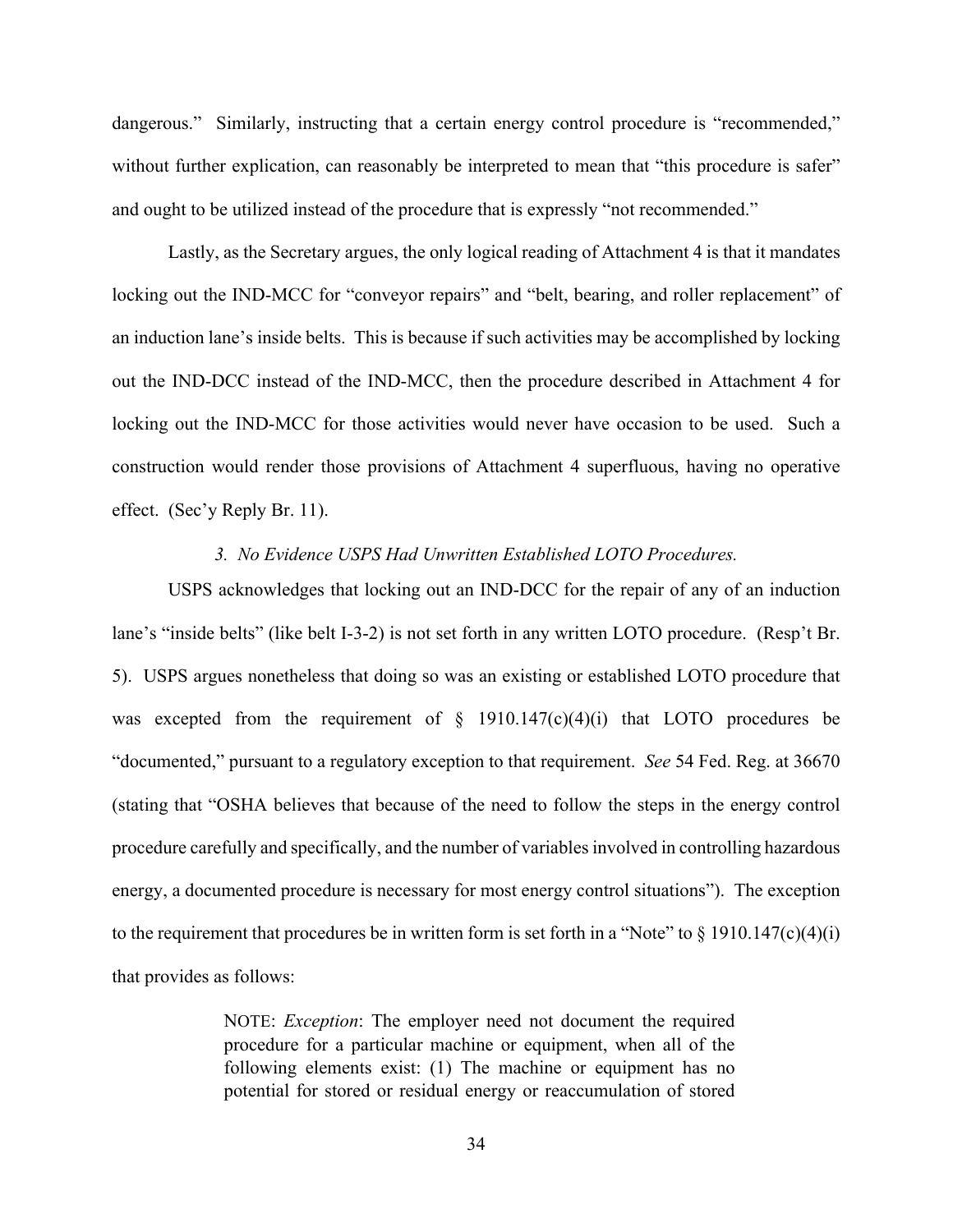energy after shut down which could endanger employees; (2) the machine or equipment has a single energy source which can be readily identified and isolated; (3) the isolation and locking out of that energy source will completely deenergize and deactivate the machine or equipment; (4) the machine or equipment is isolated from that energy source and locked out during servicing or maintenance; (5) a single lockout device will achieve a locked-out condition; (6) the lockout device is under the exclusive control of the authorized employee performing the servicing or maintenance; (7) the servicing or maintenance does not create hazards for other employees; and (8) the employer, in utilizing this exception, has had no accidents involving the unexpected activation or reenergization of the machine or equipment during servicing or maintenance.

USPS bore the burden of proving that it is entitled to the benefit of this exception. *Westvaco Corp.*, 16 BNA OSHC 1374, 1377 (90–1341, 1993) ("The party claiming the benefit of an exception bears the burden of proving that it comes within that exception"). USPS failed to meet its burden for at least the following two reasons.

# a*.* The procedure used was not an "established" procedure for a belt rebuild.

The cited standard,  $\S$  1910.147(d)(2), requires that employers use the energy control procedures that the employer has "established for the machine or equipment" (regardless of whether such established procedures are in written form). There is no evidence that the unwritten lock out procedure that the MPEs were directed to utilize (to lock out the IND-DCC for the repair of an induction lane's inside belt) had been "established," or in other words was extant, before the MPEs were ordered to use it during the repair of belt I-3-2. *See* 54 Fed. Reg. at 36,666 ("The main thrust of the standard is to mandate the development, documentation and implementation of control procedures, and this is to be accomplished as outlined in paragraph (d) of the standard"). Rather, the great weight of the evidence is that the procedure had not been previously developed but was instead devised in the moment by the Center's management, which was understandably concerned about the impact on productivity of shutting down the APPS during the repair. When MPEs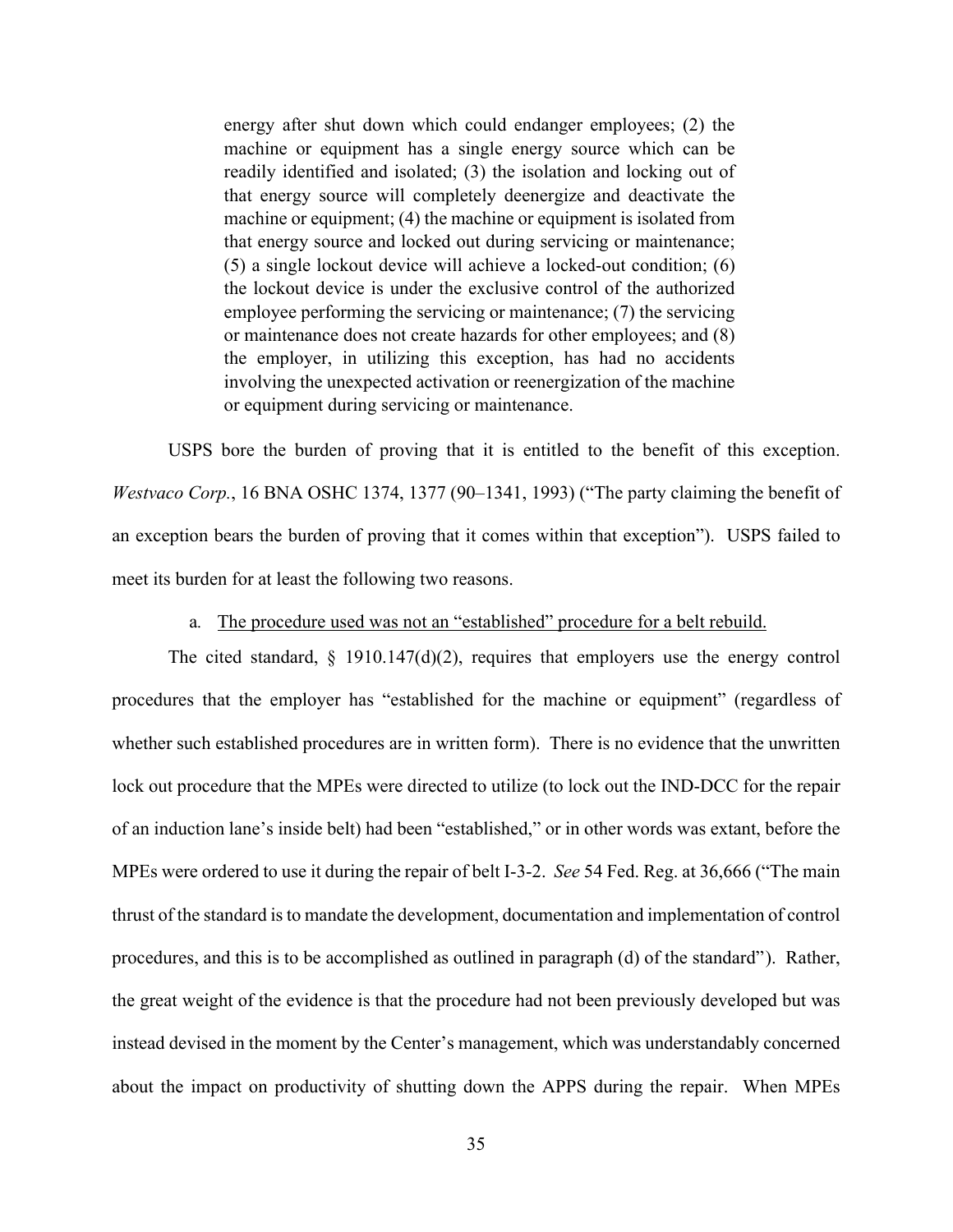challenged the procedure, the Center's acting plant manager telephoned the author of the MMO-037-15 (Mr. Thompson) with a view to validating that procedure.

Mr. Thompson has vast technical expertise and experience with the APPS, but he does not regard himself to be an expert on compliance with OSHA standards. (T. 501). Mr. Thompson testified that when he advised Mr. Hotchkiss in that telephone conversation, he determined that the procedure that Hotchkiss described to him (locking out the IND-DCC-3 during the repair of belt I-3-2 while the APPS continued to process mail) was permissible "from a technical point of view" in that the MPEs performing the repairs would not be at risk of injury. (T. 505). But Thompson acknowledged that he did not then make any determination that the procedure complied with the provisions of MMO-037-15.<sup>6</sup> (T. 505). Rather, in a written report that Thompson prepared for the hearing, he stated that in assessing the procedure that Hotchkiss had described to him, he "did not find issue with local policy allowing for this repair using the method described." (Ex. R-30 at 19).

There is no credible evidence that during or before Thompson's telephone conversation with Hotchkiss that he considered whether the procedure discussed was not required to be in writing because it qualified for the exception to the documentation requirement of § 1910.147(c)(4)(i). (*See* T. 492-98). Although Thompson's written report sets forth his belief that the procedure for locking out the IND-DCC for the repair of belt I-3-2 qualified for the exception to the LOTO standard's "documentation" requirement in  $\S$  1910.147(c)(4)(i), there is

<sup>&</sup>lt;sup>6</sup> Thompson provided this testimony in a discovery deposition, with which he was effectively impeached at the hearing. (T. 505). That deposition testimony bears greater indicia of reliability and is accorded greater weight than that portion of his hearing testimony that was somewhat contrary (e.g., T. 504) to his deposition testimony on this point. *Cf.* Fed. R. Evid. 801(d)(1)(A) (providing that a declarant's prior inconsistent statement given under penalty of perjury in a deposition is not hearsay), and Fed. R. Evid. 801(d)(2) (providing that opposing party's statement offered against that party is not hearsay).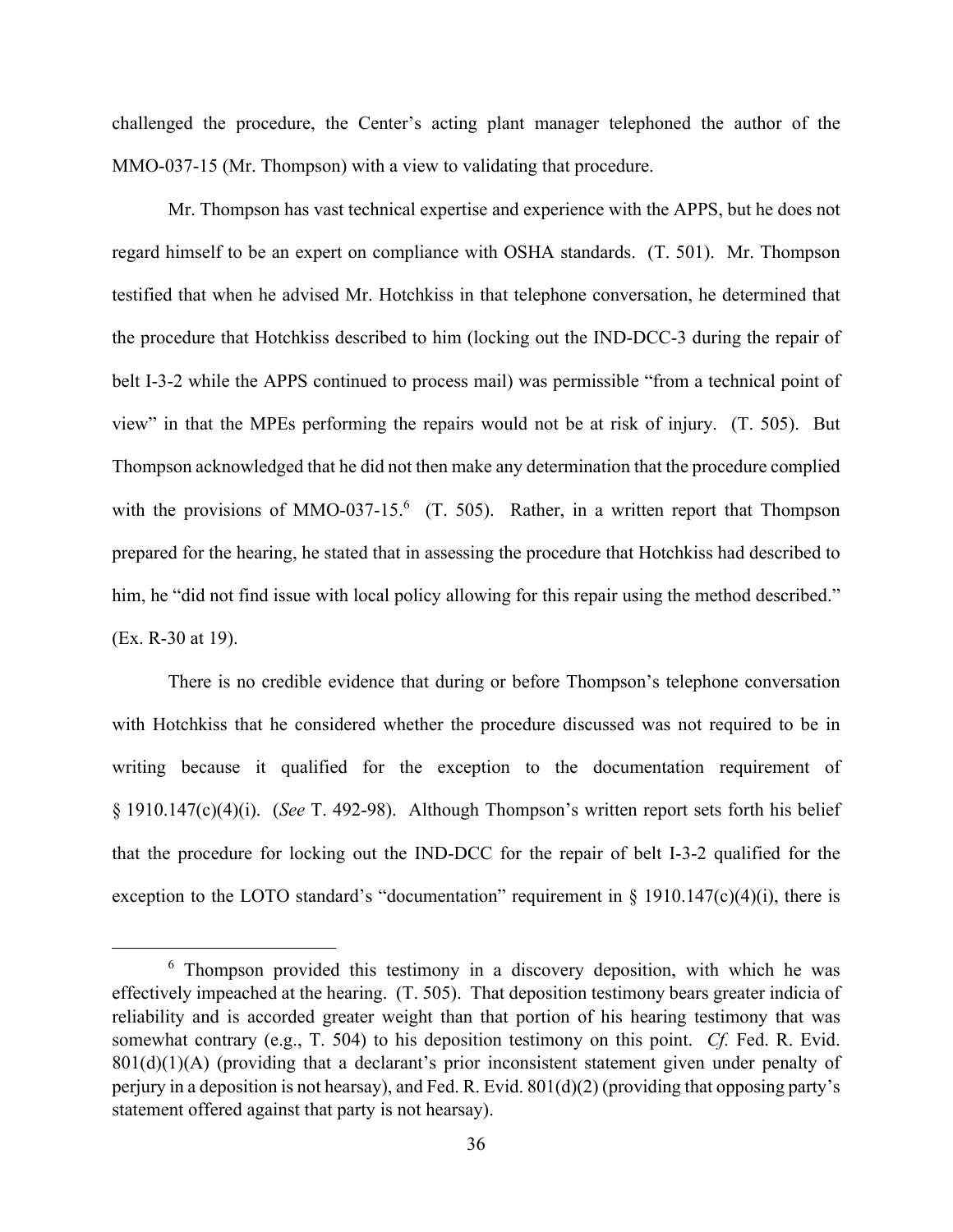nothing in Thompson's written report or in his testimony declaring that Thompson had formulated that conclusion at any time before the OSHA investigation, or that he had even considered that issue in the course of his telephone conversation with Hotchkiss. (Ex. R-30 at 18-19; T. 492-98). It is more likely than not that Thompson considered that issue and formulated his opinion on it long after the repair of belt I-3-2 was completed, as part of his support of USPS's defense in the matter (in which he testified as both "fact" witness and an expert witness, having been qualified without objection as an "expert on the APPS" [T. 445]). The absence of evidence as to when Thompson formulated his opinion regarding the regulatory exception to the requirement that procedures be written, coupled with his admitted lack of any special knowledge, expertise, or training in OSHA standards (T. 501), supports the conclusion that Thompson formulated this theory sometime after the belt repair was completed.

Thompson testified further that in his drafting of MMO-037-15 (or in drafting a prior iteration) he made the considered decision *not* to include a procedure for locking out an IND-DCC for work done on the "inside" belts of an induction lane (belts 2, 3 and 4), because he believed that including that procedure in the document would have lengthened it and thereby made it "completely too burdensome for the field." (T. 492). This testimony makes little sense, seems highly unlikely, and is given no weight. Just as Attachment 4 to the MMO contains a oneparagraph instruction directing that the adjoining conveyors in the FSD Subsystem and the Sorter Subsystem be locked out when work is being done on an induction lane's "outside" belts (belts 1 and 5—*see* the second "Warning" paragraph reflected in ¶ 39 of the Findings of Fact), a similarly concise or even somewhat longer instruction could have been included allowing for locking out only the IND-DCC for the repair of an inside belt (numbers 2, 3 or 4) without substantially lengthening or making more complex an already lengthy, detailed, and complex written procedure.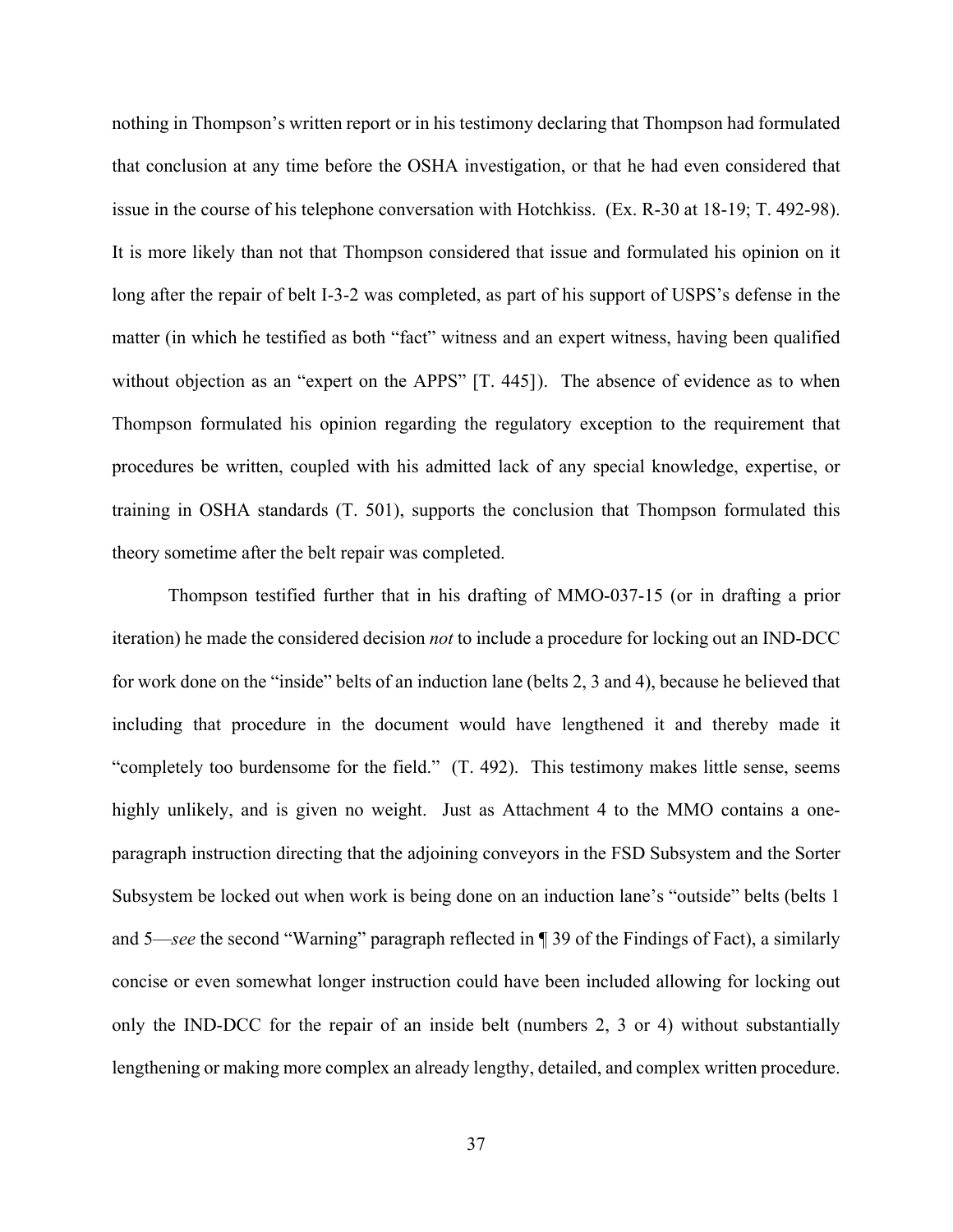Such length and complexity seem nearly unavoidable in adequately documenting the LOTO procedures for the APPS considering the standard's requirement that LOTO procedures be set forth "clearly and specifically." § 1910.147(c)(4)(ii); *see also* 54 Fed. Reg. at 36,670 (commenting that the word "specific" in paragraph  $(c)(4)$  "emphasize<sup>[s]</sup> the need to have a detailed procedure, one which clearly and specifically outlines the steps to be followed," and observing that "[o]vergeneralization can result in a document which has little or no utility to the employee who must follow the procedure").

Perhaps even more significantly, there is no evidence that any of the MPEs at the Center had ever been informed of, or trained on, this supposedly established but unwritten LOTO procedure prior to the repair of belt I-3-2. It would have been a logical impossibility for the MPEs to have used an unwritten procedure about which they had no prior knowledge or training.

Based on Thompson's testimony and his written report, it is reasonably inferable that when Thompson advised Hotchkiss on the telephone, that Thompson had concluded only that the procedure Hotchkiss described to him could be a permissible LOTO procedure adopted under "local policy," and that Thompson did not analyze whether that procedure conformed to any established LOTO procedures that are applicable across the entire USPS (namely, the MMO-037-15 that Thompson had authored, or the MS-202 maintenance manual).

The MMO-037-15 expressly allows for local policy to supplement its procedures, and the MS-202 repeatedly reminds MPEs to follow any such local procedures. The Center, however, has not developed or trained its MPEs on any local energy control procedures to augment either the MMO-037-15 or the MS-202. This is confirmed by uncontroverted testimony of MPEs that the procedure they were directed to use had not previously been used for a major repair involving the IND Subsystem such as the rebuild of belt I-3-2. (Findings of Fact ¶ 42). This is corroborated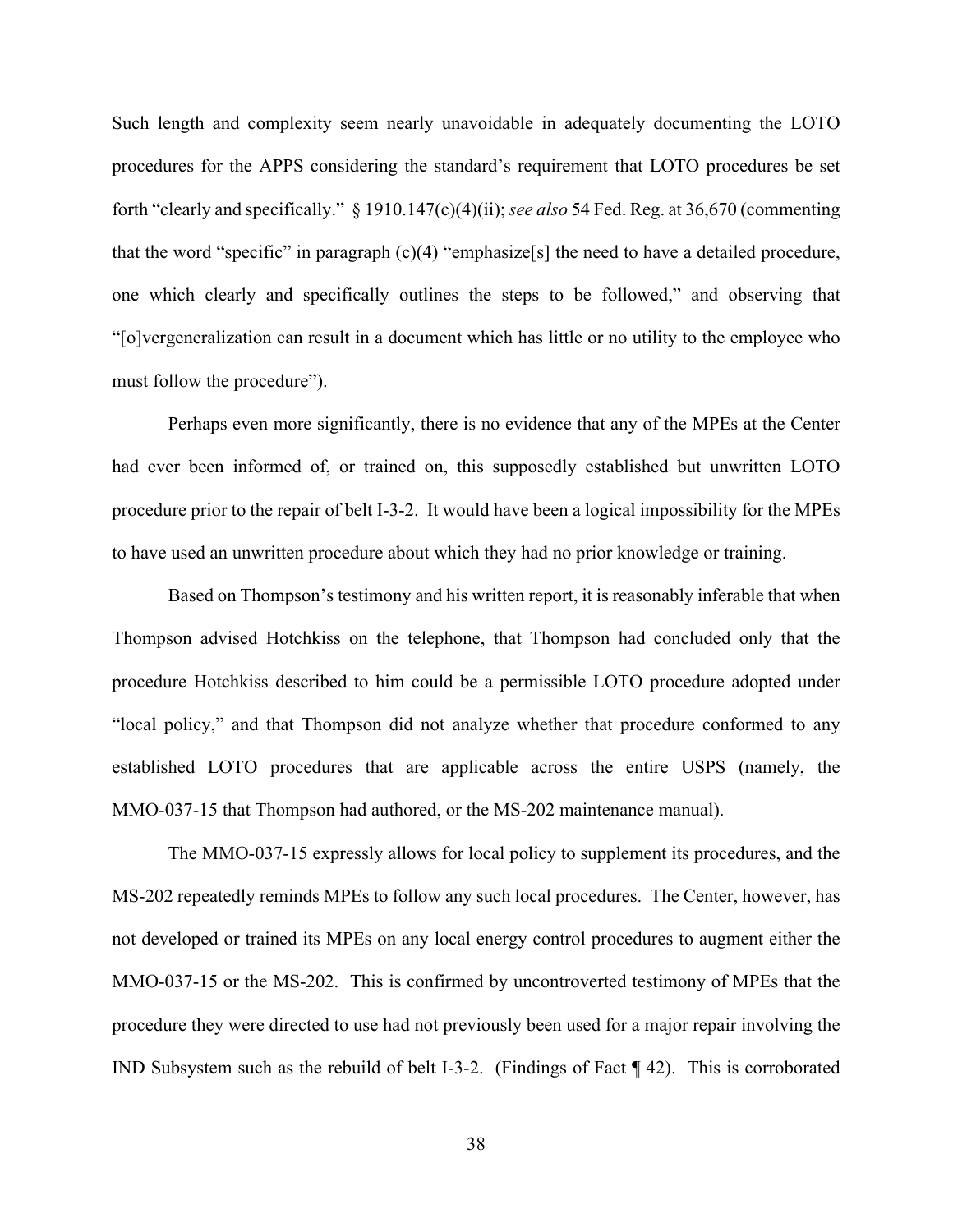further by the testimony of the Center's maintenance manager (Pfanders) that "normal procedure" would have been for the APPS *not* to process mail during the repair of belt I-3-2.<sup>7</sup> (T. 563; Findings of Fact ¶ 44). Rather than endeavor to develop a local LOTO policy (and thereafter training employees on that local policy as would have been required by  $\S$  1910.147(c)(7)(iii)), the acting plant manager simply decreed that the belt repair would be conducted by locking out IND-DCC-3 while the APPS continued to process mail. $8$ 

b. The APPS does not qualify for the exception to the documentation requirement.

In any event, even if locking out the IND-DCC for the repair of an induction lane's inside belt had been an established unwritten procedure at the time of the repair, the procedure would not qualify for the exception to the documentation requirement of  $\S$  1910.147(c)(4)(i). USPS's argument in support of the exception is grounded in its flawed argument, rejected *supra*, that induction lane 3 is a machine that is separate and independent of the APPS, and for which compliance with the LOTO standard would be assessed independently of the APPS. (*See* Resp't Br. 4-5; Ex. R-30 at 18-19; T. 492-98). USPS has not met its burden to establish by a preponderance of the evidence that the APPS machine meets any of the eight elements of the exception to the documentation requirement of  $\S$  1910.147(c)(4)(i).

 $7$  Mr. Pfanders gave that testimony in a discovery deposition, with which he was effectively impeached at the hearing. Like the deposition testimony of Mr. Thompson addressed in the preceding footnote, this deposition testimony bears greater indicia of reliability and is accorded greater weight than other of his hearing testimony that was somewhat contrary (e.g., T. 562) to the deposition testimony presented.

<sup>&</sup>lt;sup>8</sup> The acting plant manager ultimately allowed MPEs who believed the procedure was unsafe to opt out of participating in the repair. *Cf. Armstrong Steel Erectors, Inc.*, 18 BNA OSHC 1630, 1633, n.4 (No. 97-0250, 1999) (stating that "[r]esponsibility under the Act for ensuring that employees do not put themselves into any unsafe position rests ultimately upon each employer, not the employees, and employers may not shift their responsibility onto their employees").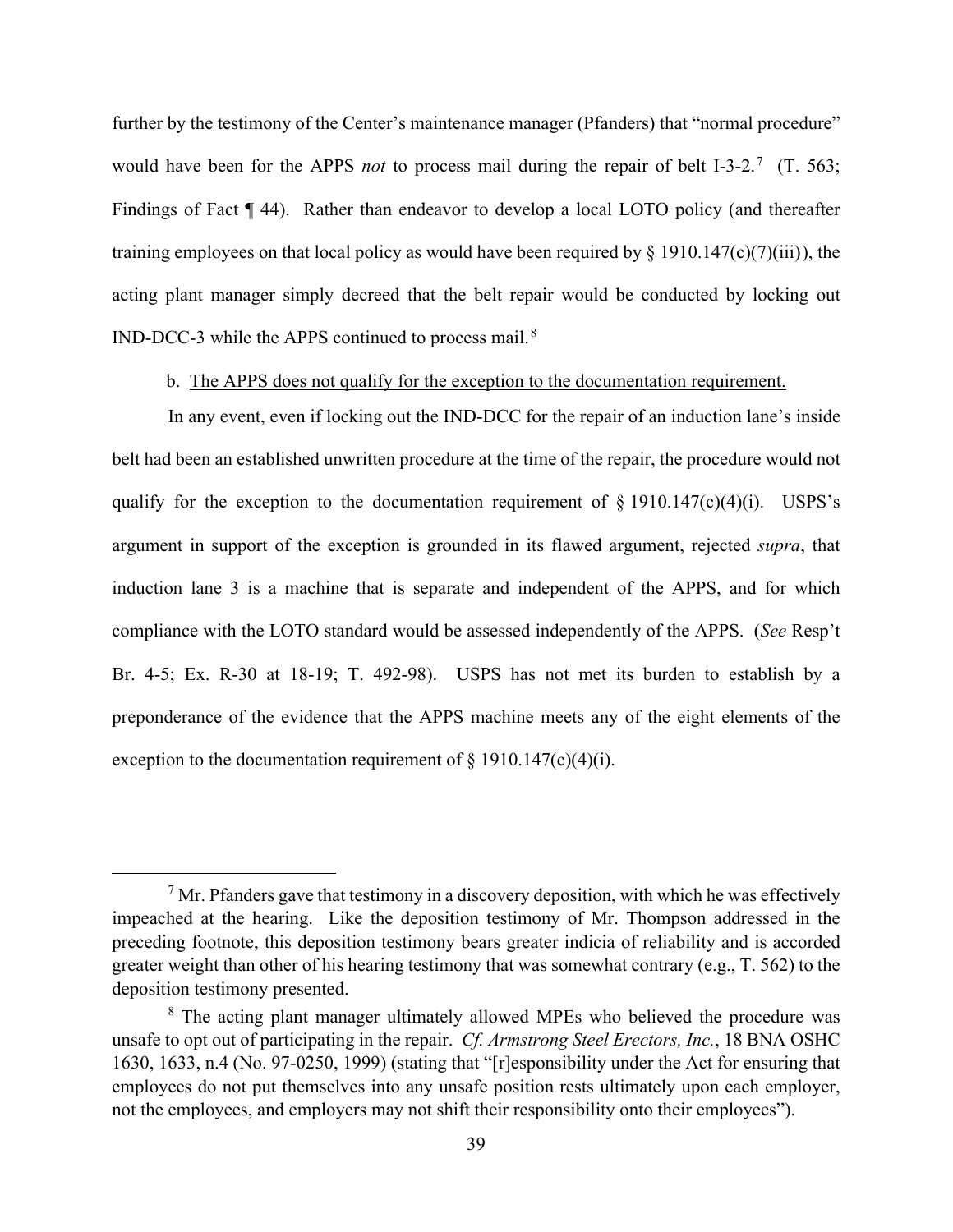## **C. Employee Exposure Element.**

At the direction of the Center's acting plant manager, MPEs repaired belt I-3-2 without using the established energy control procedures for the APPS. This is the violative condition to which uncontroverted evidence established that MPEs conducting the repairs were exposed, and about which they were reasonably concerned for their safety. *See* 54 Fed. Reg at 36675 ("Because their safety requires them to follow the steps of the procedure precisely, these employees must be properly trained, and that training must be reinforced to assure their continued proficiency"). USPS argues mightily that the MPEs were not exposed to risk of injury from hazardous energy while conducting the repairs with the IND-DCC-3 locked out and the APPS continuing to process mail. As is discussed *infra* in addressing whether the violation was proven to be "serious" within the meaning of section  $17(k)$  of the Act, the Secretary failed to carry his burden to establish that there was substantial probability that death or serious physical harm could result from the violative condition proven here. But that failure of proof is not relevant to the matter of whether employees were exposed to or had access to that violative condition. Some MPEs at the Center were undoubtedly exposed. *Cf. Bunge Corp. v. Sec'y of Labor*, 638 F.2d 831, 834 (5th Cir. 1981) (observing that violation of a specification standard presumes a hazard and that whether the condition resulting from the violation of a specification standard was hazardous "is relevant only to whether the violation constitutes a 'serious' one").

#### **D. Employer Knowledge Element.**

The acting plant manager had actual knowledge of the violative condition because he ordered that it happen in the face of continuing protestations of MPEs that doing so violated USPS's established energy control procedures. *See Phoenix Roofing, Inc*., 17 BNA OSHC 1076, 1079-1080 (No. 90-2148, 1995) (an employer's knowledge is directed to the physical condition that constitutes a violation) *aff'd,* 79 F.3d 1146 (5th Cir. 1996); *Am. Eng'g & Dev. Corp*., 23 BNA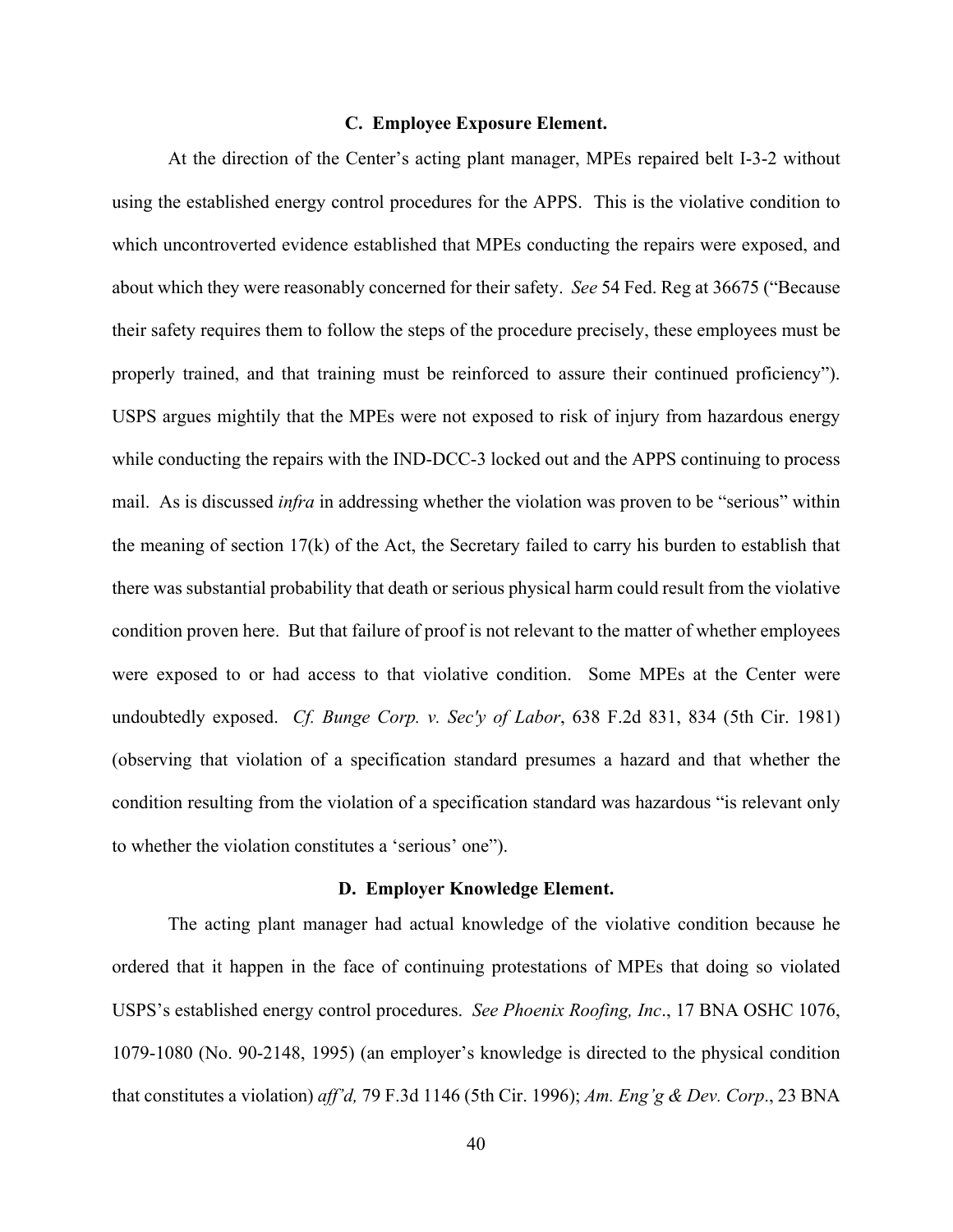OSHC 2093, 2095 (No. 10-0359, 2012) (knowledge may be imputed to the employer through its supervisory employee); *Sanderson Farms, Inc. v. OSHRC*, 964 F.3d 418, 428 (5th Cir. 2020) ("The Secretary need not prove that [the employer] understood that it was violating [the cited standard], but rather only awareness of the physical conditions constituting the violation.")

# **E. "Willful" Classification.**

For a violation that is done "willfully," section 17(a) of the Act allows a penalty of up to ten times the maximum penalty for a "serious" or an "other-than-serious" violation. 29 U.S.C. § 666(a); 29 C.F.R. § 1903.15(d) (2017). A violation is "willful" where the cited employer either (1) acted in "conscious disregard" for the requirements of the Act, or (2) acted with "plain indifference" to employee safety. *See A.E. Staley Mfg. Co. v. Sec'y of Labor*, 295 F.3d 1341, 1351 (D.C. Cir. 2002) (observing that "conscious disregard" and "plain indifference" are alternative means of proving willfulness).

Whether a violation is "willful" presents a question of fact. *Bianchi Trison Corp. v. Chao*, 409 F.3d 196, 208 (3d Cir. 2005); *Dayton Tire v. Sec'y of Labor*, 671 F.3d 1249, 1254 (D.C. Cir. 2012) (determining that the Commission's finding of willfulness lacked "substantial supporting evidence"). The Commission has described the contours of a "willful" violation as follows:

> A violation is willful if committed with intentional, knowing or voluntary disregard for the requirements of the Act or with plain indifference to employee safety. It is not enough for the Secretary to show that an employer was aware of conduct or conditions constituting a violation; such evidence is necessary to establish any violation, serious or nonserious. A willful violation is differentiated by a heightened awareness—of the illegality of the conduct or conditions—and by a state of mind—conscious disregard or plain indifference. There must be evidence that an employer knew of an applicable standard or provision prohibiting the conduct or condition and consciously disregarded the standard. Without such evidence of familiarity with the standard's terms, there must be evidence of such reckless disregard for employee safety or the requirements of the law generally that one can infer that if the employer had known of the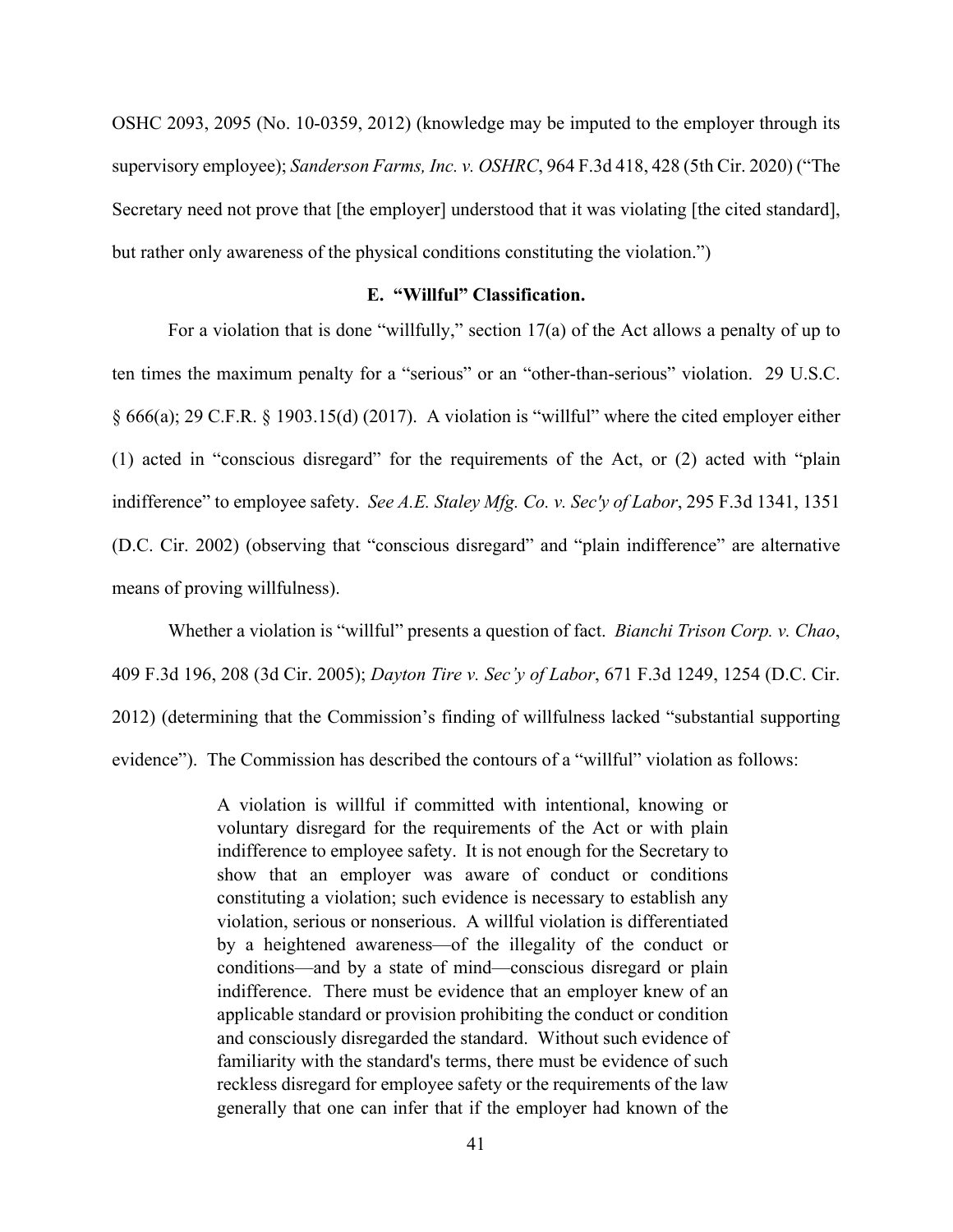standard or provision, the employer would not have cared that the conduct or conditions violated it. It is therefore not enough for the Secretary simply to show carelessness or lack of diligence in discovering or eliminating a violation; nor is a willful charge justified if an employer has made a good faith effort to comply with a standard or eliminate a hazard, even though the employer's efforts are not entirely effective or complete.

*Williams Enters. Inc.*, 13 BNA OSHC 1249, 1256-57 (No. 85-355, 1987) (internal citations omitted).<sup>9</sup>

"The hallmark of a willful violation is the employer's state of mind at the time of the violation." *Kaspar Wire Works, Inc.*, 18 BNA OSHC 2178, 2181 (No. 90-2775, 2000), *aff'd*, 268 F.3d 1123 (D.C. Cir. 2001). The Secretary bears "burden of proof to show the requisite state of mind for willfulness." *Stanley Roofing Co.*, 21 BNA OSHC 1462, 1466 (No. 03-0997, 2006). "Where the requisite state of mind is manifested through the actions of supervisory employees, it

<sup>&</sup>lt;sup>9</sup> The Third Circuit and the D.C. Circuit are the two courts of appeals to which review of a final order of the Commission may be sought in this matter pursuant to section 11 of the Act. 29 U.S.C. § 660. Both of those courts have described a "willful" violation using articulations that are slightly different from the Commission's, but neither court has indicated that its respective articulation differs substantively from the Commission's. For example, in *Williams Enterprises* quoted above, the Commission expresses the "plain indifference" ground in terms of "indifference to employee safety" and also as "reckless disregard for employee safety or the requirements of the law generally." 13 BNA OSHC at 1256-57. In contrast, the D.C. Circuit has expressed the "plain indifference" ground in terms of "indifference to the Act's requirements." *See Dayton Tire v. Sec'y of Labor*, 671 F.3d 1249, 1254 (D.C. Cir. 2012) (describing a willful violation to be "an act done voluntarily with either an intentional disregard of, or plain indifference to, the Act's requirements"). Even so, the D.C. Circuit in *Dayton Tire* did not express any disagreement with the Commission's "plain indifference to employee safety" formulation, which the Commission had recited in its underlying decision in that matter. *Dayton Tire*, 23 BNA OSHC 1247, 1266 (No. 94–1374, 2010), *rev'd on other grounds,* 671 F.3d 1249 (D.C. Cir. 2012). Similarly, the Third Circuit has stated that its formulation of the standard for a "willful" violation does not differ substantively from that of the D.C. Circuit or other federal courts of appeals. *See Babcock & Wilcox Co. v. OSHRC*, 622 F.2d 1160, 1167 (3d Cir. 1980) (agreeing with D.C. Circuit's decision in *Cedar Constr. Co. v. OSHRC*, 587 F.2d 1303, 1305 [D.C. Cir. 1978] that there is "little if any difference" between the Third Circuit's approach to willfulness and the approaches of other courts).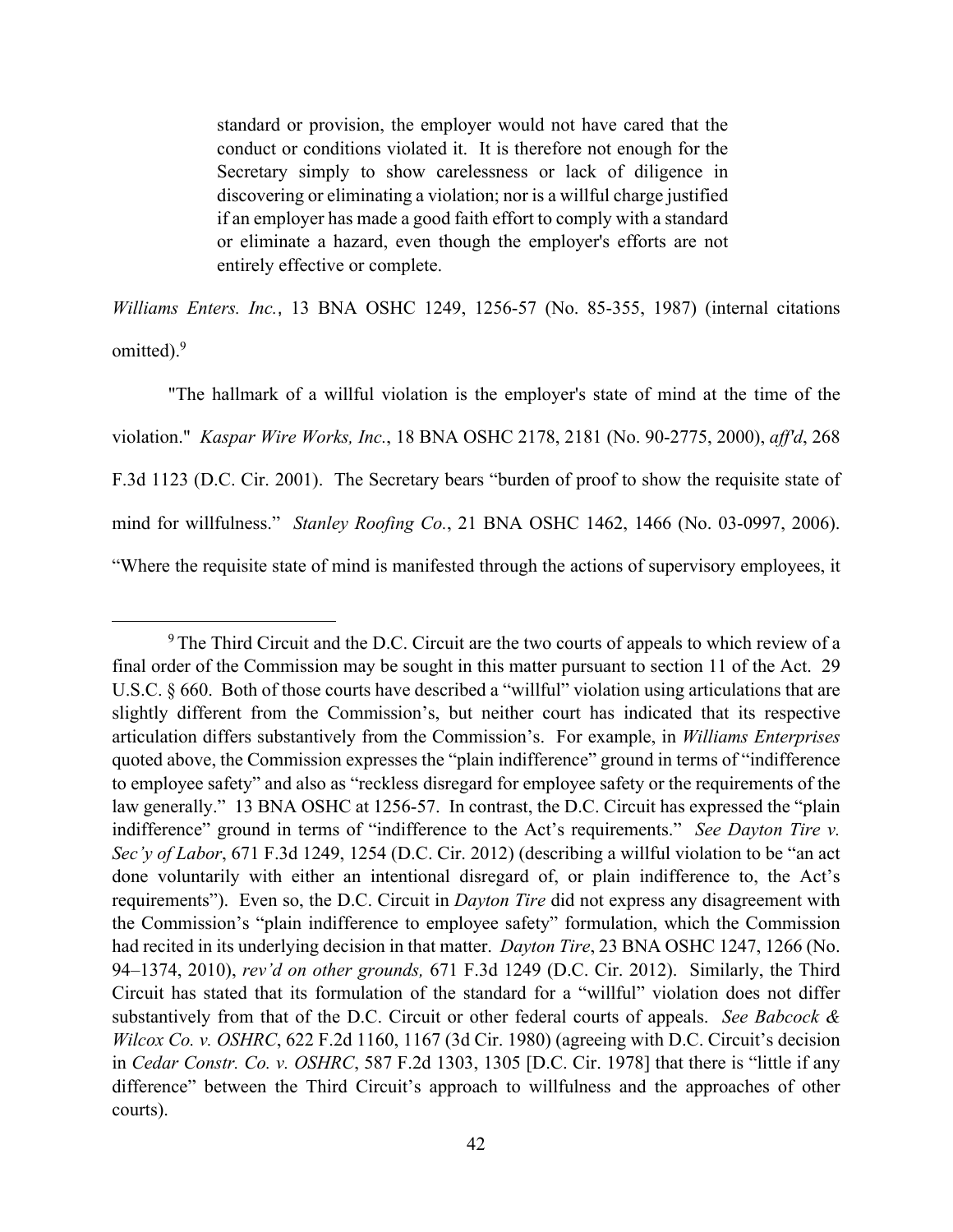is imputed to the employer to the same extent as would be a supervisor's knowledge of violative conditions." *Cont'l Roof Sys., Inc.*, 18 BNA OSHC 1070, 1071 (No. 95-1716, 1997), citing *Tampa Shipyards*, 15 BNA OSHC 1533, 1539 (No. 86-360, 1992) (consolidated); *see also Dayton Tire*, 23 BNA OSHC 1247, 1266 (No. 94–1374, 2010) (imputing plant safety manager's state of mind to the employer), *rev'd on other grounds,* 671 F.3d 1249 (D.C. Cir. 2012); *Donovan v. Williams Enters., Inc.*, 744 F.2d 170, 180 (D.C. Cir. 1984) (upholding willful citation where company president was aware of the standard and decided to forego compliance). "An employer's motive for failing to comply with the Act's requirements … need not be evil or malicious in order to find a violation willful." *Kaspar Wire Works, Inc.*, 18 BNA OSHC at 2181.

For the reasons described below, the Secretary has failed to meet his burden to establish that the violation was "willful" on grounds of either "conscious disregard" or "plain indifference."

# *1. Conscious Disregard.*

To establish willfulness because of "conscious disregard" (sometimes called "intentional disregard"), "the Secretary must show that the employer (1) had a heightened awareness of the applicable standard or provision prohibiting the conduct or condition and (2) consciously disregarded the standard." *Jim Boyd Constr., Inc.*, 26 BNA OSHC 1109, 1111 (No. 11-2559, 2016), quoting *Fluor Daniel v. OSHRC*, 295 F.3d 1232, 1239-40 (11th Cir. 2002). Put differently, the Secretary was required to prove that an official or employee whose state of mind is imputable to USPS "was actually aware, at the time of the violative act, that the act was unlawful." *Propellex Corp.,* 18 BNA OSHC 1677, 1684 (1999), quoted with approval in *AJP Constr., Inc. v. Sec'y of Labor*, 357 F.3d 70, 74 (D.C. Cir. 2004). The requisite state of mind must exist "*with regard to the specific circumstances of the violation in issue.*" *Eric K. Ho*, 20 BNA OSHC 1361, 1378 (No. 98-1645, 2003) (consolidated), *aff'd* 401 F.3d 355 (5th Cir. 2005), *partially overruled on other grounds by E. Smalis Painting Co., Inc.*, 22 BNA OSHC 1553, 1580-81 (No. 94-1979, 2009).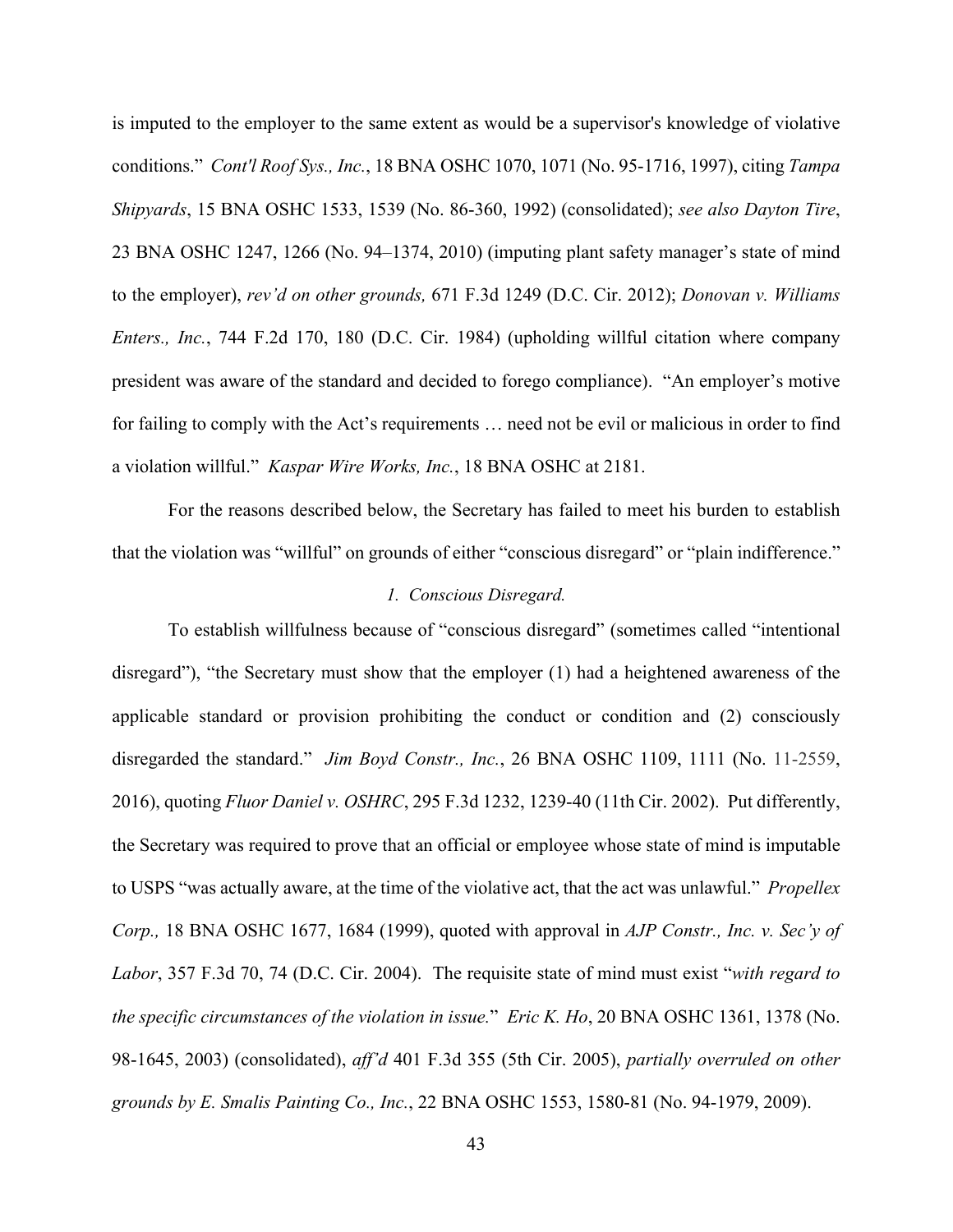The two USPS officials whose states of mind bear on the issue of willfulness are (1) Mr. Hotchkiss, the acting plant manager, and (2) Mr. Thompson, the author of MMO-037-15 who is based in Oklahoma and whose expertise Mr. Hotchkiss sought out. Both Hotchkiss and Thompson had actual knowledge that USPS had established energy control procedures for the APPS and that USPS required MPEs to use those established procedures in the repair of belt I-3-2. USPS's requirement that MPEs use those established procedures conforms to the requirement of the cited standard, § 1910.147(d)(2).

While both Hotchkiss and Thompson thus possessed a heightened awareness of the applicable standard, the evidence is insufficient to establish that either of them, whether considered individually or in a collective sense, consciously disregarded the cited standard in connection with the repair of belt I-3-2.

As for Thompson, even though he was based in Oklahoma and had no operational or supervisory responsibilities for the repair of Belt I-3-2, if the evidence showed that he intended to assist Hotchkiss in directing MPEs to use a LOTO procedure that Thompson knew was contrary to USPS's established procedures (i.e., in violation of  $\S$  1910.147(d)(2)), or that he intended to induce Hotchkiss to do so, such a state of mind would evince conscious disregard that could be imputed to USPS. *Cf. Donovan v. Williams Enters., Inc.*, 744 F.2d at 180 (upholding willful citation where company president was aware of the standard and decided to forego compliance). But the evidence fails to establish that Thompson possessed such knowledge or intent.

Thompson became directly involved in the repair of belt I-3-2 by dint of Hotchkiss's decision to seek him out and mine his knowledge and expertise about the APPS. Thompson's only direct involvement in Hotchkiss's decision to direct that the repair be done by locking out the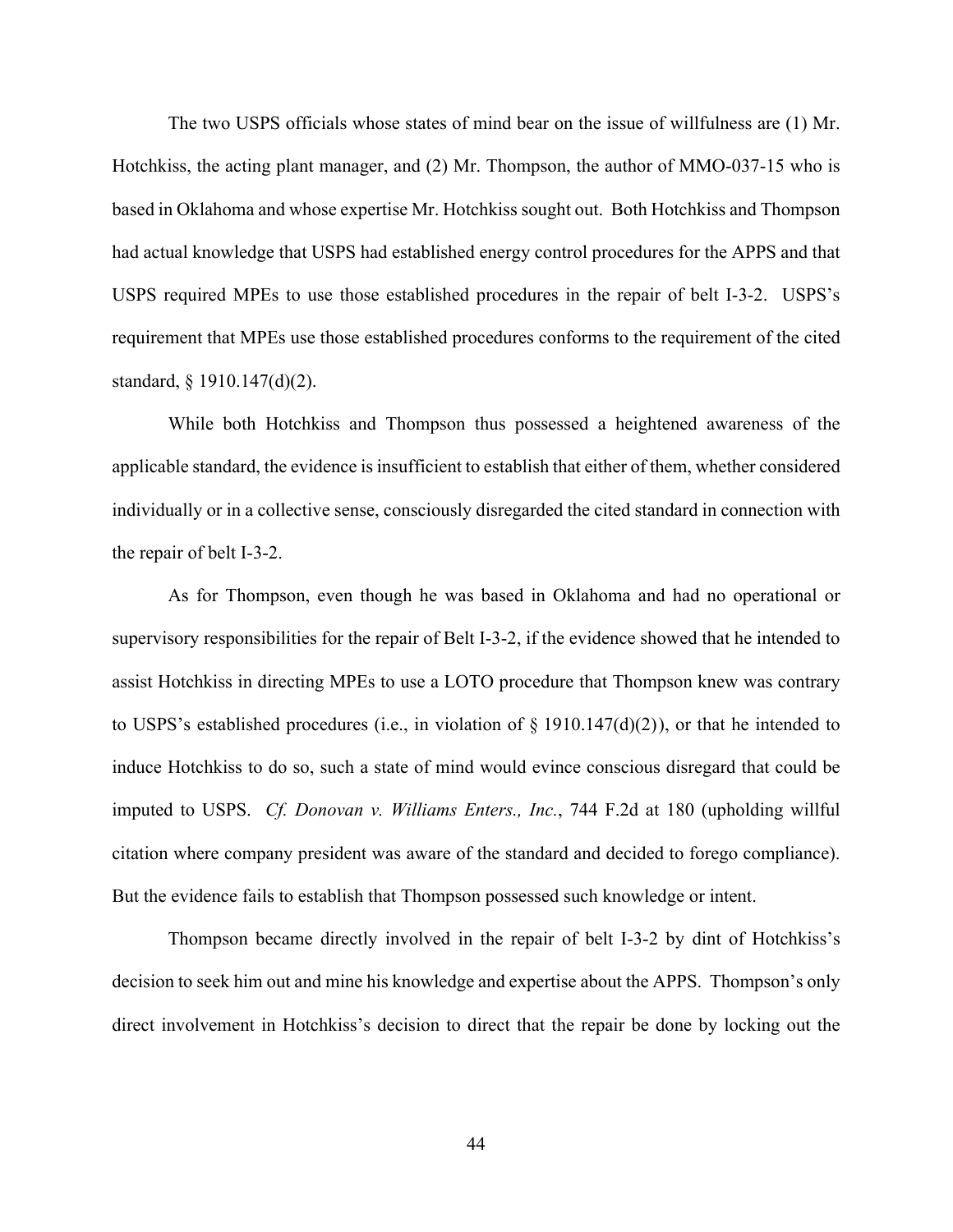IND-DCC-3 while the APPS continued to run was their single telephone conversation on October 18, 2016.

Key to assessing whether Thompson acted in conscious disregard of the cited standard involves determining (1) the question that Hotchkiss posed to Thompson, and (2) Thompson's response to that question. For the reasons described below, the most reasonable inference from the evidence is that Hotchkiss asked Thompson whether locking out the IND-DCC-3 for the repair would be safe. The weight of the evidence is insufficient to establish that Hotchkiss asked Thompson whether doing so conformed to established LOTO procedures. Similarly, the most reasonable inference from the evidence is that Thompson told Hotchkiss that he believed it would be safe to lock out the IND-DCC-3 for the repair. More importantly, the weight of the evidence does not support a finding that Thompson considered whether locking out the IND-DCC-3 for the repair conformed to the established LOTO procedures, or that Thompson had opined on that question in speaking with Hotchkiss. The evidence relating to the precise content of the telephone conversation is detailed below.

There is no of evidence of the duration of the telephone conversation. And the only detailed evidence of the content of that conversation is provided by Thompson. Although the email that Hotchkiss sent to his staff after the telephone conversation strongly suggests Thompson had told him that locking out the IND-DCC-3 was consistent with existing LOTO procedures (*see* Findings of Fact ¶ 60), neither Hotchkiss nor Thompson testified that Thompson had said this in the telephone conversation.

Hotchkiss did not describe in his testimony precisely what question he had posed to Thompson, nor did he testify to precisely what Thompson said to him. Rather, Hotchkiss testified simply that he contacted Thompson "for the purpose of making sure" that he "was doing the right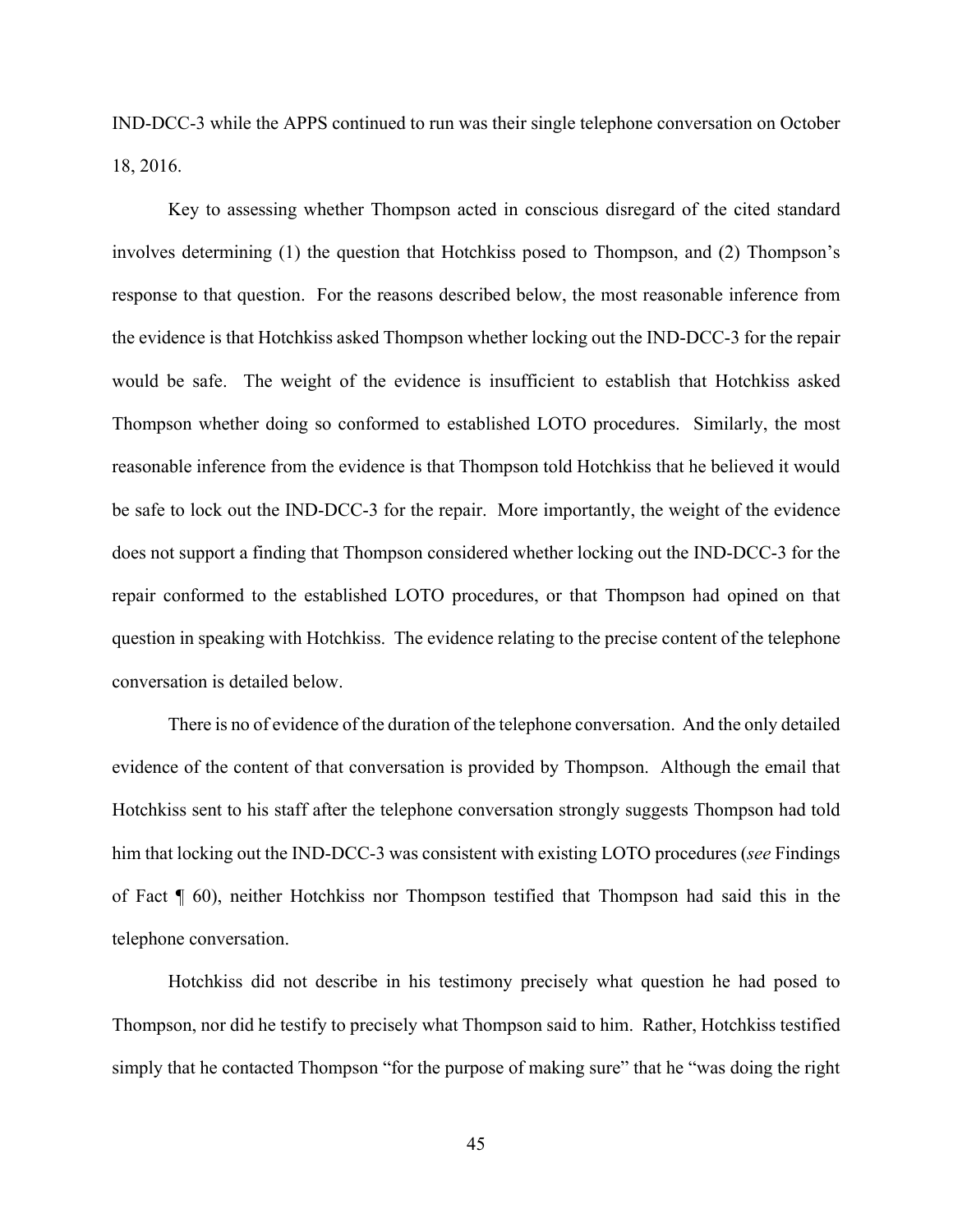thing" (T. 426), and that based on Thompson's response he believed he was "doing everything in accordance with regulations and safety and procedure that [he] needed to do." (T. 425). In response to questions on cross-examination regarding whether Hotchkiss had described to Thompson the energy control procedures that managers were instructing MPEs to follow, Hotchkiss testified (in a tone that seemed to manifest some misplaced umbrage at having been asked): "No. I don't have to describe anything to Mike Thompson. He already knows it all." When asked essentially the same question a second time, he reiterated: "I don't need to describe anything to Mike. He already knows it all." (T. 435).

Hotchkiss essentially deferred completely to Thompson with respect to any matter relating to the APPS. Hotchkiss believed (with ample justification) that Thompson "basically wrote every book there is to write on the APPS machine," and so Hotchkiss testified his approach to the APPS is that he does not "do anything technical … unless I get the advice of [Thompson]." (T. 424-25).

In contrast to Hotchkiss's testimony, Thompson provided some detail regarding the content of their telephone conversation. Thompson testified that Hotchkiss simply asked him "if it was possible, if it was safe to lockout at the induct" (T. 446), and that before answering he asked Hotchkiss a series of questions about the way the repair would be conducted. (T. 446-48). Thompson's written report indicates that Thompson concluded that locking out at the IND-DCC-3 would be permissible as a *local* LOTO procedure. (*See* Thompson Report, Ex. R-30 at 19, stating "I did not find issue with local policy allowing for this repair using the method described."). There is nothing in Thompson's written report that states that in their telephone conversation that he told Hotchkiss that locking out the IND-DCC-3 conformed with the requirements of MMO-037-15 or other USPS-wide LOTO procedure. (Ex. R-30). Rather, in deposition testimony (with which Thompson was effectively impeached at the hearing and which is more credible than his somewhat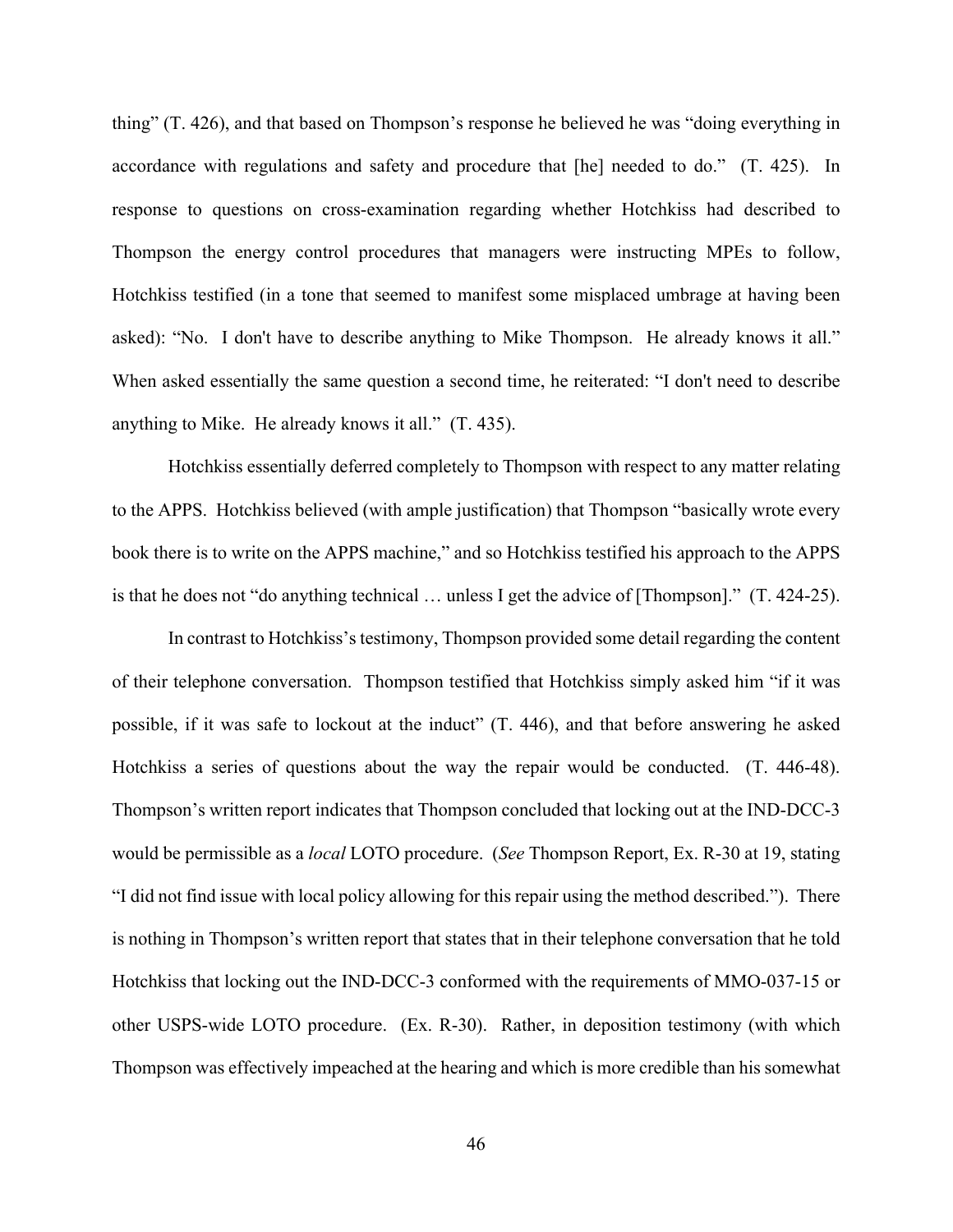contrary hearing testimony [*see* footnote 6, *supra*; T. 504-05]), Thompson admitted that he advised Hotchkiss "from a technical point of view" and that he "did not make [the] determination" that locking out the IND-DCC-3 "would comply with the requirements in MMO-037-15." (T. 505).

The whole of the evidence establishes that Thompson's response to Hotchkiss's inquiry was grounded in Thompson's belief that MMO-037-15 permitted the Center to develop and implement a local LOTO procedure that would allow for the lock out of the IND-DCC for the repair of an induction lane's "inside" belts (belts 2, 3 or 4). (See Findings of Fact ¶ 58).

Attachment 4 provides that locking out the IND-MCC for "conveyor repairs" and "to facilitate belt, bearing or roller replacement" (all of which was done in connection with the repair of belt I-3-2) is "recommended" and that locking out the IND-DCC is "not recommended."10 Thompson could have reasonably concluded that under the circumstances that Hotchkiss described to him, locking out at the IND-DCC-3 would not violate the letter of MMO-037-15 because the MMO did not prohibit employing that means of energy control, but rather stated only that doing so was "not recommended."<sup>11</sup> There is no evidence that Thompson was nearly as familiar with

 $10$  In his testimony, Thompson described his reasons for using this "recommended/not recommended" language in Attachment 4. (T. 507-13). The reasons he gave are not at all selfevident from the text of MMO-037-15. Rather, his testimony indicates his implicit recognition that the objective meaning of this language in Attachment 4 did not reflect his subjective intent when he wrote it. In other words, Thompson did not mean for Attachment 4 to say what it actually says. Thompson testified that he originally utilized that "recommended/not recommended" language in drafting Attachment 2, which relates to the FSD Subsystem, and that for the sake of consistent language he reprised that same language in Attachment 4. He testified that he did not intend that language to apply to the repair of the "inside" induction lane conveyor belts (belts 2, 3 and 4), but that intent simply is not apparent in the actual language he used in Attachment 4. (T. 511-12; Ex. R-30 at 34-36).

<sup>&</sup>lt;sup>11</sup> Section 1910.147 $(c)(4)(ii)$  of the LOTO standard requires that LOTO procedures "*clearly and specifically* outline the scope, purpose, authorization, rules, and techniques to be utilized for the control of hazardous energy." (emphasis added). The indecisive "recommended/not recommended" language employed in Attachment 4 of MMO-037-15 seems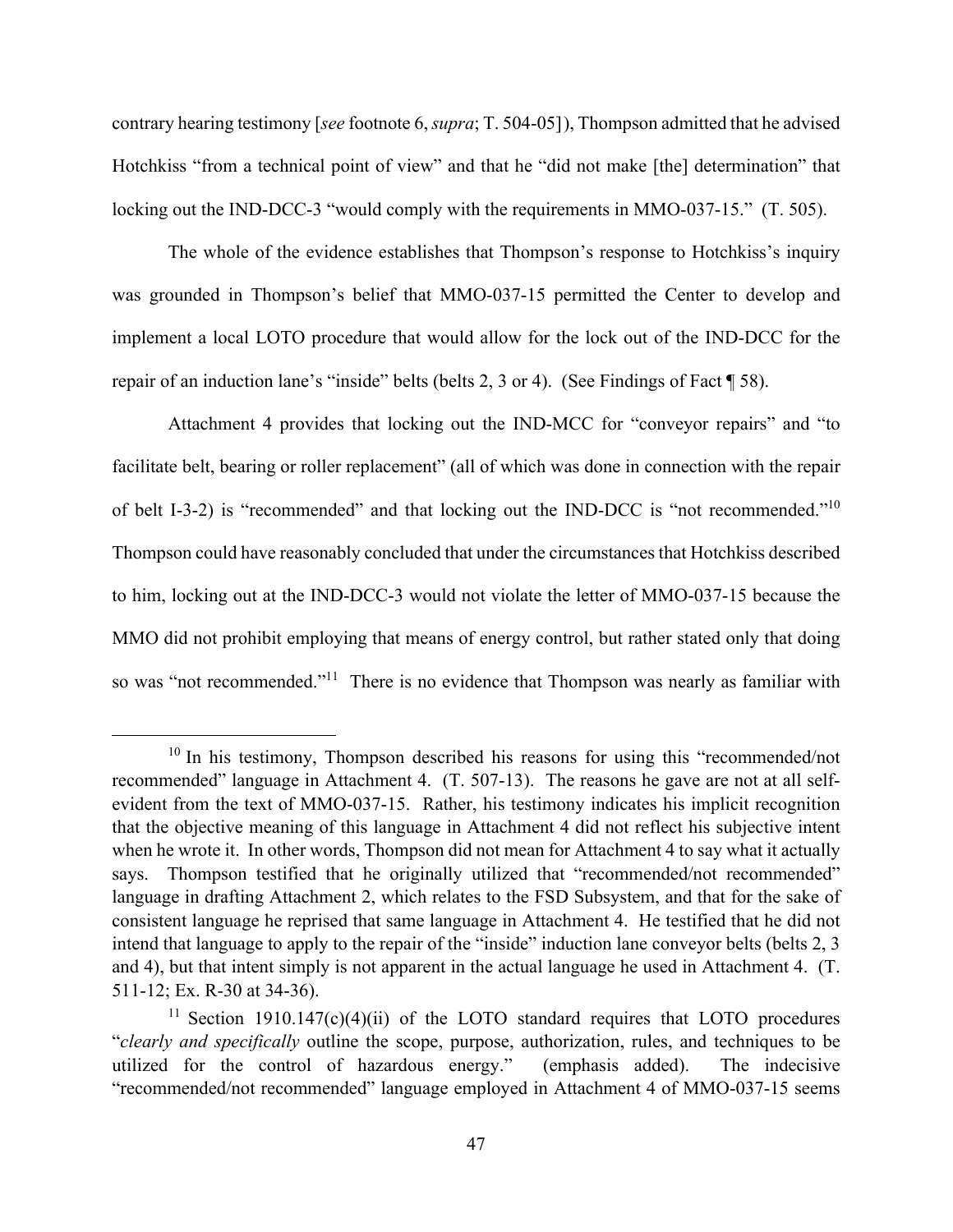the provisions of the voluminous maintenance manual, the MS-202, as he was with MMO-037-15, which he wrote. The MS-202 contains step-by-step actions for certain maintenance activities that had to have been performed as part of completing the repair of belt I-3-2. For some of those maintenance activities, the MS-202 instructed locking out the IND-MCC, as well as instructing MPEs to follow any local LOTO procedures. Assuming Thompson was recalling the "recommended/not recommended" language that he used in MMO-037-15 when he spoke to Hotchkiss, there is no evidence to support the finding that he also had a present awareness that provisions in the MS-202 instructed MPEs to lock out the IND-MCC for at least some aspects of the belt repair. The Center could conceivably have developed a local LOTO policy consistent with MMO-037-15 and MS-202 that would have allowed for locking out the IND-DCC for this type of conveyor repair.12 It is apparent from Thompson's written report that he contemplated the Center repairing belt I-3-2 under a such local procedure, which he believed would be a safe procedure.

neither particularly "clear" nor "specific," and that language seems to have been a substantial factor in the chain of events leading to the violation here. However, the Secretary did not cite USPS for violating  $\S 1910.147(c)(4)(ii)$ , and USPS's conformance to the requirements of that provision of the LOTO standard (which certainly is a performance-oriented provision) is not adjudicated herein.

 $12$  If the Center's management had endeavored to develop and implement a local LOTO procedure that permitted locking out an IND-DCC for the repair of an induction lane's "inside" belt, it should be noted that this decision does not find that any such local procedure would necessarily have conformed to the requirements of the LOTO standard. This decision simply recognizes that it was at least plausible on this record that such a local LOTO procedure might have been appropriately developed and implemented, and that if this had been done before the repair of belt I-3-2, the violation here of USPS not using its established LOTO procedures in the repair would not have been proven. *Cf.* T. 387-90 (testimony of the OSHA assistant area director that was critical of USPS's failure to formally develop, implement, and train employees on the LOTO procedure the MPEs were directed to use in the belt repair).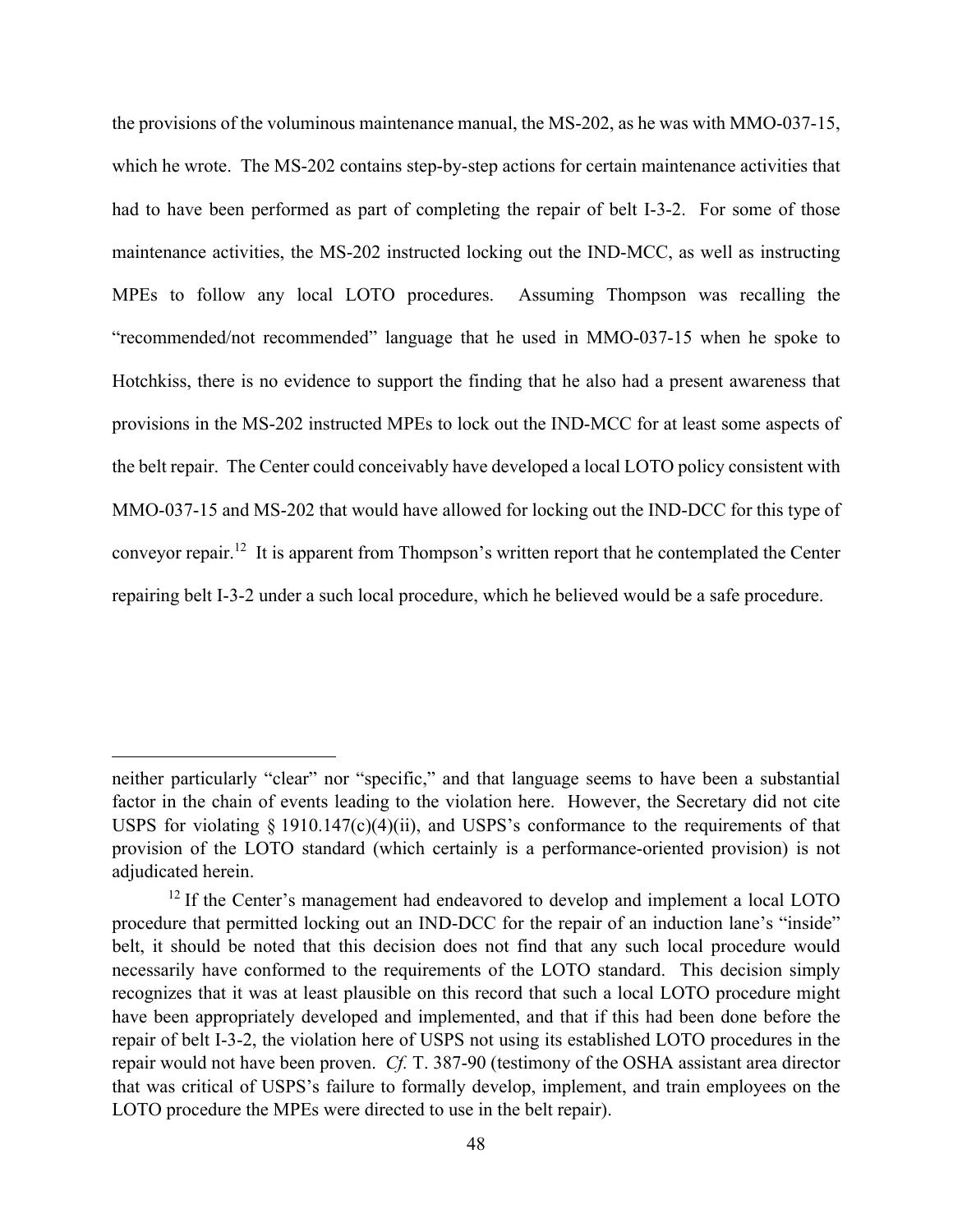For these reasons, the evidence is insufficient to establish that Thompson manifested conscious or intentional disregard of the requirements of  $\S$  1910.147(d)(2) when he opined to Hotchkiss that the repair of Belt I-3-2 could be done safely by locking out the IND-DCC-3.

As for Hotchkiss, he either (1) accurately understood what Thompson said to him (that the repair could be done safely by locking out the IND-DCC-3) and then deliberately mischaracterized Thompson to have said that USPS's established LOTO procedures allowed for locking out the IND-DCC for the belt repair, (2) recklessly misconstrued what Thompson said, or (3) carelessly misconstrued what Thompson said. The evidence is insufficient to establish that Hotchkiss deliberately mischaracterized what Thompson told him. The evidence is also insufficient to establish that Hotchkiss was "actually aware" at the time that he ordered the repair be done by locking out the IND-DCC-3, that USPS's established LOTO procedures prescribed otherwise. *See Propellex Corp.,* 18 BNA OSHC at 1684 (proving conscious disregard requires establishing the employer "was actually aware, at the time of the violative act, that the act was unlawful").

In view of the indecisive language used in Attachment 4 about locking out the IND-MCC ("recommended") versus locking out the IND-DCC ("not recommended") for "conveyor repairs" and "belt, bearing, or roller replacement" in the IND Subsystem, and considering further that there is no evidence that Hotchkiss was actually aware that some provisions of the voluminous MS-202 maintenance manual identified the IND-MCC to be locked out for certain maintenance actions that were integral to the belt repair, the whole of the evidence fails to establish that in directing the IND-DCC-3 be locked out for the repair of belt I-3-2 Hotchkiss was actually aware that established LOTO procedures did not permit doing so. The evidence is thus insufficient to establish that Hotchkiss consciously disregarded the requirements of the cited standard.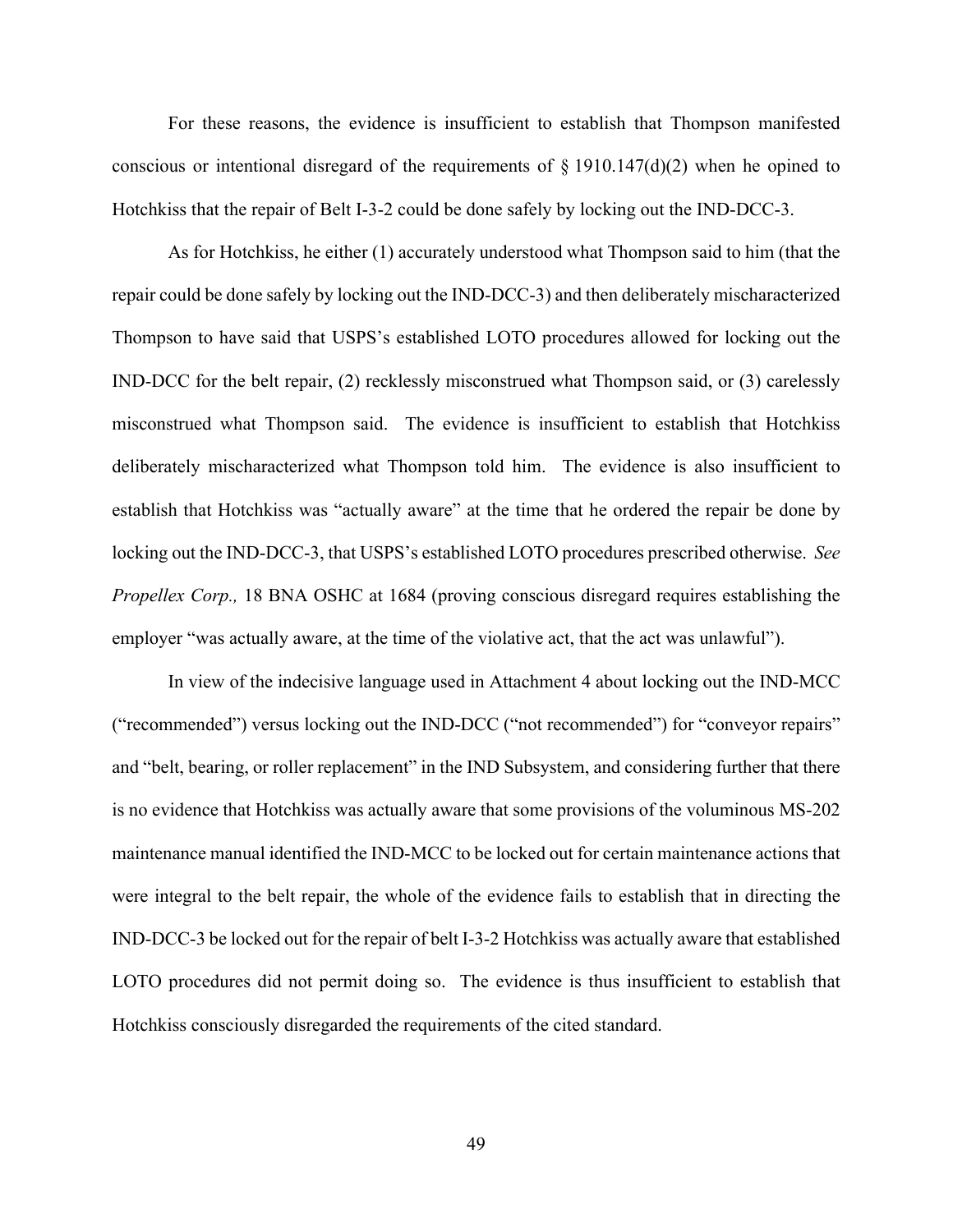# *2. Plain Indifference.*

A cited employer that is aware of the cited standard but has not been shown to have consciously disregarded it, may nevertheless be found to have willfully violated the standard upon a showing that the employer acted with plain indifference to employee safety or to the requirements of the Act. *Dayton Tire*, 671 F.3d at 1256-57 (assessing whether an employer with a heightened awareness of the cited LOTO standard was plainly indifferent to the requirements of the Act). The D.C. Circuit has remarked that "it takes a lot to be plainly indifferent." *Id.* at 1256.

As regards Thompson, the evidence is insufficient to establish that in his communications with Hotchkiss he was plainly indifferent to the requirements of the Act or employee safety. Thompson's role was that of consultant to Hotchkiss, and he had no operational responsibility for the Center's maintenance operations or its use of established LOTO procedures. The evidence establishes that in advising Hotchkiss, Thompson believed that locking out the IND-DCC-3 for the repair of belt I-3-2 would not expose MPEs to the risk of injury from hazardous energy and that doing so would be a permissible local LOTO procedure. (T. 445-48; Ex. R-30 at 19, stating "I did not find issue with local policy allowing for this repair using the method described"). As discussed above, the evidence does not establish that he advised Hotchkiss that doing so was permitted under the established USPS-wide LOTO procedures (i.e., MMO-037-15 and MS-202).

Hotchkiss, the acting plant manager, had operational responsibility for the belt repair and assuring that MPEs used established LOTO procedures for that repair. When MPEs raised safety concerns, Hotchkiss took the initiative to consult with the author of the APPS-specific LOTO procedure, who expressed the view that locking out the IND-DCC-3 during the repair of Belt I-3-2 would not expose employees to the risk of injury from hazardous energy. Hotchkiss seems to have heard what he wanted to hear from Thompson. He did not endeavor to make an independent judgment that locking out the IND-DCC-3 for the repair was permitted by established LOTO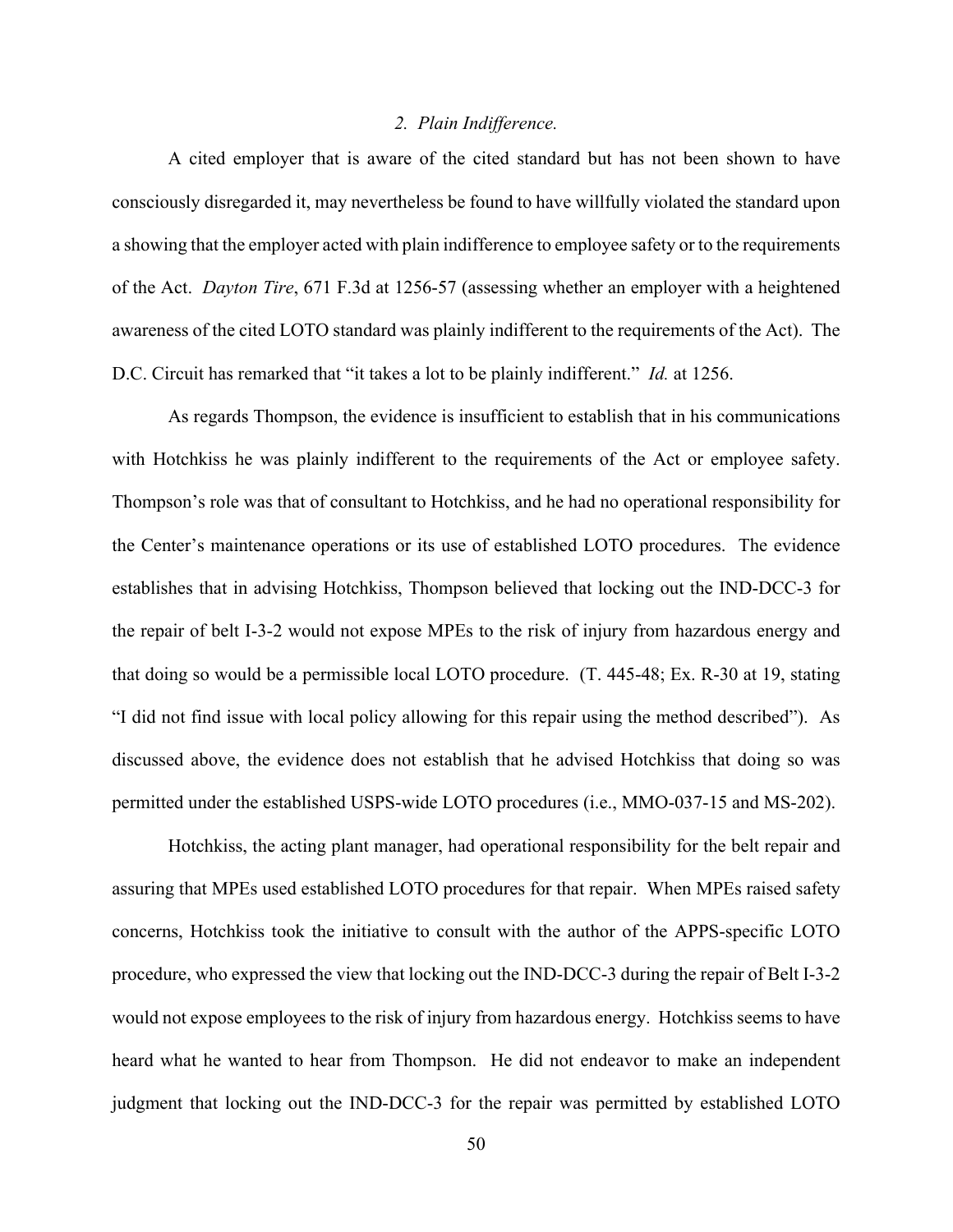procedures. Rather, he seemed to assume simply that it was, since the author of the procedure had told him that doing so was safe. (See T. 434-35). Had Hotchkiss exercised reasonable diligence, he ought to have comprehended that his directive to lock out the IND-DCC-3 was contrary to the APPS-specific LOTO procedures, notwithstanding Thompson's conclusion that doing so would be safe. *Cf. Dayton Tire*, 671 F.3d at 1255-56 (reversing Commission's finding that a safety manager who had relied on a LOTO assessment conducted by her predecessor, and who had not conducted her own independent assessment, was "plainly indifferent" to the requirements of the Act). While Hotchkiss seems to have erroneously understood Thompson to have said that locking out the IND-DCC-3 for the repair of Belt I-3-2 would not contravene the established APPS-specific LOTO procedures, the circumstantial evidence is insufficient to establish that Hotchkiss was reckless in arriving at that erroneous understanding. The evidence is thus insufficient to establish that Hotchkiss acted with plain indifference to the requirements of the Act or employee safety. *See Williams Enters. Inc.*, 13 BNA OSHC at1256-57 (expressing the "plain indifference" ground in terms of "reckless disregard for employee safety"); *see also Dukane Precast, Inc. v. Perez*, 785 F.3d 252, 256 (7th Cir. 2015) (stating that a showing of "plain indifference" requires proof that the employer "was reckless in the most commonly understood sense of the word"); *cf. Dayton Tire*, 671 F.3d at 1256-57 (noting that while a safety manager "could have done more" in response to employee concerns regarding LOTO, "she did not do nothing," and that while the safety manager's review of her employer's LOTO program done at the urging of a senior corporate safety official "may not have been as thorough as the Commission would have liked, it did not display plain indifference").

# **F. "Serious" Classification.**

The Secretary's complaint alleged that in addition to the violation having been "willful," it was also "serious." (Complaint  $\P$  6). Section 17(k) of the Act provides that a violation is "serious"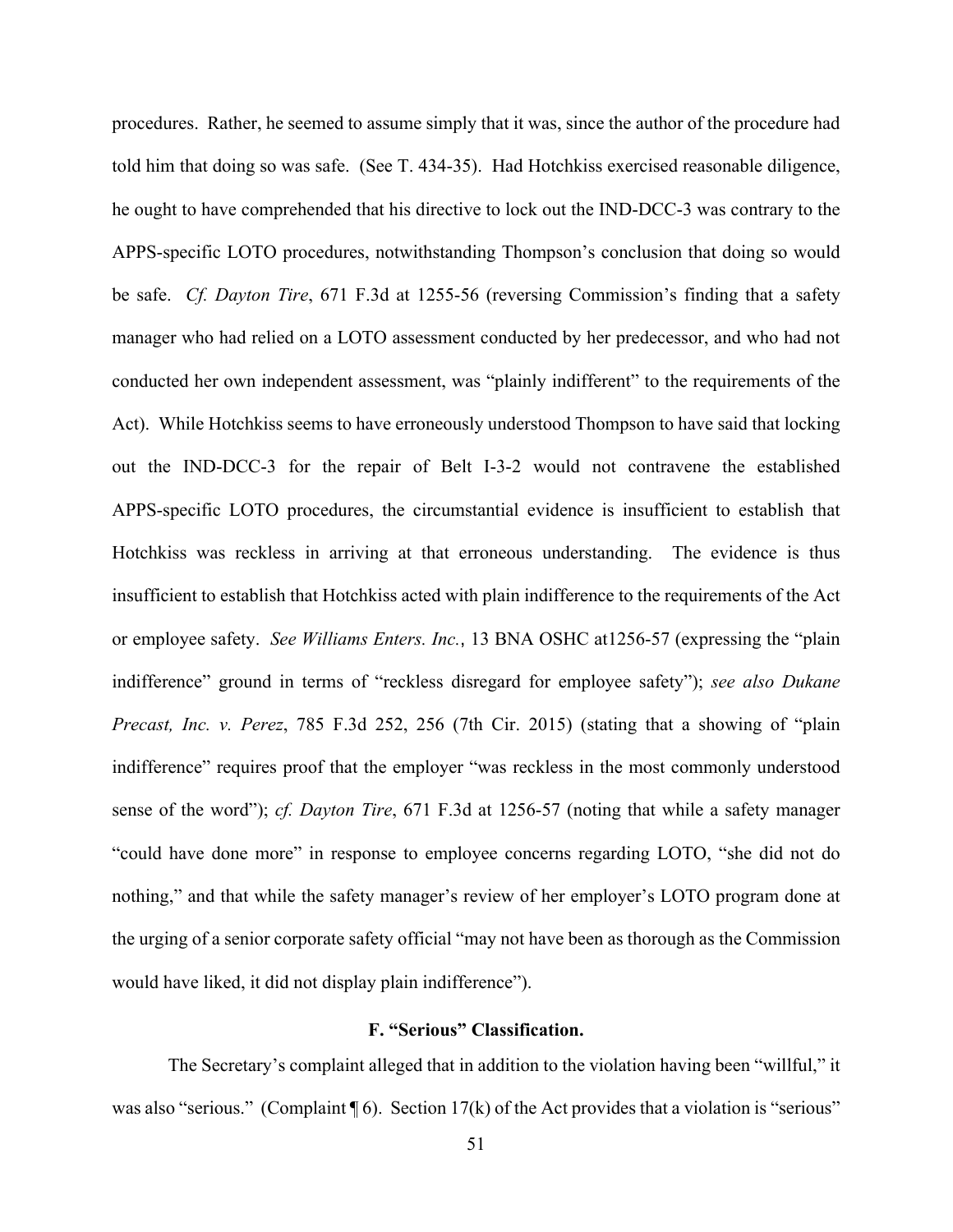if "there is a substantial probability that death or serious physical harm could result" from the violative condition or practice. 29 U.S.C. § 666(k); *Consol. Freightways Corp*., 15 BNA OSHC 1317, 1324 (No. 86-351, 1991). "This does not mean that the occurrence of an accident must be a substantially probable result of the violative condition but, rather, that a serious injury is the likely result if an accident does occur." *Oberdorfer Indus. Inc.,* 20 BNA OSHC 1321, 1330-31 (No. 97-0469, 2003) (consolidated) (citation omitted); *see also Sec'y of Labor v. Trinity Indus.*, 504 F.3d 397, 401 (3d Cir. 2007).

In contesting the citation, USPS put considerable effort into backing its assertion that the MPEs who repaired belt I-3-2 with the IND-DCC-3 locked out and the APPS continuing to process mail were not a risk of being injured. The undersigned agrees that the Secretary failed to carry his burden to establish a substantial probability that the precise LOTO violation established here was likely to result in an employee sustaining serious physical harm in the event of an accident. While there is reliable evidence that MPEs working on the belt repair while the APPS continued to operate would have been exposed to a struck-by hazard from mail items that might tumble over the guards of adjacent conveyors (about 66 inches above floor level), that evidence fails to establish that such a struck-by hazard was likely to result in death or serious physical harm, such as a severe laceration. (T. 475-76). *See Lisbon Contractors, Inc.,* 5 BNA OSHC 1741, 1742 (No. 11097, 1977) (stating that bruises and contusions do not support a classification of "serious"); *Kaspar Electroplating Corp.*, 16 BNA OSHC 1517, 1522 (No. 90-2866, 1993) (severe laceration constitutes serious physical harm); *S. Hens, Inc. v. OSHRC*, 930 F.3d 667, 682 (5th Cir. 2019) ("We have construed 'serious' injury to include broken bones, crushed toes, and chemical burns"). Similarly, the evidence of exposure to adjacent moving conveyors and exposure to flying machine parts in the event of certain machine failures was insufficiently weighty to establish the violation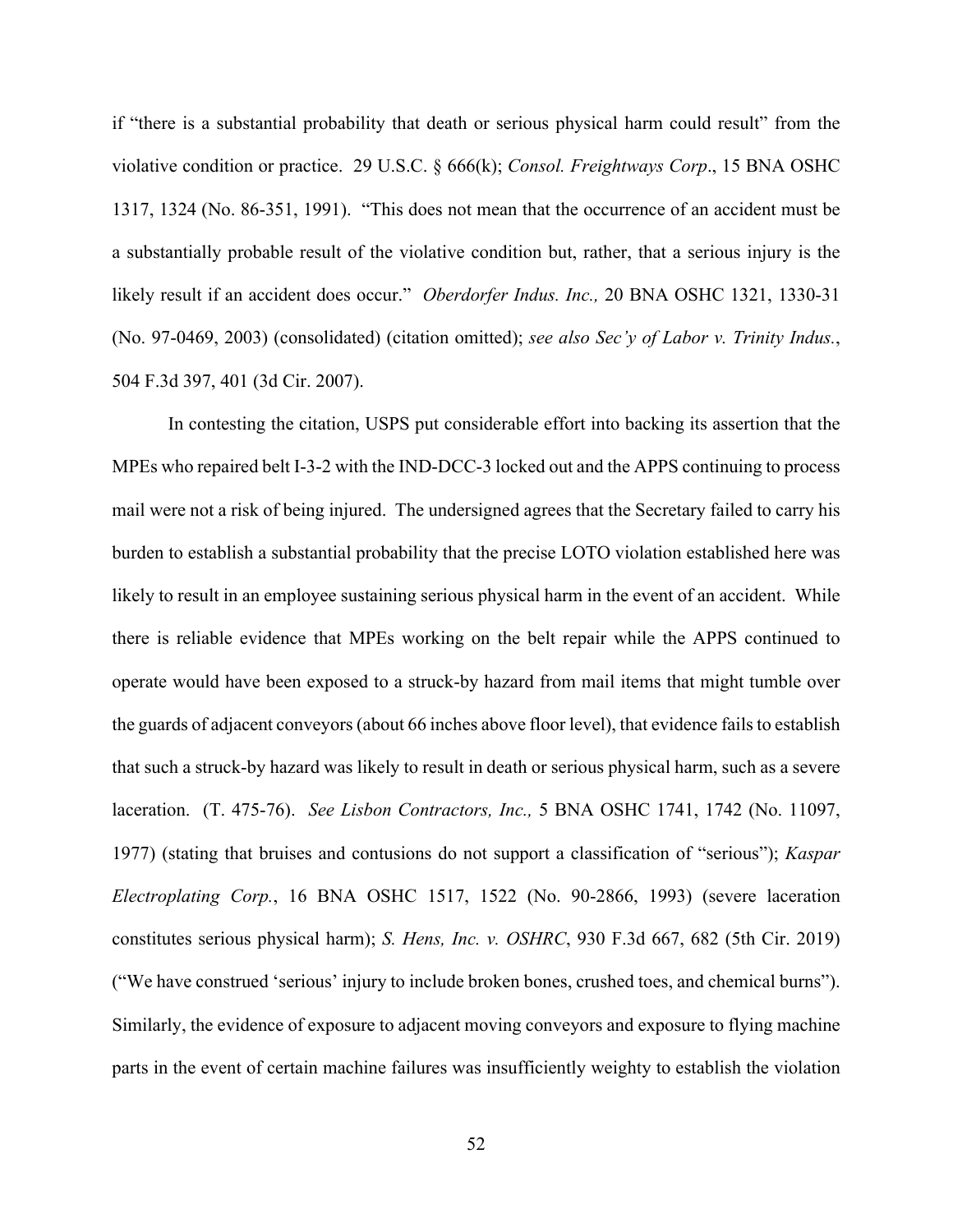as serious, particularly in view of reasonably plausible countervailing evidence presented by USPS. (E.g., T. 470-80).

Since the violation has not been established to have been "serious" as defined in section 17(k) of the Act, it is deemed "not to be of a serious nature" (in the language of § 17(c) of the Act), also more often described as "other-than-serious" (in the terminology of the Secretary). A violation is considered other-than-serious when "there is a direct and immediate relationship between the violative condition and occupational safety and health, but not of such relationship that a resultant injury or illness is death or serious physical harm." *Crescent Wharf and Warehouse Co.*, 1 BNA OSHC 1219, 1222 (No. 1, 1973).

# **G. Penalty.**

Section 17(c) of the Act provides that a "penalty may be assessed" for an other-than-serious violation (in contrast to section 17(b), which provides that a penalty for a serious violation "shall be assessed"). 29 U.S.C.  $\delta$  666(b)–(c). The maximum penalty for the other-than-serious violation established here is \$12,675. 29 C.F.R. § 1903.15(d)(4) (2017). The Commission and its judges conduct *de novo* penalty determinations and have full discretion to assess penalties based on the facts of each case and the applicable statutory criteria. *Valdak Corp*., 17 BNA OSHC 1135, 1138 (No. 93-0239, 1995) *aff'd*, 73 F.3d 1466 (8th Cir. 1996); *Allied Structural Steel*, 2 BNA OSHC 1457, 1458 (No. 1681, 1975).

Section 17(j) of the Act, 29 U.S.C.  $\S$  666(j), requires that in assessing penalties, the Commission give "due consideration" to four criteria: the size of the employer's business, the gravity of the violation, the employer's good faith, and its prior history of violations. *Specialists of the S.*, *Inc.*, 14 BNA OSHC 1910 (No. 89-2241, 1990). Gravity is the primary consideration among these four statutory criteria and is determined by "such matters as the number of employees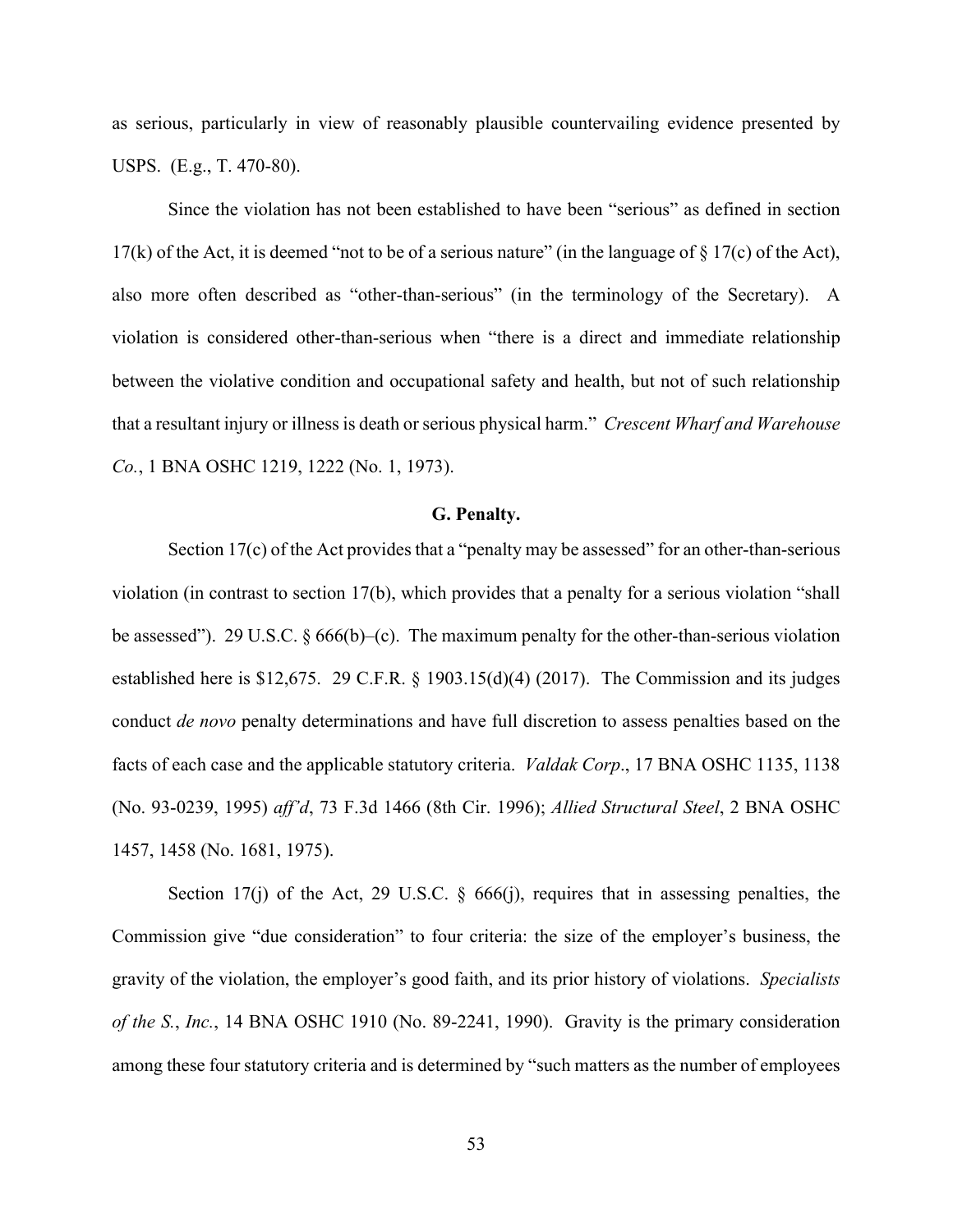exposed, the duration of the exposure, the precautions taken against injury, and the likelihood that any injury would result." *J.A. Jones Constr. Co.*, 15 BNA OSHC 2201, 2214 (No. 87-2059, 1993).

Even though this violation was not proven to have been "serious" within the meaning of section 17(k) of the Act, the "other-than-serious" violation established here was grave. There can be little doubt that the Center's management would have deferred to the MPEs judgment on what to lock out if that judgment had allowed for the APPS to continue to process mail during the repair. The assistant area director of OSHA's Allentown, Pennsylvania, area office provided a lucid description of the safety dangers inherent in an employer overriding its established LOTO procedures. (T. 387-90). His stated concerns echo commentary in the LOTO standard's preamble, wherein OSHA described management's vital role in maintaining the integrity of a LOTO program by promoting adherence to established procedures:

> OSHA believes that employee understanding and utilization of a standardized procedure are critical to the success of a lockout or tagout program. Without these elements and commitment from management, the effectiveness of the program can be seriously compromised. Proper training in the procedure, and explanation of how it works and why, are crucial to its implementation by the employees.

> > \* \* \* \*

The development and documentation of energy control procedures is of little use unless the employer requires all authorized employees to utilize the procedures that have been provided whenever they are servicing or maintaining machines or equipment.

54 Fed. Reg. at 36,653 and 36,667. And in the context of describing successful tagout programs, the preamble noted the importance of both supervisor and employee discipline in maintaining the integrity of such a program: "[D]iscipline … appears to be the most critical to the success of these programs; the companies with effective tagout programs apply various types of disciplinary action to both supervisors and employees who violate the tagout procedures." 54 Fed. Reg. at 36,655.